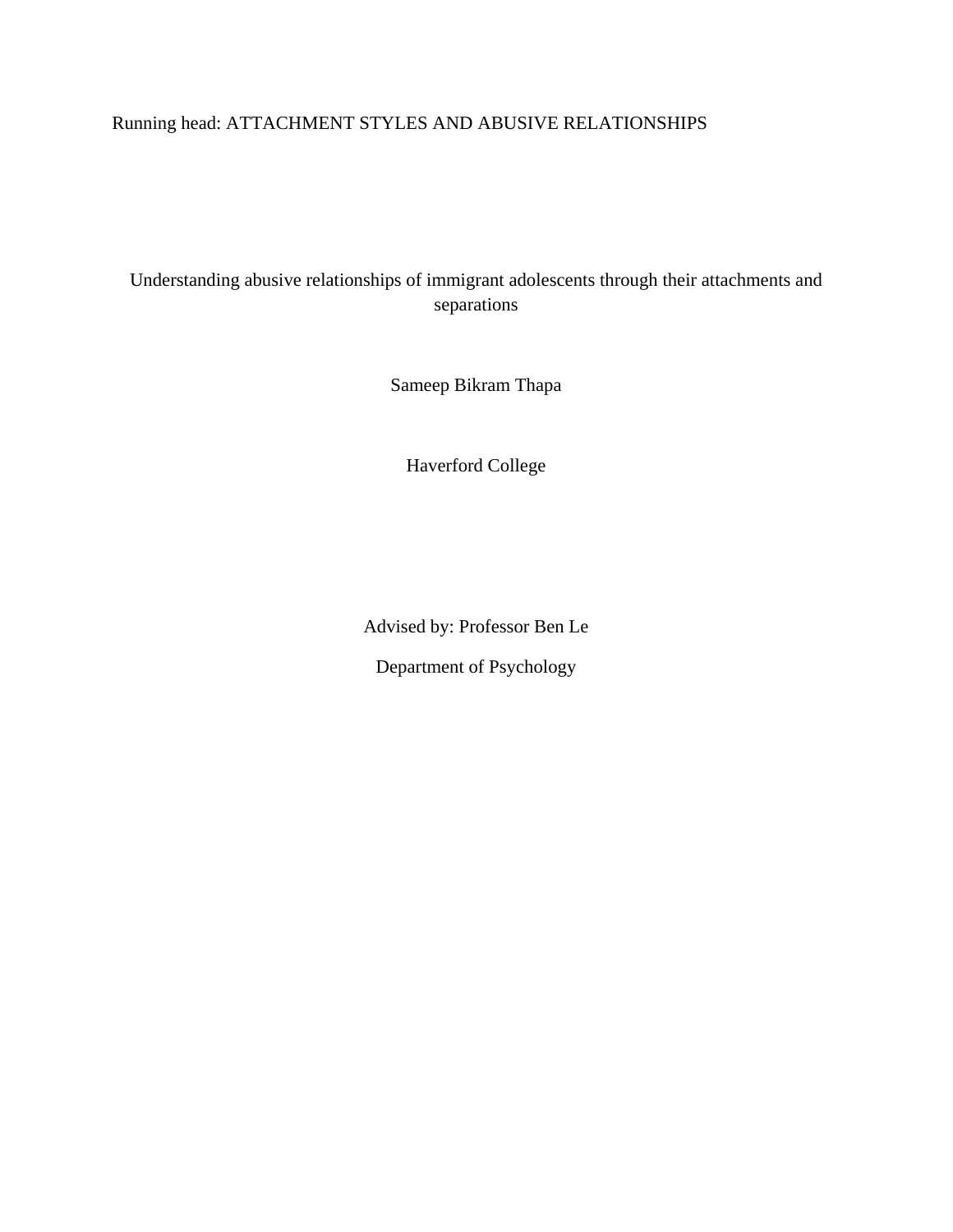#### **Abstract**

The purpose of this paper is to examine attachment styles of immigrant adolescents and its association with their involvement in abusive relationships. Literature suggests that immigrationrelated separation and other stressors leads to parental conflict and development of insecure attachment amongst immigrant adolescents which are responsible for mediating and moderating intimate partner violence. Childhood maltreatment, family conflict, self-esteem and investment in the relationship were discussed as the risk factors for abusive relationships. It was concluded that immigrant adolescents are at higher risk of being involved in abusive relationships due to their insecure attachment style and presence of the risk factors mentioned above. It was recommended that to fully understand and address the problem of abusive relationships among the immigrant adolescents, the deep lying issue of insecure attachment and parental conflict be acknowledged.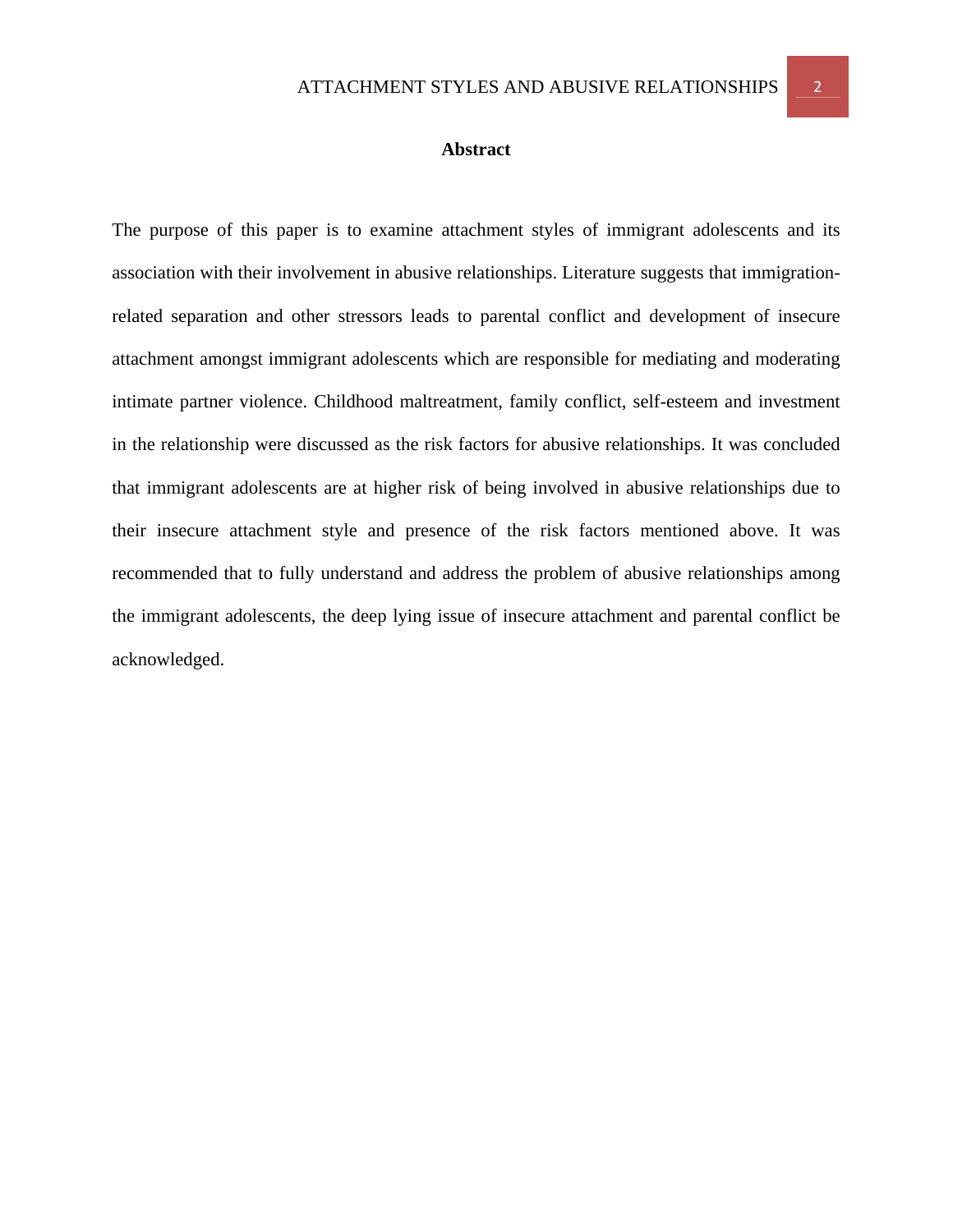# **Table of contents:**

| Attachment and adolescence: Shift from Childhood to Adult Attachments11         |
|---------------------------------------------------------------------------------|
|                                                                                 |
|                                                                                 |
|                                                                                 |
|                                                                                 |
|                                                                                 |
|                                                                                 |
| Insecure Attachment as a Mediator/Moderator of Family Conflict and Relationship |
| Insecure Attachment as a Mediator/Moderator of Childhood Maltreatment and       |
| Insecure Attachment, Self-esteem and Relationship Abuse<br>33                   |
| Adolescence Attachment, Exploration, and Investment in Relationships34          |
|                                                                                 |
|                                                                                 |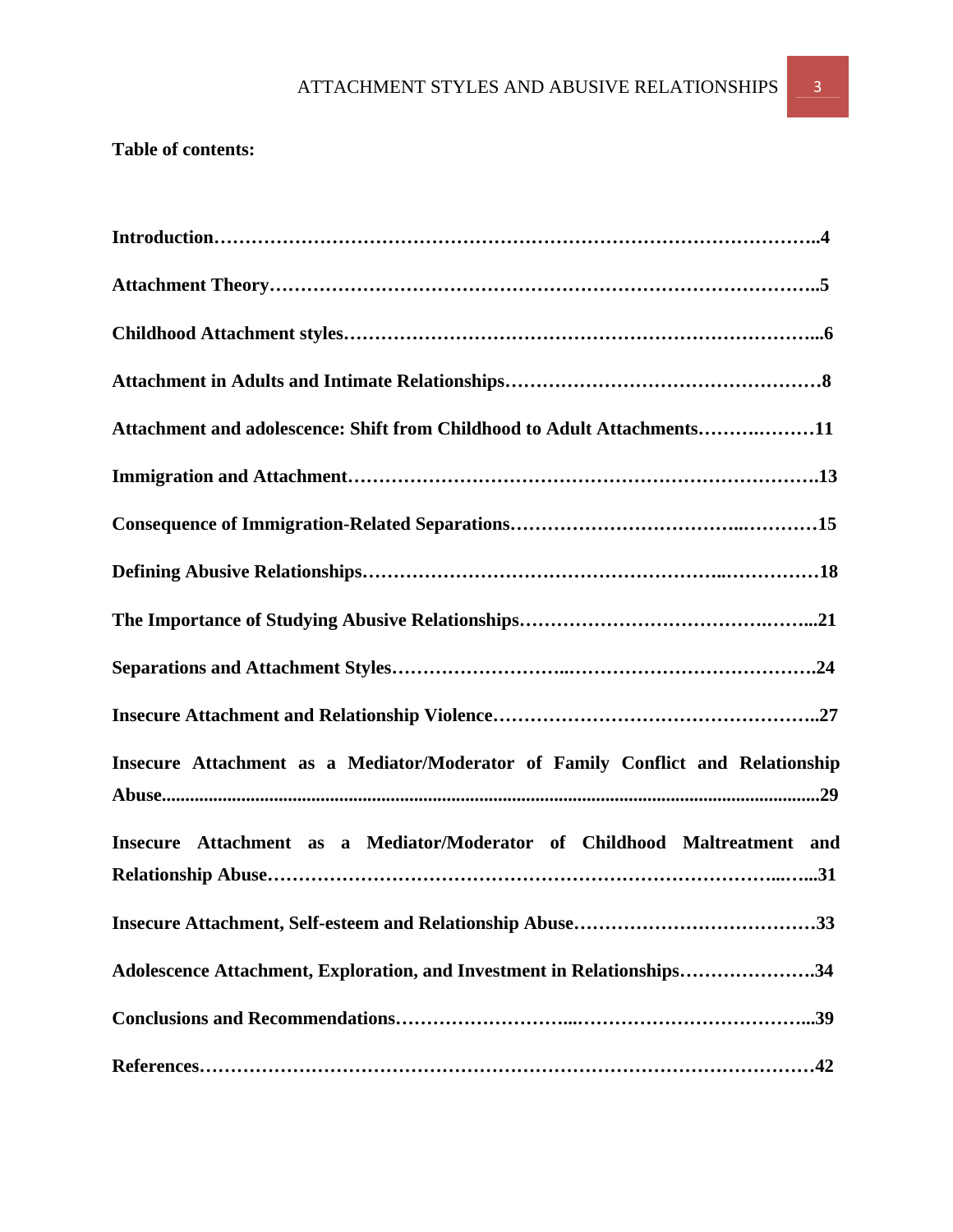#### **Introduction**

In 2010 immigrants made up 12.9% of the total population of the United States of America with more than 40 million immigrants living in various parts of the country (American Community Survey [ACS], 2010). If illegal immigrants are to be considered then the number goes up even higher. While, these immigrants have been in this country for years, their lives are not without challenges. Mitrani, Santisteban and Muir (2004) suggest that immigrants face significantly more number of life stressors that can have potentially adverse effects on their mental health. The psychological effects of immigration and related stressors they face can lead to pronounced effect of daily life problems. Among various such problems they face in their life that affects their quality of life and mental health, involvement in abusive relationships is an important one.

Intimate partner violence and involvement in abusive relationships are one of the biggest public health issues in America. A CDC report estimated that every year more than 12 million Americans report of being involved in some kind of relationship violence. The same report also indicated that the life time prevalence rate of intimate partner violence is 48%, meaning about half of the population have been a part of an abusive relationship at some point in their lives. This is a serious health concern with adverse effects of being involved in such relationships ranging from gastrointestinal diseases to severe mental illnesses including PTSD and memory loss. Therefore, it becomes important to identify this issue as a primary health concern and take necessary steps to address this issue in order to minimize the violence. It is especially vital to explore this problem among the immigrants, who as mentioned above are already dealing with various other immigration induced psychological problems, which have the potential to aggravate the violence in their relationships.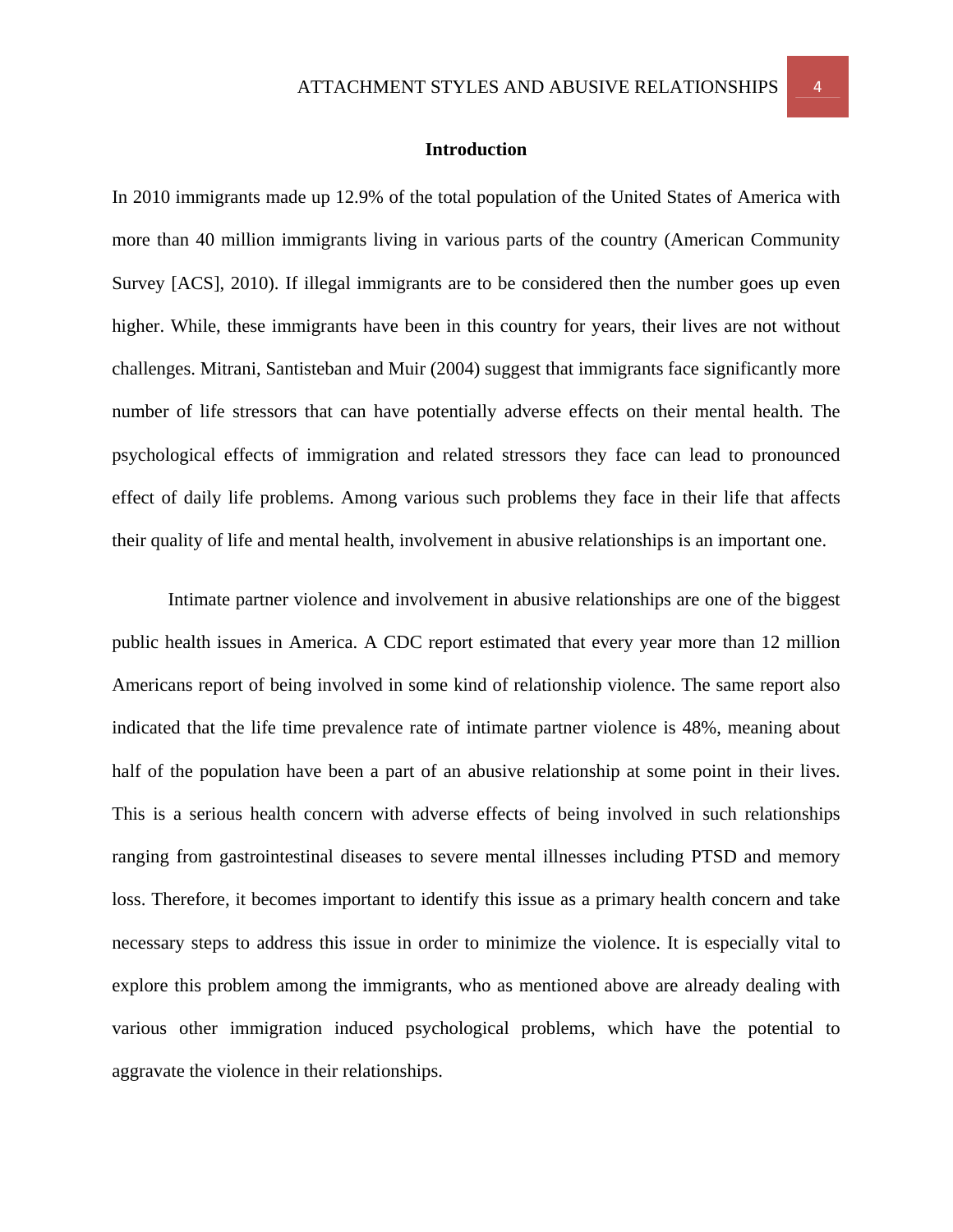This paper is an attempt to analyze such abusive relationships among the adolescent immigrant population in the United States and explore how their style/patterns of attachment might be one of the major predictors of such behavior. It hopes to establish abusive relationships in the immigrant adolescent population as a unique phenomenon that is an outcome of migrated related separations and attachments and the tension it creates within immigrant families. The paper will further explore how such separations shape parent-child attachments in immigrant families and it effect on the future relationships of the immigrant children.

## **Attachment Theory**

Attachment theory is one of the most cited and influential theoretical perspectives in psychology. Introduced first by Bowlby in 1951, to describe the relationship patterns between children and their primary care givers, it has since been expanded to various other kinds of relationships including peer attachments and romantic partnerships (Hazan and Shaver, 1987). In fact, Bowlby believed the theory itself to be so expansive, that when asked by his wife what he would turn his attention to after finishing his first paper on attachment, he answered that the topic itself would last him a lifetime (George & West, 2001). Not unlike his prediction, attachment theory has worked as the stepping-stone for various other theories and attachment has been the crux for various working models explaining the behaviors of people in different relationships. This paper thus is an attempt to use the attachment theory in a similar fashion, to analyze the adolescent immigrant population in the United States and explore how their style/patterns of attachment might lead to abusive relationships.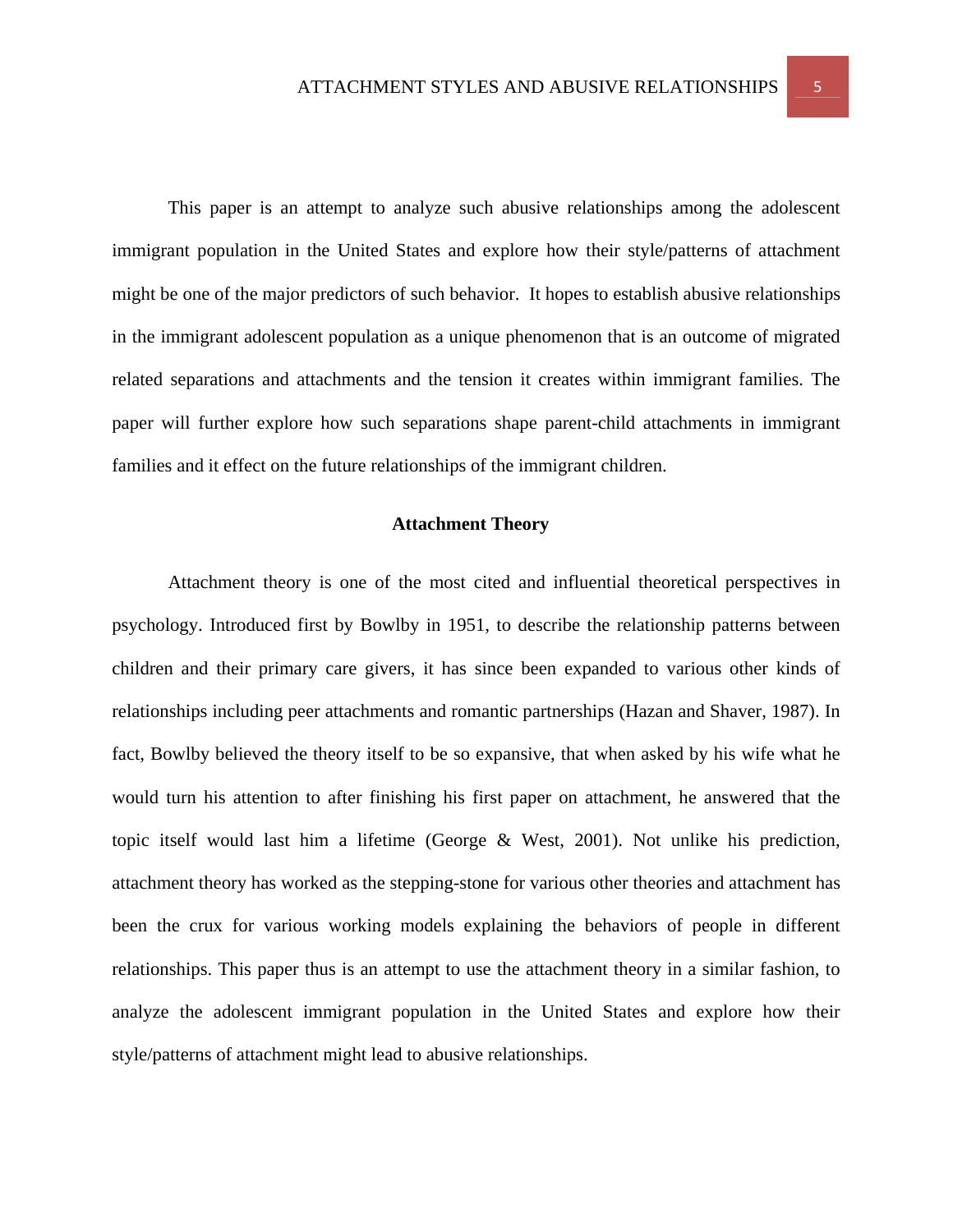According to psychologist Mary Ainsworth, attachment "may be defined as an affectional ties that one person or animal forms between himself and another specific one – a tie that binds them together in space and endures over time" (Ainsworth and Bell, 1970 p. 50). However, any sort of connection between two people cannot be put under the category of an attachment. Bases on the nature of relationship between an infant and its primary caregiver, usually the mother, Bowlby put forward certain characteristic features of an attachment. These include:

- 1. **Proximity Maintenance** the desire for constant proximity with the primary caregiver.
- 2. **Separation Distress** the feeling of restlessness and distress when separation occurs.
- 3. **Safe Haven** Returning to the attachment figure for comfort and safety in the face of a fear or threat.
- 4. **Secure Base** The attachment figure acts as a base of security from which the child can explore the surrounding environment.

Reciprocally, in an attachment relationship the primary caregiver is responsive towards all the needs of the infant. This type of relational behavior is classified as an attachment and has been found to be universal. Bowlby (1958) further proposed that attachment could be understood within an evolutionary context in that the caregiver provides safety and security for the infant. It enhances the infant's chance of survival thus the universal need to seek close proximity with their caregiver when under stress or threatened and thus has evolved as an adaptive mechanism (Prior & Glaser, 2006).

## **Childhood Attachment Styles**

Mary Ainsworth (1978) further extended Bowlby's theory of attachment to establish that there were three major kinds of attachment patterns between the primary caregiver and the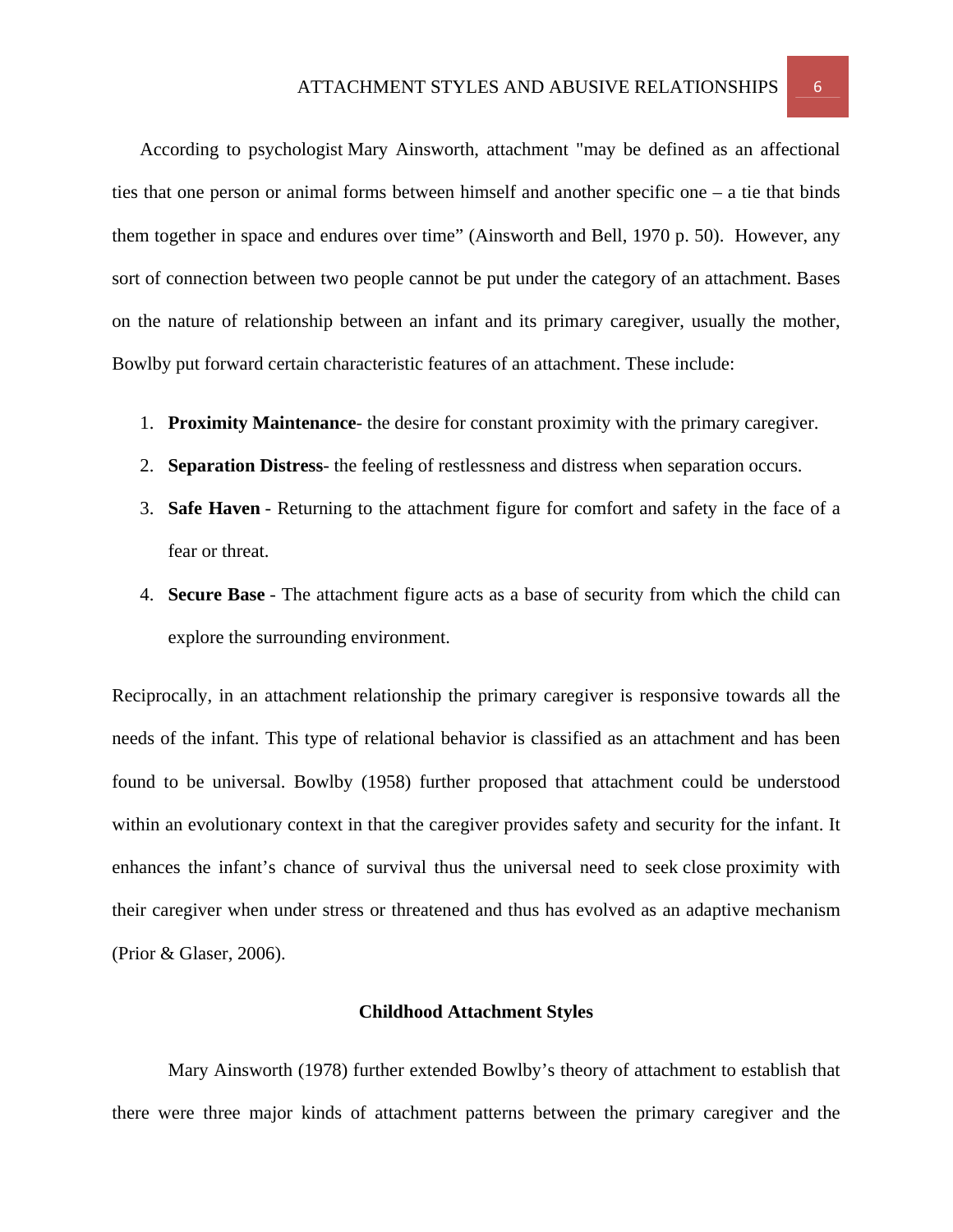infant. Through a series of studies known as the 'Strange Situation experiments' in which the behavior of the children between the age of 12 and 18 months was observed when they are responding to a situation in which they were briefly left alone and then reunited with their mother she was able to conclude that there were three major kinds of attachment: secure attachment, ambivalent-insecure attachment, and avoidant-insecure attachment. Main and Solomon (1986) added a fourth attachment style known as disorganized-insecure attachment in addition to the three mentioned above. The children were categorized into one of these attachment styles by observing their behavior during the absence of the mother and the response they gave when reunited. The exact responses of the infants and the caregiver are listed in the table below.

| <b>Attachment Pattern</b> | <b>Child</b>                                                                                                                                                                                                                                                                                                                                                                                                                                                    | Caregiver                          |
|---------------------------|-----------------------------------------------------------------------------------------------------------------------------------------------------------------------------------------------------------------------------------------------------------------------------------------------------------------------------------------------------------------------------------------------------------------------------------------------------------------|------------------------------------|
| Secure                    | Uses caregiver as a secure base for Responds<br>exploration. Protests caregiver's promptly and consistently to<br>departure and seeks proximity and is needs.<br>comforted on return, returning to successfully formed a secure<br>exploration. May be comforted by the parental attachment bond to<br>stranger but shows clear preference the child.<br>for the caregiver.                                                                                     | appropriately,<br>Caregiver<br>has |
| Avoidant                  | Little affective sharing in play. Little Little or no<br>or no distress on departure, little or no distressed child. Discourages<br>visible response to return, ignoring or crying<br>turning away with no effort to independence.<br>maintain contact if picked up. Treats<br>the stranger similarly to the caregiver.<br>The child feels that there is no<br>attachment; therefore, the child is<br>rebellious and has a lower self-image<br>and self-esteem. | response to<br>and<br>encourages   |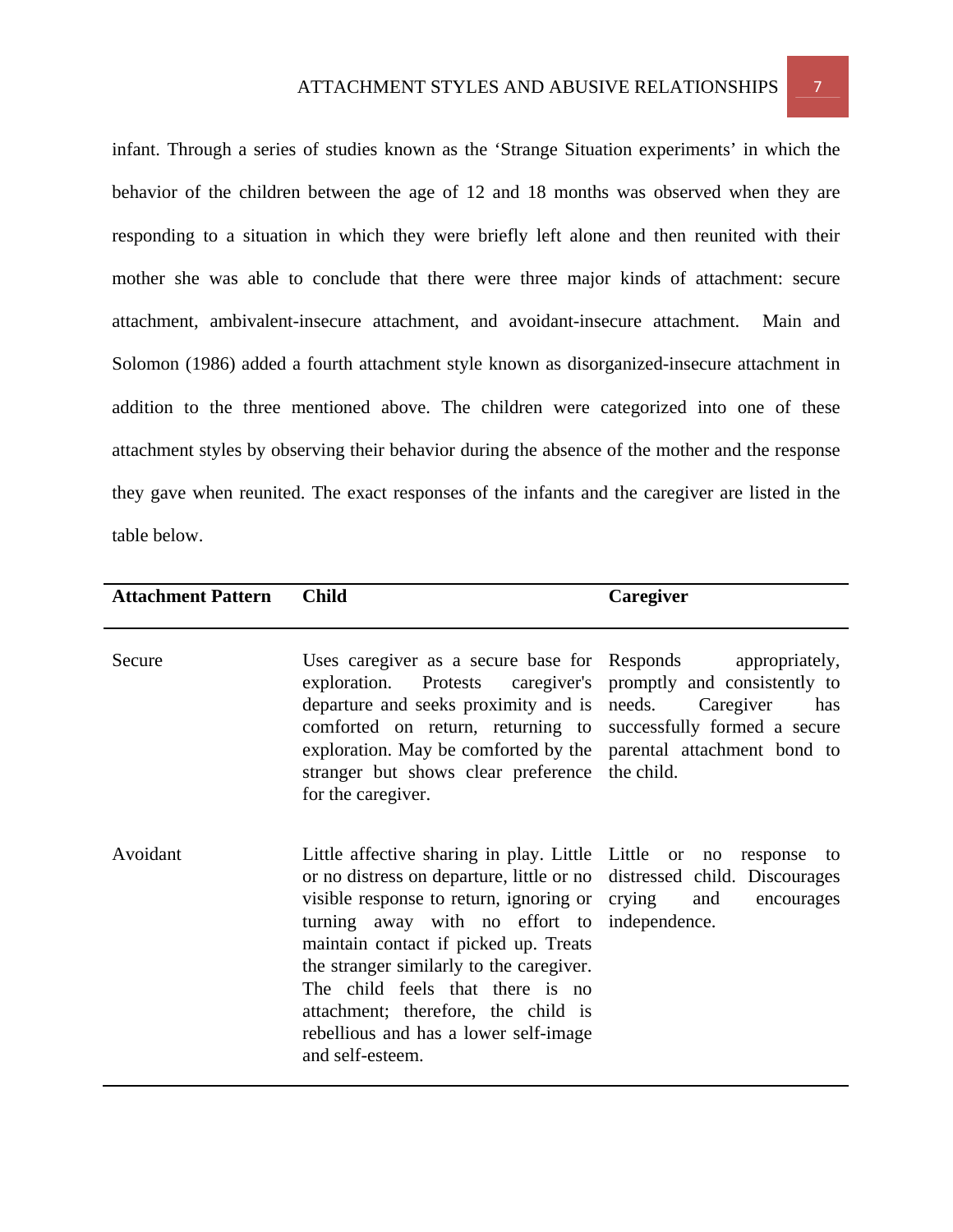| Ambivalent/Resistant               | Unable to use caregiver as a secure Inconsistent<br>base, seeking proximity before<br>separation occurs. Distressed on<br>separation with ambivalence, anger,<br>reluctance to warm to caregiver and attachment behavior from the<br>return to play on return. Preoccupied<br>with caregiver's availability, seeking<br>contact but resisting angrily when it is<br>achieved. Not easily calmed by<br>stranger. In this relationship, the child<br>always feels anxious because the<br>caregiver's availability is never<br>consistent. | between<br>appropriate<br>and neglectful<br>responses. Generally will only<br>after<br>respond<br>increased<br>infant.                                                                                                                                          |  |  |
|------------------------------------|-----------------------------------------------------------------------------------------------------------------------------------------------------------------------------------------------------------------------------------------------------------------------------------------------------------------------------------------------------------------------------------------------------------------------------------------------------------------------------------------------------------------------------------------|-----------------------------------------------------------------------------------------------------------------------------------------------------------------------------------------------------------------------------------------------------------------|--|--|
| Disorganized                       | Stereotypies on return such<br>freezing or rocking. Lack of coherent<br>attachment<br>contradictory, disoriented behaviors<br>such as approaching but with the back communication errors<br>turned.                                                                                                                                                                                                                                                                                                                                     | as Frightened<br>frightening<br><sub>or</sub><br>behavior,<br>intrusiveness,<br>strategy shown by withdrawal, negativity, role<br>confusion,<br>affective<br>and<br>maltreatment.<br>often<br>Very<br>associated with many forms of<br>abuse towards the child. |  |  |
| Table 1- Taken from Solomon (1986) |                                                                                                                                                                                                                                                                                                                                                                                                                                                                                                                                         |                                                                                                                                                                                                                                                                 |  |  |

# **Attachment in Adults and Intimate Relationships**

While Bowlby used the Attachment Theory to primarily discuss the relationship between an infant and the primary caregiver, the theory has since been used to describe various other adult relationships. Sperling and Berman (1994) define adult attachment as the "stable tendency of an individual to make substantial efforts to seek proximity and contact with one or a few specific individuals who provide the subjective potential for physical and/or psychological safety" (p.8). While the general characteristic features of adult attachment are not very different to that of child-caregiver attachment, what differentiates it is that these attachments are defined by the expectation that one can rely on their attachment figures on when in need rather than the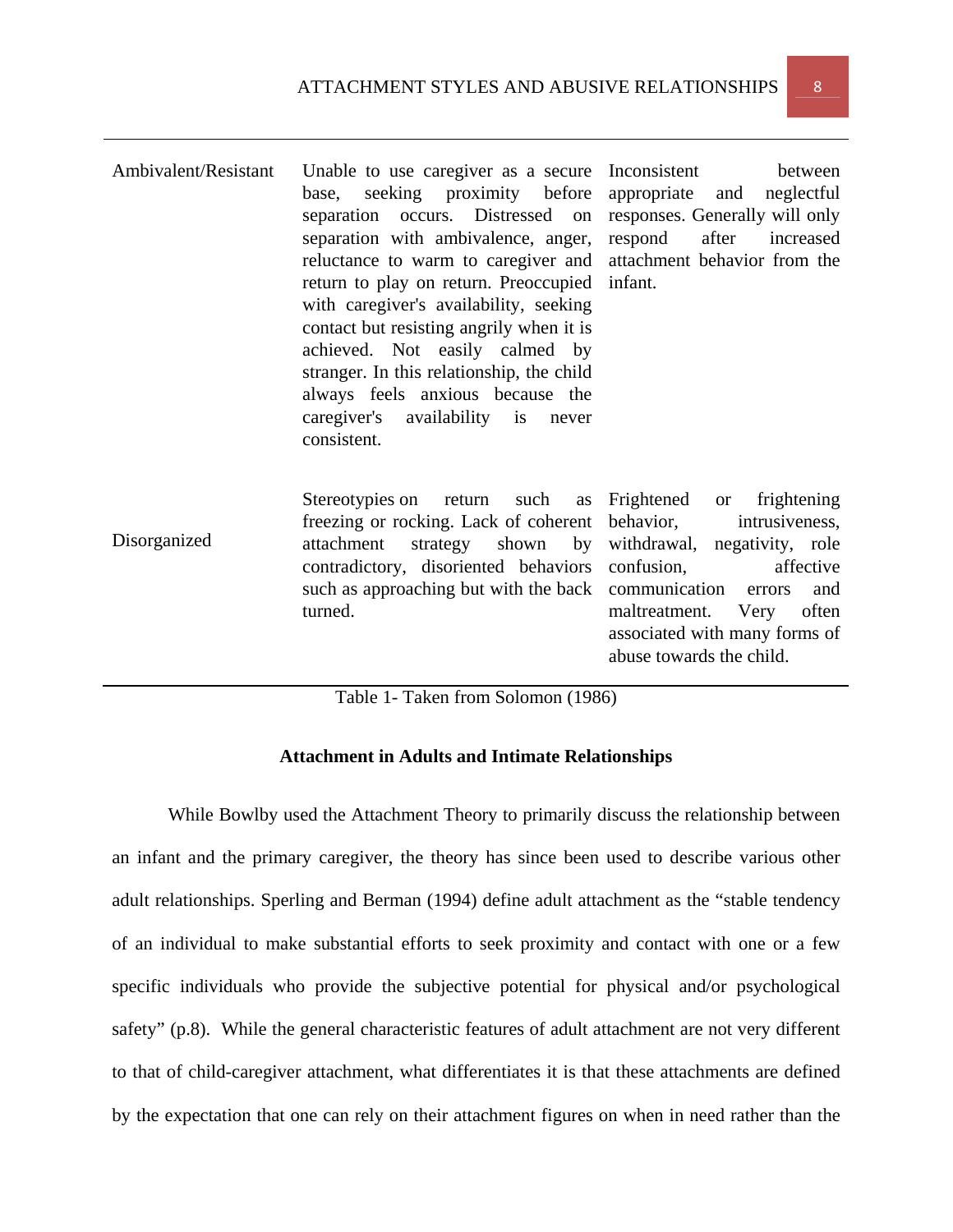actual presence of security and comforting behavior. Therefore unlike a child-caregiver relationship which most often than not produces feelings of wellness and safety, this expectation and the speculation whether they will be actually fulfilled can produce anxiety and anger in adult attachments (Ainsworth, 1989). Consequently various adult relationships are maintained despite any challenges with the hope of security and comfort in the future (Sperling and Berman, 1994). Quite different from childhood attachment the behavioral patterns of these attachment styles may change over time, however they do maintain the same characteristic core representational features throughout one's life. Therefore, the nature and style of attachment of adults in one relationship can predict or even shape their attachment patterns in future relationships (Sperling and Berman, 1994).Traditionally adults are classified into four styles of attachments analogous to the childhood attachments-autonomous, dismissing, preoccupied and unresolved.

| <b>Adult attachment status</b> | Implicit assumptions about<br>attachment relationships                                                                                                                                              | Mental rules to handle<br>attachment activation                                                                                                                                                                     |  |
|--------------------------------|-----------------------------------------------------------------------------------------------------------------------------------------------------------------------------------------------------|---------------------------------------------------------------------------------------------------------------------------------------------------------------------------------------------------------------------|--|
| Secure (F)                     | Needs for safety and security<br>are acceptable and recognized.<br>Support is there when needed.                                                                                                    | Express what is needed or<br>feared, because support is<br>likely. Problems can be<br>addressed and processed.                                                                                                      |  |
| Dismissing (Ds)                | Needs for safety and security<br>are ignored, rejected or<br>disapproved of. Support is not<br>there when needed.                                                                                   | Do not express what is needed<br>or feared. Disassociate from<br>the source of anxiety. Do not<br>depend on others.                                                                                                 |  |
| Preoccupied (E)                | Needs for safety and security<br>are sometimes ignored, but<br>sometimes care is intrusive.<br>Sometimes the caregiver needs<br>help instead of giving help.<br>Care and security are inconsistent. | Be extra sensitive towards<br>attachment figures as they are<br>not dependable. Worry about<br>them.                                                                                                                |  |
| Unresolved                     | There is potential for isolation<br>when needy, or even danger from<br>those on whom you depend. There<br>is the loss of those you need most.<br>There is danger from those you<br>need.            | There is no resolution to a<br>dangerous situation.<br>Sometimes you are left to fate,<br>isolated and/or threatened.<br>There is no time to think or<br>feel, and there are strong<br>emotions that can overwhelm. |  |

| <b>ADULT ATTACHMENT STATUS OVERVIEW</b> |  |
|-----------------------------------------|--|
|-----------------------------------------|--|

Table 2- Taken from Ecke. Chope and Emmelkamp (2005)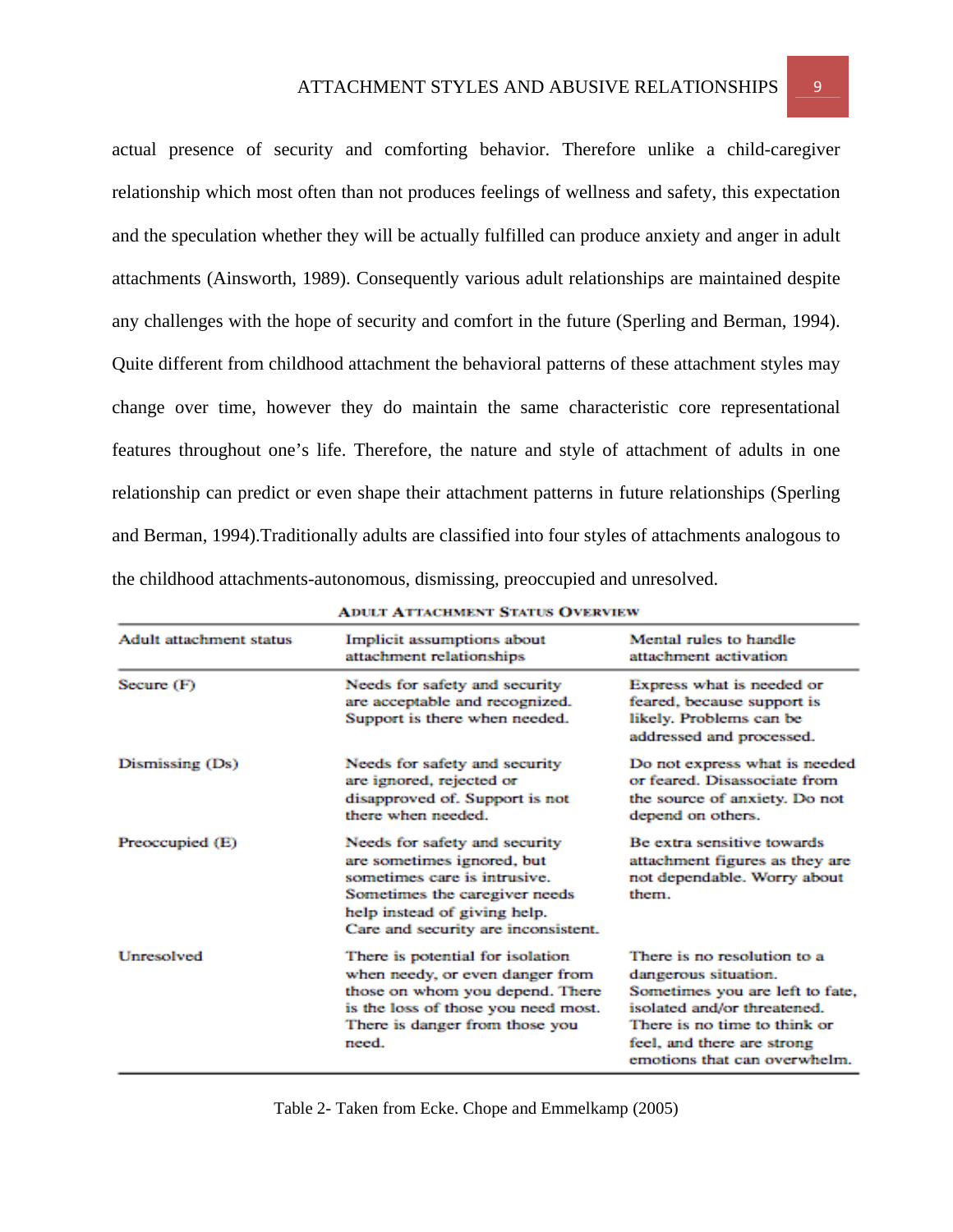Since attachment patterns in adult are not as rigid as childhood attachments and intimacy is often a driving force behind such attachments, many researchers find it better to study them dimensionally rather than categorically. As proposed first by Brennan, Clark, and Shaver (1998) adult attachments are measured through two major dimensions, which are independent of each other- anxiety and avoidance. The anxiety component is representative of the degree to which a person is worried about the responsiveness and commitment of his partner and whether they feel their partner will always be available to them. On the other hand, the avoidance component is a represents the degree of comfort one has in being intimate and reliant on one's partner. A secure attachment under this system would be a person who scores low on both attachment anxiety as well as avoidance meaning they feel comfortable being intimate and dependent on their partners and believe that that they have get adequate availability and attention from their attachment figures and is the description used by this paper. All the other combinations of avoidance and anxiety are considered to be different types of insecure attachment and are summarized in the figure below. The behavioral patterns of the fearful-avoidant types are the same as unresolved attachment style described in Table 2.



Taken from Brennan, Clark, & Shaver (1998)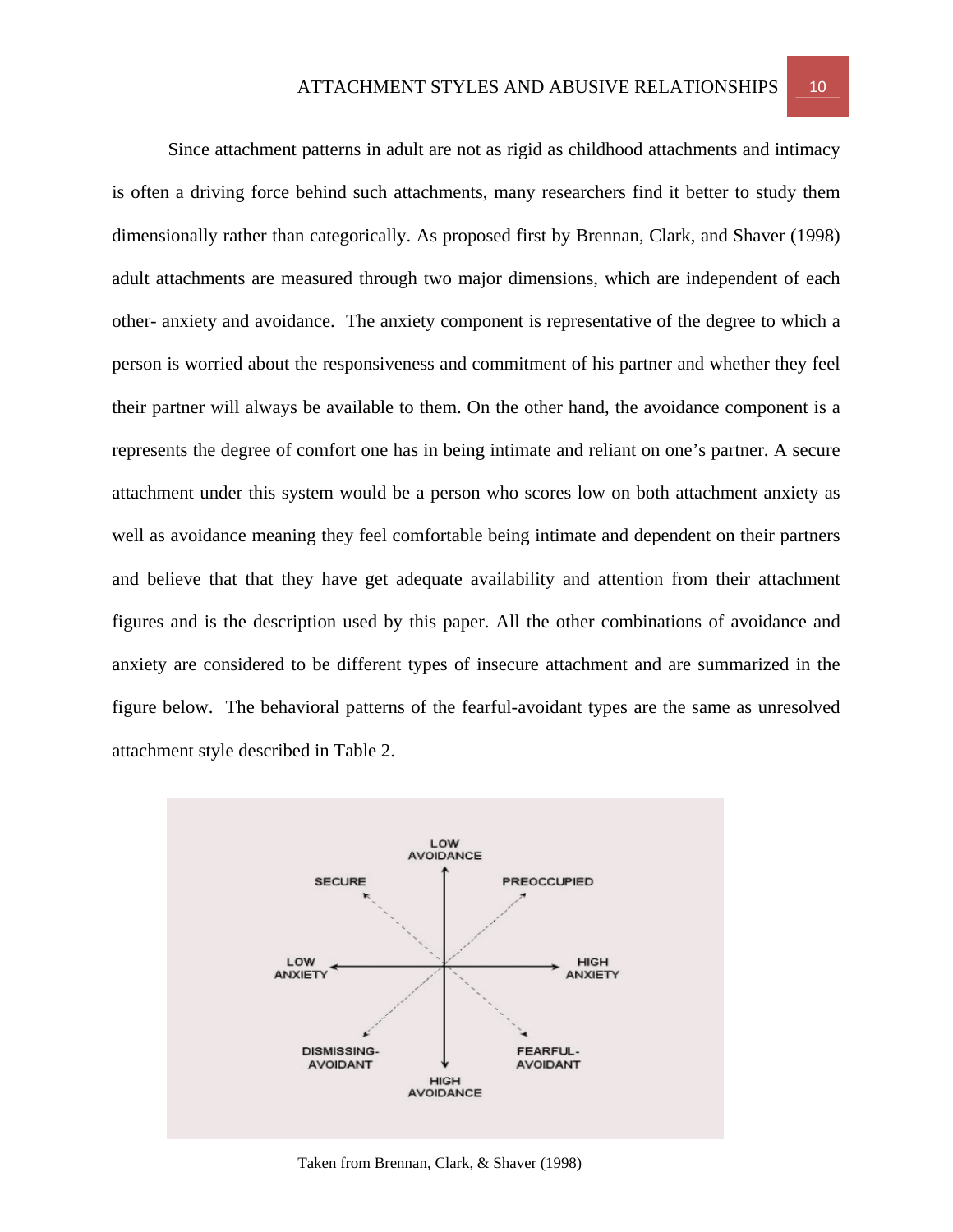#### **Attachment and adolescence: Shift from Childhood to Adult Attachments**

On top of host of other changes, adolescence also brings about a shift from parents to peers as the primary attachment figures. This shift in primary attachment figures has been attributed to two major factors. First, the major developmental changes during this period include abstract reasoning abilities and logical thinking capabilities (Keating, 1990). This allows them to critically analyze their relationship between them and their parents. Since logical reasoning provides them with the skills of deduction and induction, such scrutiny on their relationship with their parents can lead them recognize that they are unable to meet all their attachment needs and thus they have to seek external sources to fulfill them (Kobak & Duemmler, 1994). Secondly, during adolescence there is a "growing push towards differentiation, independence, and autonomy from parents" (Erikson, 1963) thus leading teenagers to avoid the help of their parents as much as possible. These two factors combine to prompt the adolescent to seek other sources of attachment rather than their parents leading them to shift their focus on their peers.

However, there have been various studies indicating that this shift from parents to peers as primary attachment figures is often complicated and incomplete throughout the adolescence. The primary motivation behind the shift to peers is not to defy the authority of parents but to gain independence (Youniss and Smillar, 1985). Therefore, such shift is often a gradual process where children slowly become less dependent on their parents for attachment needs as they become increasingly autonomous. Therefore even though the shift towards autonomy is already underway, most adolescents still use parents as their primary attachment figures even through young adulthood and turn to their parents in condition of stress even at the expense of their autonomy (Youniss and Smillar, 1985).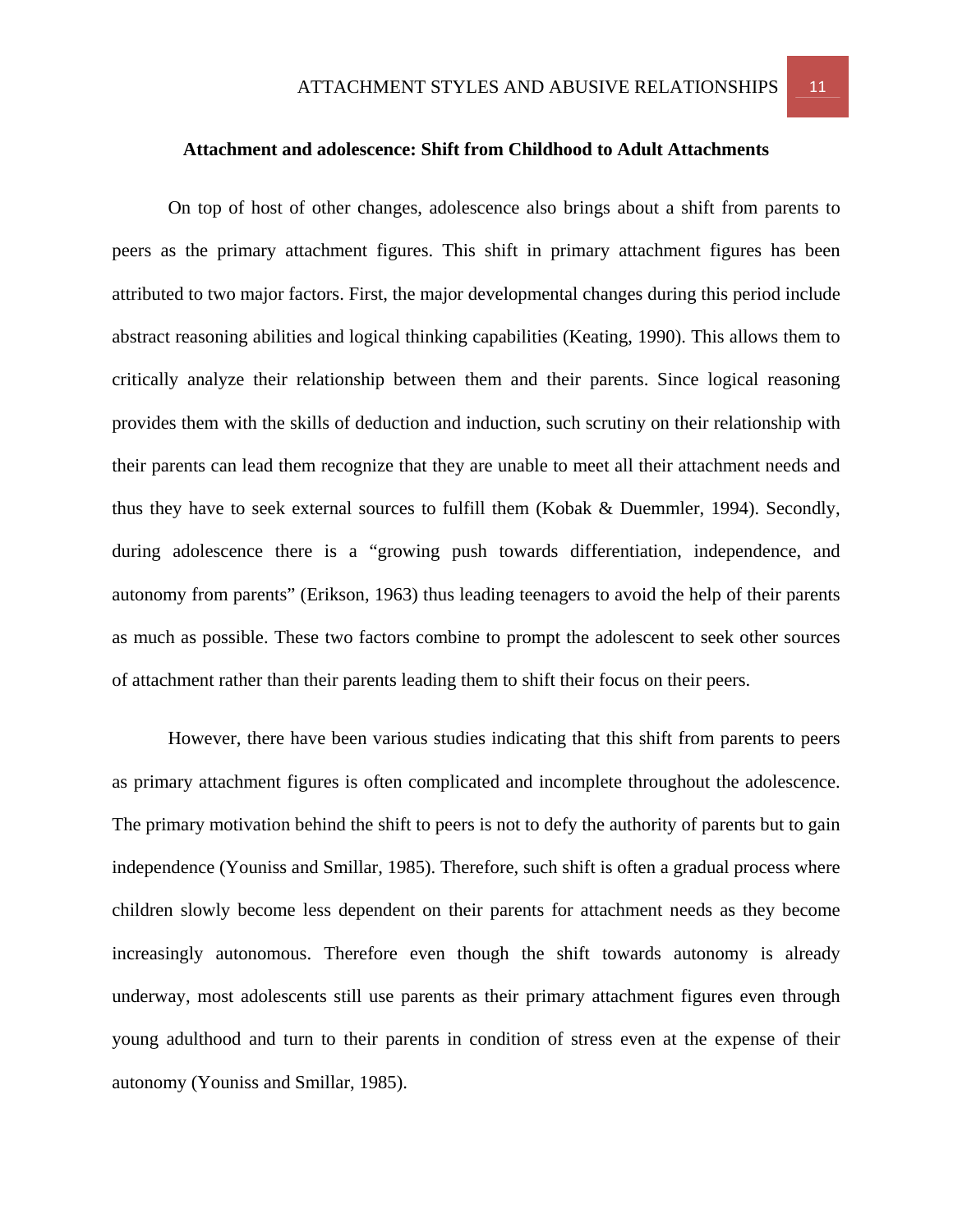# ATTACHMENT STYLES AND ABUSIVE RELATIONSHIPS 12

Cassidy and Shaver (2008) note that these transitions are never smooth and some confusion and tension may often be inevitable. These tensions often stem from the parent's failure of parents to acknowledge the autonomy of the adolescents and can lead them to be hostile and angry towards the parents who they deem to be deficient (Kobak and Duemmler, 1994). Additionally, some adolescents have difficulty forming attachment bonds with their peers and tend to suffer from chronic loneliness. Studies suggest that loneliness is more widespread and painful during this developmental period than for any other age group. Culp et al. (1995) found that 66% of teens report problems with loneliness. In comparison, the studies showed that only 10–36% of the adult and elderly population report loneliness as a problem.

While it has been noted that this transition is more often than not a struggle, it has been theorized that certain factors can make this process relatively easier (Cassidy and Shaver, 2008). Among these, the type of attachment style the adolescent has maintained with their parents in the past seems to be a critical factor. This argument is supported by the findings from Allen, Hauser, Bell and O'Connor (1994) who observed that stable adolescent autonomy seeking behavior tends to be highly correlated with stable attachment patterns and positive relationships with the parents. They also observed that adolescents whose parents related and tried to understand their effort to become independent were more likely to find a better balance between their struggle for autonomy and their relationship with their parents. Therefore, it becomes critical that the relationship and attachment style between an adolescent and their parents be analyzed in order to fully understand the transitional phase of the adolescence attachment.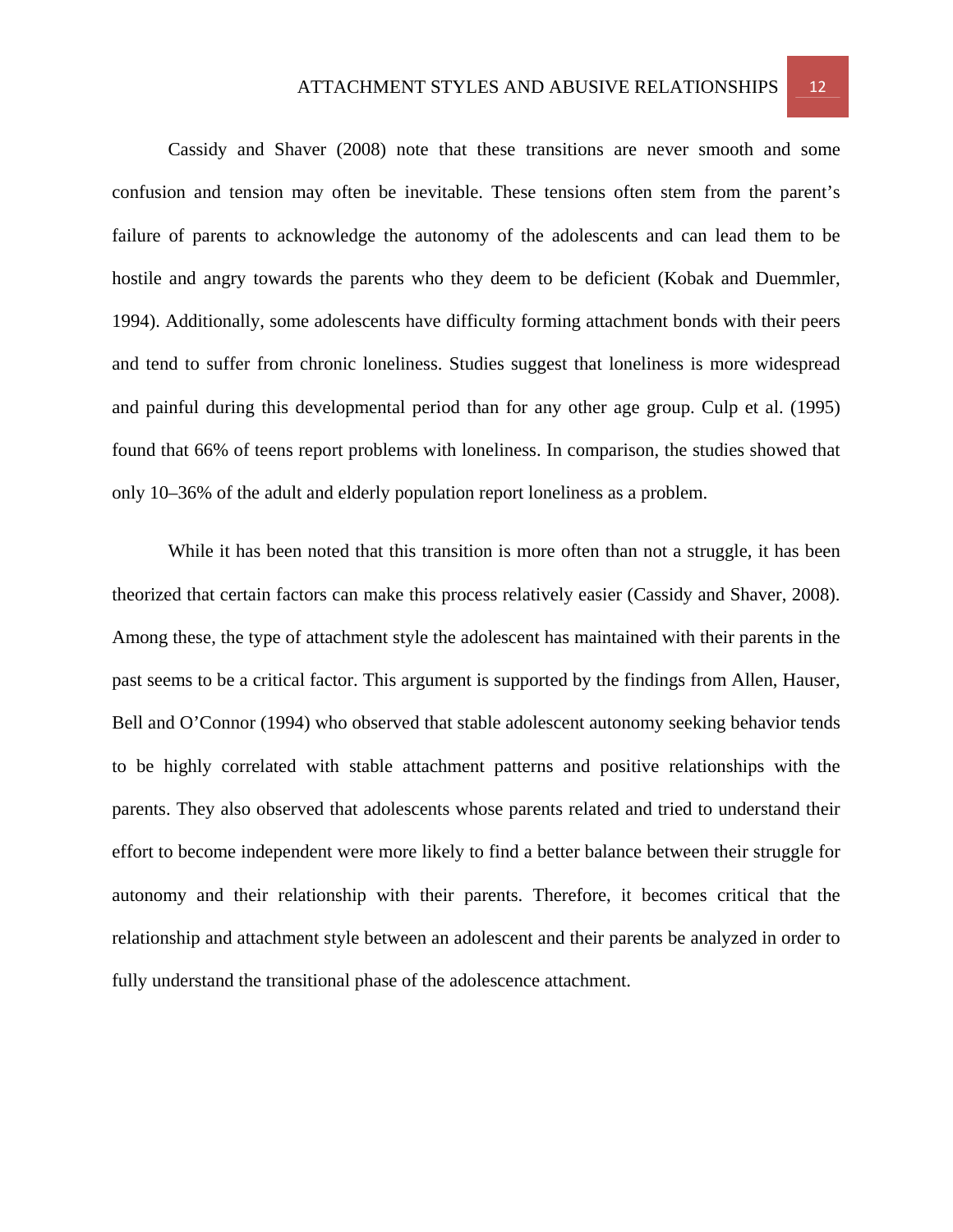#### **Immigration and Attachment**

In terms of attachment immigration is a complex processes. Bowlby (1969) asserted that attachment however is not just to a person; secure attachment requires attachment both to a persona and to the environment. Therefore, the change in environment and the separation it causes can be detrimental to the formation of secure attachments. Various researches (Mitrani, Santisteban and Muir, 2004; Sue and Sue, 1999) suggest there are numerous life stressors and immigration experiences that tend to affect the mental health of the immigrants disproportionately. This becomes an even more important factor to consider for the mental health of the adolescents since they are already going through the transitory phase mentioned above. Moreover, the immigration system in the United States of America makes this process even more difficult.

 After the mid-sixties, U.S. immigration policies changed and started stressing reunification of the immigrants in the country with their families. Under this policy, parents, spouses, and children of U. S. citizens could become legal permanent residents. After five years, the green card holders (legal permanent residents) became eligible to become naturalized citizens, and when the parents became citizens, so did their children. Consequently, the most likely scenario of an immigrant family is one in which one or both of the parents first travel to the United States and their children are brought here later after they get settled (UCLA, 2011). Urban Institute (Fix et al., 2001) reports that family sponsored immigrants account for nearly 75% of all legal entrants into the United States. In a study done by Mitrani, Santisteban and Muir (2004) among the 236 Latin American immigrant families, 90% had experienced immigration related separations. Similarly, Orozco and Orozco (2002) also reported that 85% of the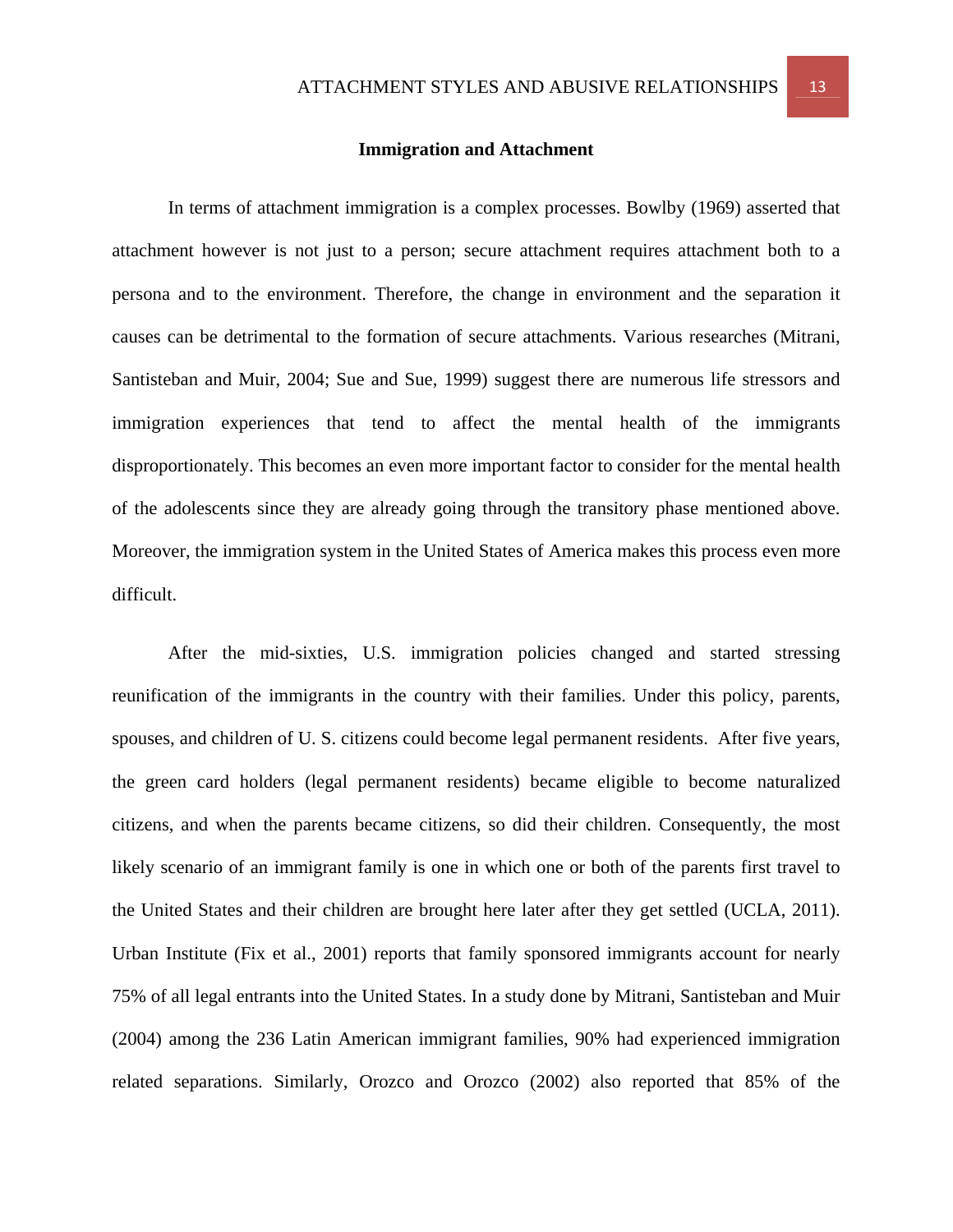immigrant youth in their sample had experienced immigration related separation with their parents. These separations can be experienced form either one or both the parents.



Orozco and Orozco (2002) – Children of immigration

The chart above shows different experiences faced by the immigrant youths (Orozco and Orozco, 2002). One can note that during the process of immigration a child goes through separation from one parent, or the other, 80% of the time and more than one in every three child suffers separation from both the parents. While Orozco's sample consisted mainly of Latin American immigrants, similar pattern have been observed among other immigrants groups as well. For instance, in a study done by Thrasher and Anderson (1988) 77% of the children of the working Caribbean immigrants in New York were being raised by someone other than their biological parents. Gaupal-McNicol (1993) also reported that during the time of his study, 98% of the total immigrant Caribbean children in the United States had suffered from immigration related separation from either both or one parent at some point.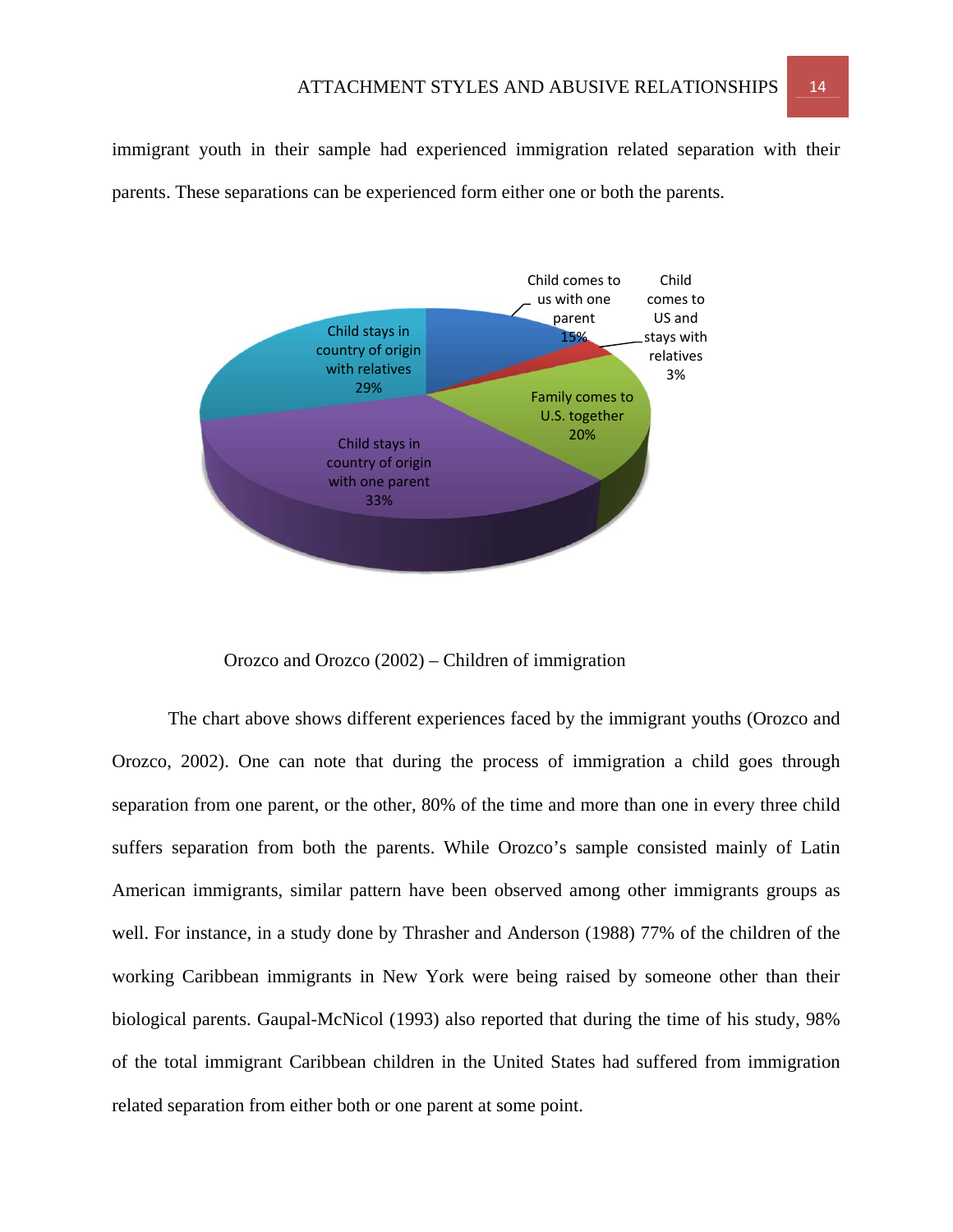However, it's not only the separation from parents that these immigrant children have to go through. Sewell-Coker, Hamilton-Collins, and Fein (1985) observed that most of the times, during the absence of their parents immigrant children develop a strong attachment with their caretakers and thus suffer a second separation upon reunification with their parents. This not only causes great pain and loss for the immigrant children but also acts as a potential source of tension between them and their parents, who they think are responsible for such separation. Consequently, for the immigrant children the process of family reunifications ensues conflicting feelings of happiness and profound sadness. While they feel sad about leaving their caregivers, family members, and friends behind, the joy of being reunited with their parents also exists. These multiple separations ensure that even in the best of circumstances, reunifications are tainted by the pain of loss (Suarez-Orozco at al.2002).

#### **Consequence of Immigration-Related Separations**

It is important then to question what these separations can mean for the immigrant adolescents. Especially, from the point of view of attachments, these obstructions caused by separations can add to the already challenging transitory attachment phase of the adolescence. Masterson (1985) believes that such separations from parents can have a profound effect on the personal development of the child. He observes that such separations are especially vital during two time periods of the child: first between 1.5 to 3yrs and secondly during the start of adolescence at around 12 yrs. of age. Studies have concluded that the separation from parents occurs most commonly during the early childhood, with the parents seeking employment abroad as a way to adapt to the increased financial burden coming from the children. On the other hand as result of the lengthy immigration processes, which go on for years family reunification and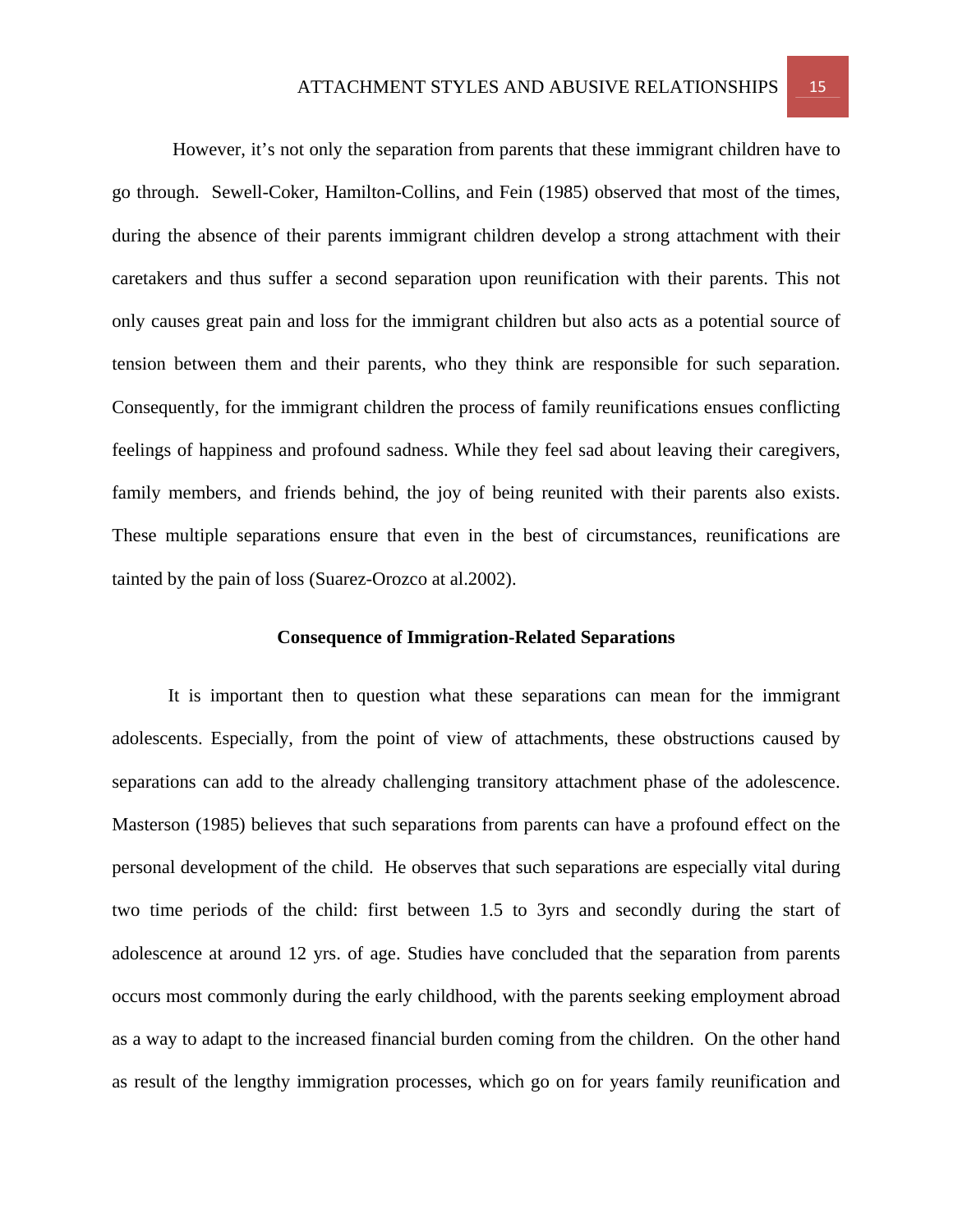thus the subsequent separation from their temporary caregivers do not take place until the children have already entered their adolescence (Pottinger, 2005). The fact that these separations occur during what psychologist believe to be two vital age periods in terms of attachment, leads to speculation that they have an intense effect on the attachment style of these immigrant adolescent youths. These views were resonated in a study done by Mitrani, Santisteban and Muir (2004) who indicated that these separations occur during a time period in the children's lives, which are vital in terms of attachment and thus are significant obstructions in the path of smooth development of these children. In fact, the prevalence of psychological problems among these children has been found to be much higher than the general population. Research suggests that these separation issues can lead to problems such as depressive responses, behavior problems, and patterns of rejection of their parents (Orozco, Todorova, and Louie, 2002). Similarly, feelings of abandonment, powerlessness and resentfulness are also common in children who experience family separations while poor educational outcomes have also been linked to family separations for children in Mexico and the United States (Dreby, 2007)

 Perhaps, the most important impact of such separation and reunification process is the strain it puts in the relationship between the immigrant children and their parents. Regarding this parent-child tension Woodward, Fergusson and Belsky (2000) suggest that parent-child separation can have important effects on the mental health of the youth. Their findings suggested that younger the child is at the time of the separation, more severe is the consequences. They reported that children who have been separated from their parents between 0-5 years are significantly more likely to self-report lower attachment to parents in adolescence in comparison to separation that occurred between 5-10 years or 10-15 years. As mentioned above, since the separation between immigrant parents and their children occurs during this age, even upon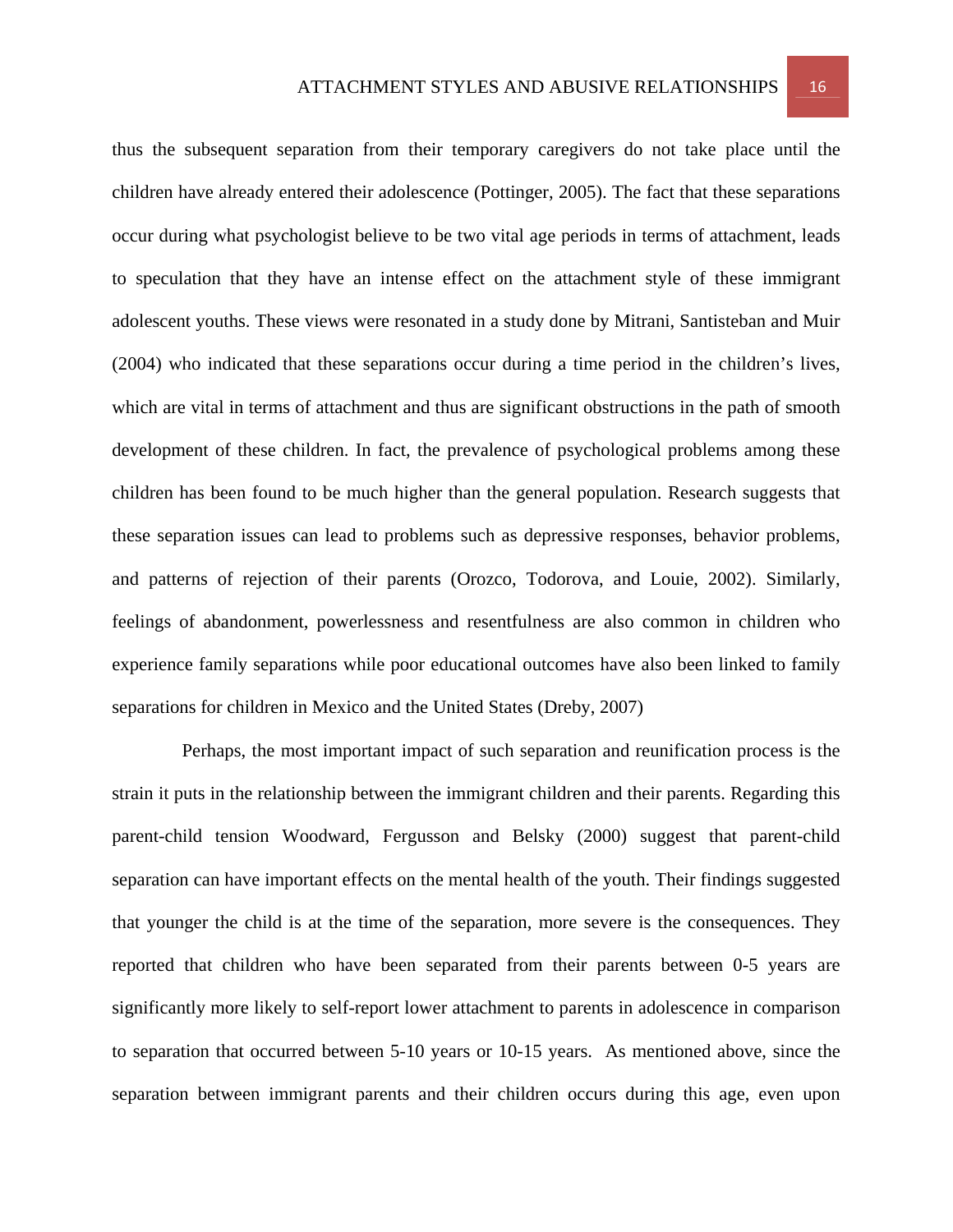reunion with parents during later stages of their lives, immigrant youth fail to form a strong attachment with their parent. Pottinger (2006) notes that the child in response to difficulty adjusting to the new culture and environment often exhibit anger and rebellion, inducing harsh punishments from parents who feel undervalued for the sacrifices they believe they have made for their children which further increase the tension between them.

It is clear from the above passages that there is a great deal of transformations surrounding various relationships in immigrant children's lives during the process of reunification. The children not only have to deal with reconnecting with parents that have not been involved in their lives for years and are virtually strangers to them, but also have to redefine and readjust their relationships with caregivers, friends and romantic partners they left behind when they migrated into another country. It would therefore not be far-fetched to suggest that there is an immense focus on their relationships with different people during this period. However, it is surprising that barring their relationship with their parents, very little has been written how these pressures induced by immigration affects other relationships in their lives. In particular, rarely has any study explored if these circumstances have any significant effect in the future relationships of these immigrant children and the processes involved that contribute to it. Very few researches have investigated the effects of such immigration related stressors on the ability of these immigrant adolescents to form healthy relationships, their behavior when in a relationship and their capability to handle intimacy. This paper thus attempts to explore one of the potential consequences of such immigration related changes on the relationships formed by these children. It tries to explain how development of these children in this context may create a situation where they are more likely to be involved in abusive relationships than general adolescent population, either as perpetrators or as the victims. It makes an effort to describe how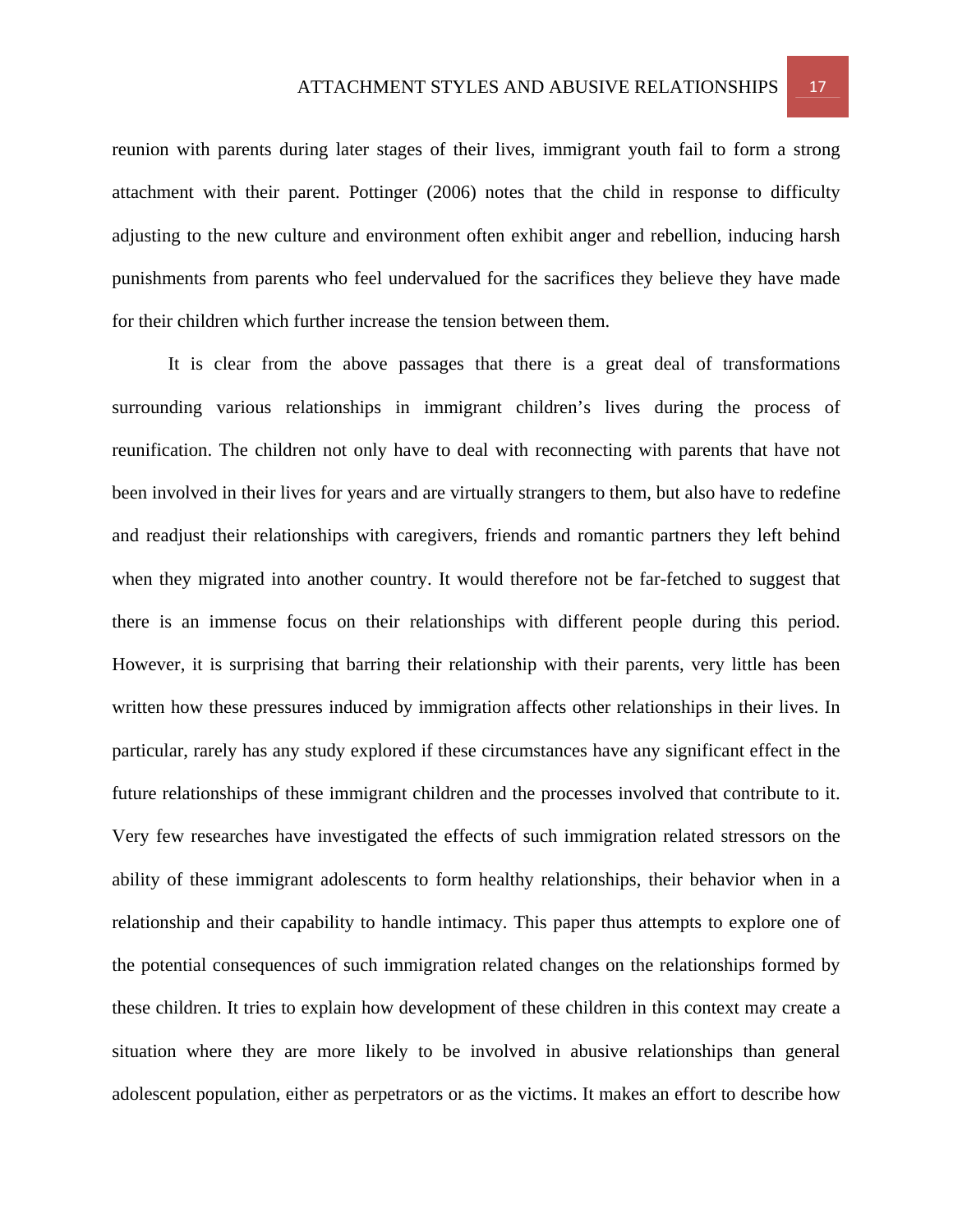this phenomenon manifests itself in this population by working within the framework of attachment theory. It explores, in terms of their attachments and separations especially with their parents, why these immigrant youth might be more likely to be willing to persevere with relationships despite of them being abusive in nature either to them or their partners.

#### **Defining Abusive Relationships**

Before moving onto the discussion about abusive relationships in immigrant adolescents, it is first important to clarify what an abusive relationship means and to establish a working definition of relationship violence this paper is based upon. Perhaps the most important literature regarding violence in an intimate relationship was produced by Johnson (1995) and Johnson & Ferraro, (2000). They differentiated between two major types of violent incidents that occur within a relationship - ''common couple violence,'' and more severe abusive violence, known as battering or ''intimate terrorism.'' Instances of common couple violence are less austere in nature and involve minor pushing, shoving and other limited physical contacts. Consequently, it is quite rare for a serious injury to ensue from such violence. Rather than being a pre-planned action it is often an outcome of an argument gone out of hand. More than anything else it reflects an act of impulse resulting from frustration with one's partner. Johnson (1995) believes such couples need to work on their problem solving skills as a couple to avoid such instances, however acknowledge that at some level it exists in every relationship. He also observed that males and females are equally responsible for such kind of violence with no particular gender divide between the victims or the perpetrators.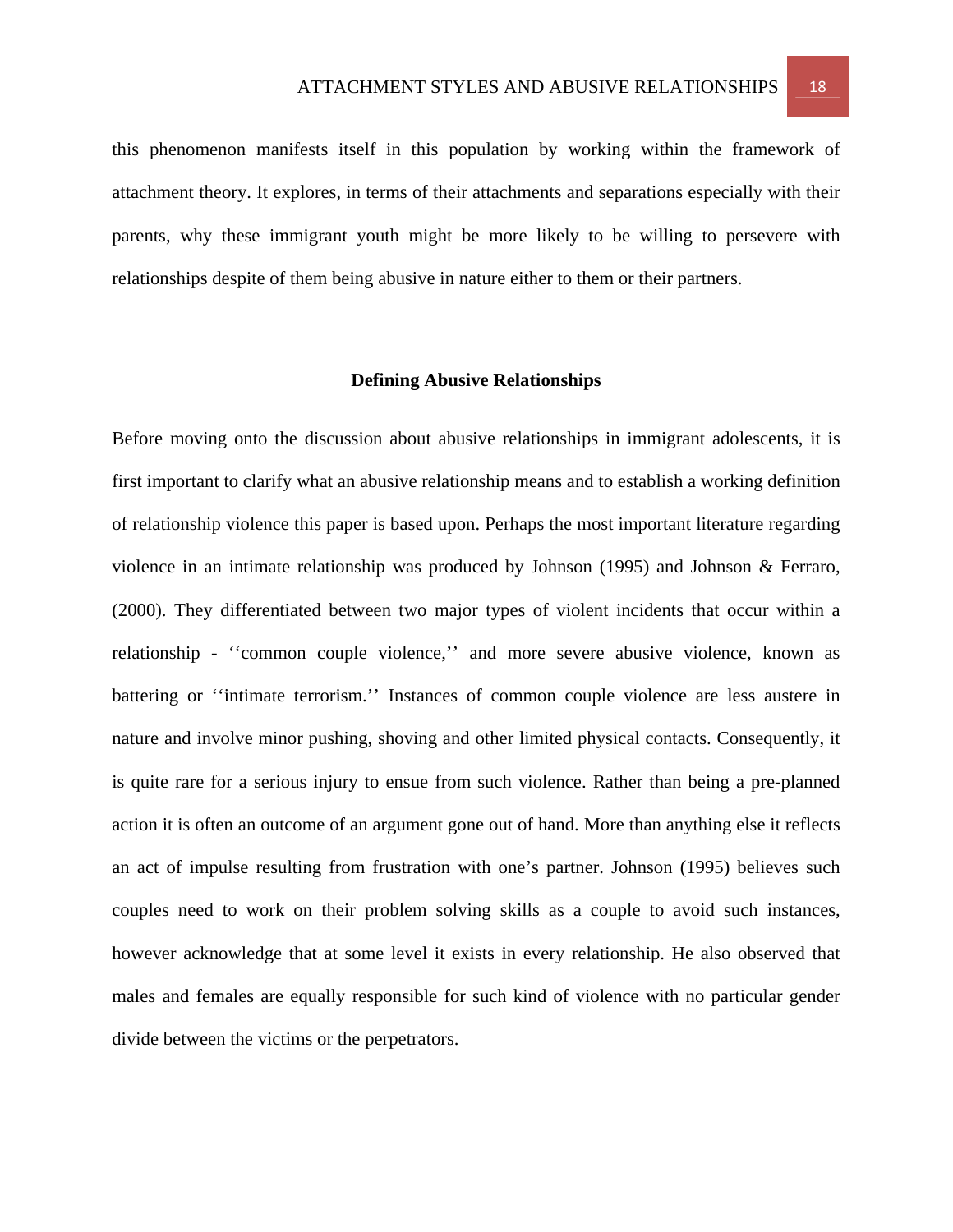On the other hand, battering or what has been described by Johnson and Ferraro (2000) as 'intimate terrorism' involves frequent acts of physical or emotional abuse. Perhaps the most important feature that distinguishes between these two forms of violence is the intention behind it. While common couple violence is often result of an argument gone out of hand or merely an impulsive action, battering as described by Simpson et al. (2007) is "a deliberate act that consists of systematic efforts by one partner to control, dominate, and terrorize the other through acts of physical violence, emotional abuse, economic control, sexual coercion, and social isolation" (p. 271). Thus unlike common couple violence, battering involves various pre planned physical, emotional or social tactics targeted at dominating the other partner. It is then important to note that battering may include behaviors that are usually also seen in common couple violence, however the frequency of such incidents are much higher in intimate terrorism and are carried out with the intent of asserting one's dominance over the other. Physical abuse as used in this definition refers to any physical contact initiated with the intention of causing harm or distress to the other. The patterns involved in the other types of strategies involved in intimate terrorism as mentioned in the above definition are described in the table below. The descriptions are taken from studies done by Walker (1979) and Johnson (1995).

| <b>Type of Emotional Abuse</b> | Behavioral pattern involved                     |
|--------------------------------|-------------------------------------------------|
| Isolation                      | Systematically starving the partner off proper  |
|                                | social or financial support restricting them    |
|                                | from dealing effectively with the problems in   |
|                                | the relationship.                               |
| Jealousy/Possessiveness        | Being jealous of everyone in their partner's    |
|                                | life, including family, friends, and even pets. |
|                                | Jealousy and possessiveness appear to become    |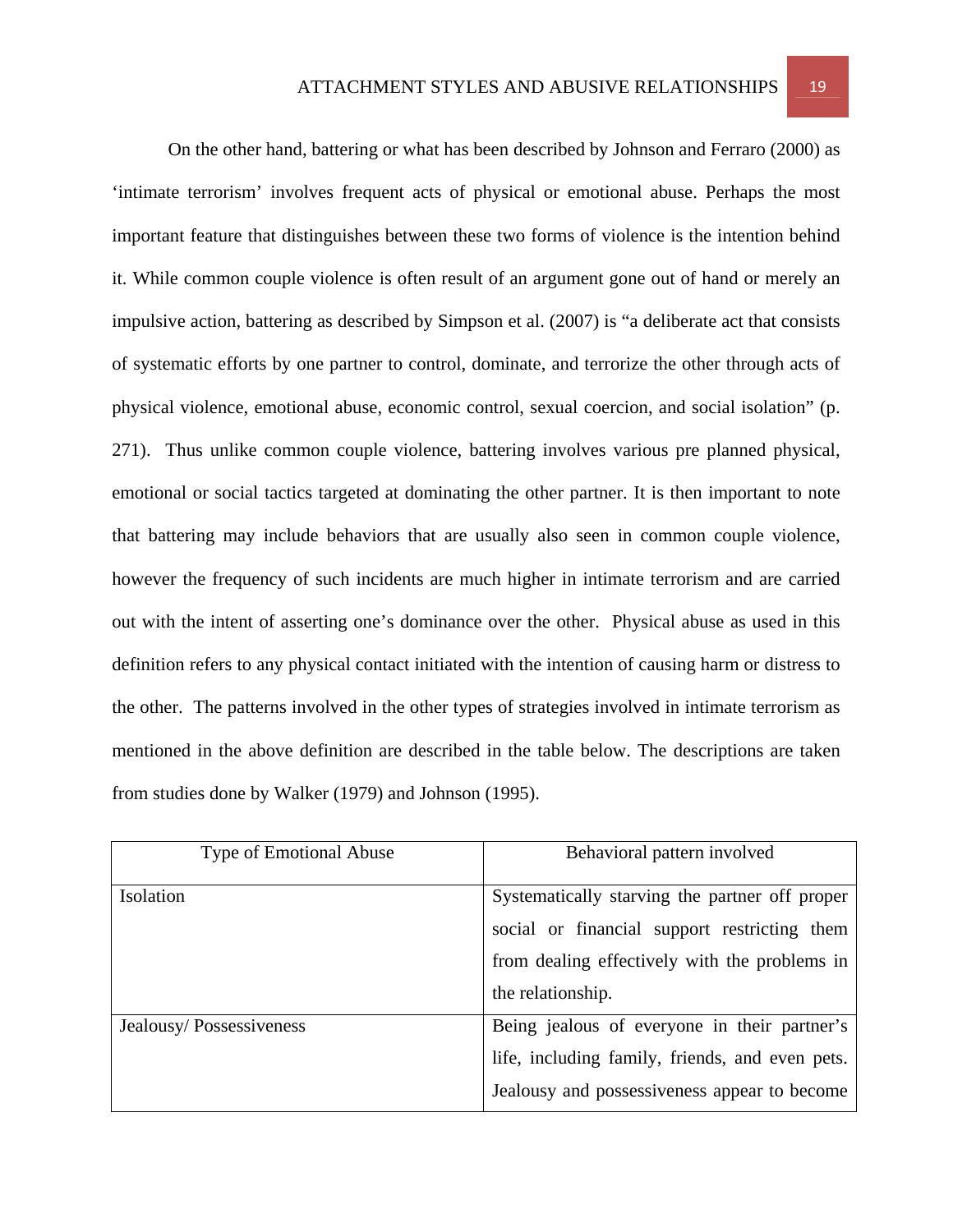|                                        | abusive when one harangues and interrogates               |  |  |  |
|----------------------------------------|-----------------------------------------------------------|--|--|--|
|                                        | partner about<br>other<br>their<br>strangers<br><b>or</b> |  |  |  |
|                                        | men/women they come in contact with.                      |  |  |  |
|                                        | Constant accusations of infidelity and attempts           |  |  |  |
|                                        | to control how one dresses or what company                |  |  |  |
|                                        | they keep also common.                                    |  |  |  |
|                                        |                                                           |  |  |  |
| <b>Verbal Threats</b>                  | Even though physical abuse may not be                     |  |  |  |
|                                        | involved constant threat of abuse, harm, or               |  |  |  |
|                                        | torture towards the partner or the partner's              |  |  |  |
|                                        | loved ones including other family members,                |  |  |  |
|                                        | children or friends is possible in abusive                |  |  |  |
|                                        | relationships                                             |  |  |  |
| <b>Emotional Blackmailing</b>          | Constant threat of breaking off the relationship          |  |  |  |
|                                        | if the partner does not comply with one's                 |  |  |  |
|                                        | wishes.                                                   |  |  |  |
| <b>Destruction of Personal Objects</b> | Selective destruction of objects and personal             |  |  |  |
|                                        | belongings including clothing, accessories,               |  |  |  |
|                                        | pictures, memorabilia etc. most dear to their             |  |  |  |
|                                        | partner.                                                  |  |  |  |

 This paper takes the presence of such battering or "intimate terrorism" as a defining characteristic of an abusive relationship. The decision to disregard common couple violence and emphasize intimate terrorism was influenced by various studies (Bowlby, 1988; Munroe, Stuart and Hutchinson, 1997) that suggest that attachment anxiety and avoidance can often lead people to take extreme measures including violence in order to control their partners. Since the intention to control one's partner is the defining characteristic of intimate terrorism, it becomes more relevant when operating within the boundaries of attachment theory. It has to be stressed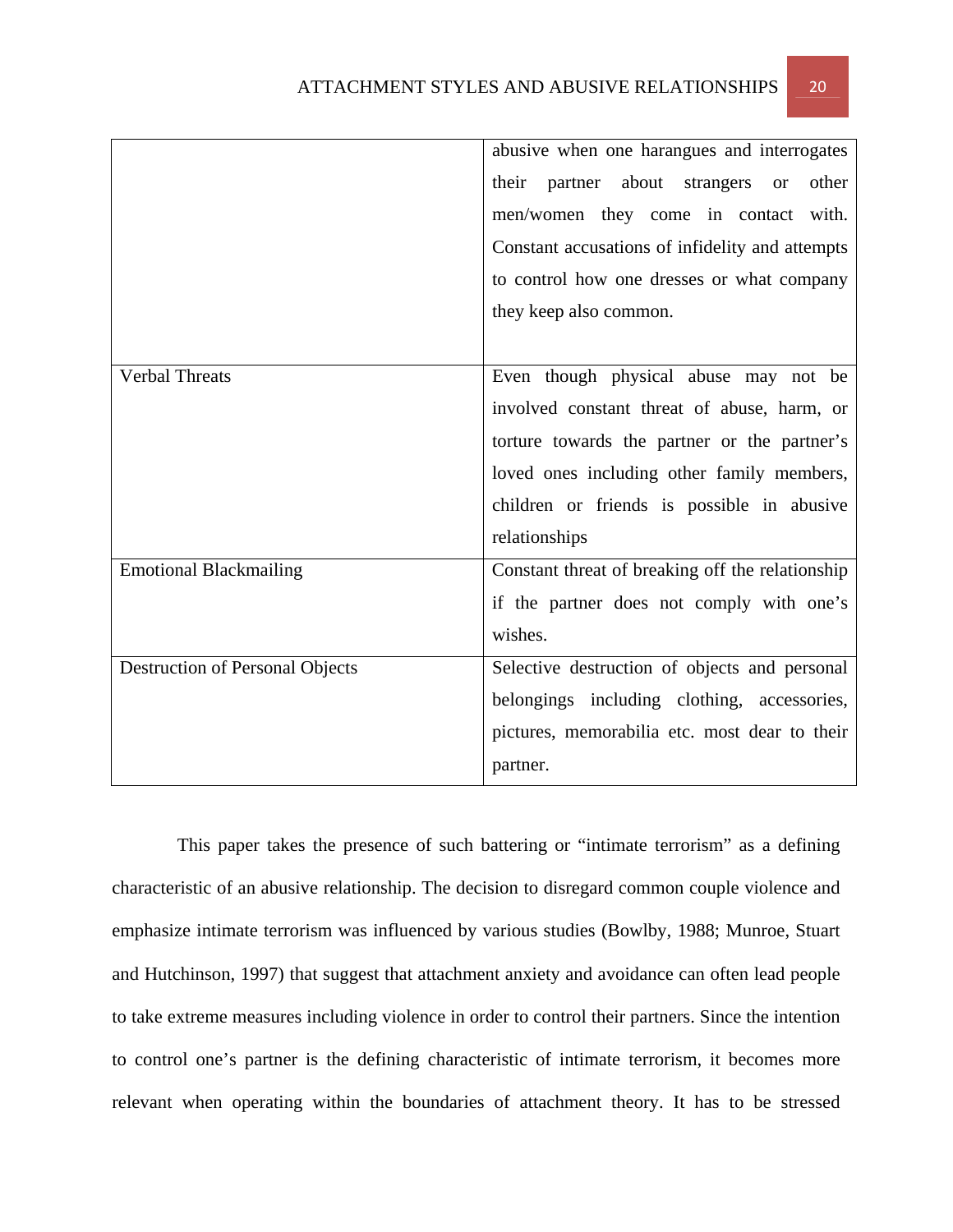however, that as mentioned above this includes not only physical violence, but also emotional abuse and every other action performed within the relationship with the intention to control, dominate or manipulate the action of one's partner.

## **The Importance of Studying Abusive Relationships**

The statistics regarding intimate partner violence reveals a grim story. While the rates of existence of such abusive relationships have declined over the years, it still remains the major source of non-fatal violence among men and women. Intimate partner violence made up 20%of violent crime against women in 2001. By contrast, during the year intimate partners committed 3% of all nonfatal crime. The absolute number reveal a closer similarity incidence rate in both men and women, with 162,870 women and 103,220 men reported victims within an abusive relationship. These however are only the reported cases of intimate partner violence with the real number thought to be much higher. In fact, in a study done by CDC in 2010, it was estimated that over 12 million Americans are involved in abusive relationships and thus undergo through some sort of intimate partner violence every year. The same survey also revealed that more than half (51.1%) of female victims of rape reported being raped by an intimate partner with the same number climbing up to 52.4% for men. Similarly, it was also observed that nearly half of all women and men in the United States have experienced psychological aggression and emotional abuse by an intimate partner in their lifetime (48.4% and 48.8%, respectively). Moreover, the survey also concluded that one in every 4 women and one in every 7 men, have been victims of at some point in their lifetime.

 Numbers disclose worse situation when adolescent and pre-adult age is emphasized. 1 in 3 teenagers report knowing a friend or peer who has been hit, punched, kicked, slapped, choked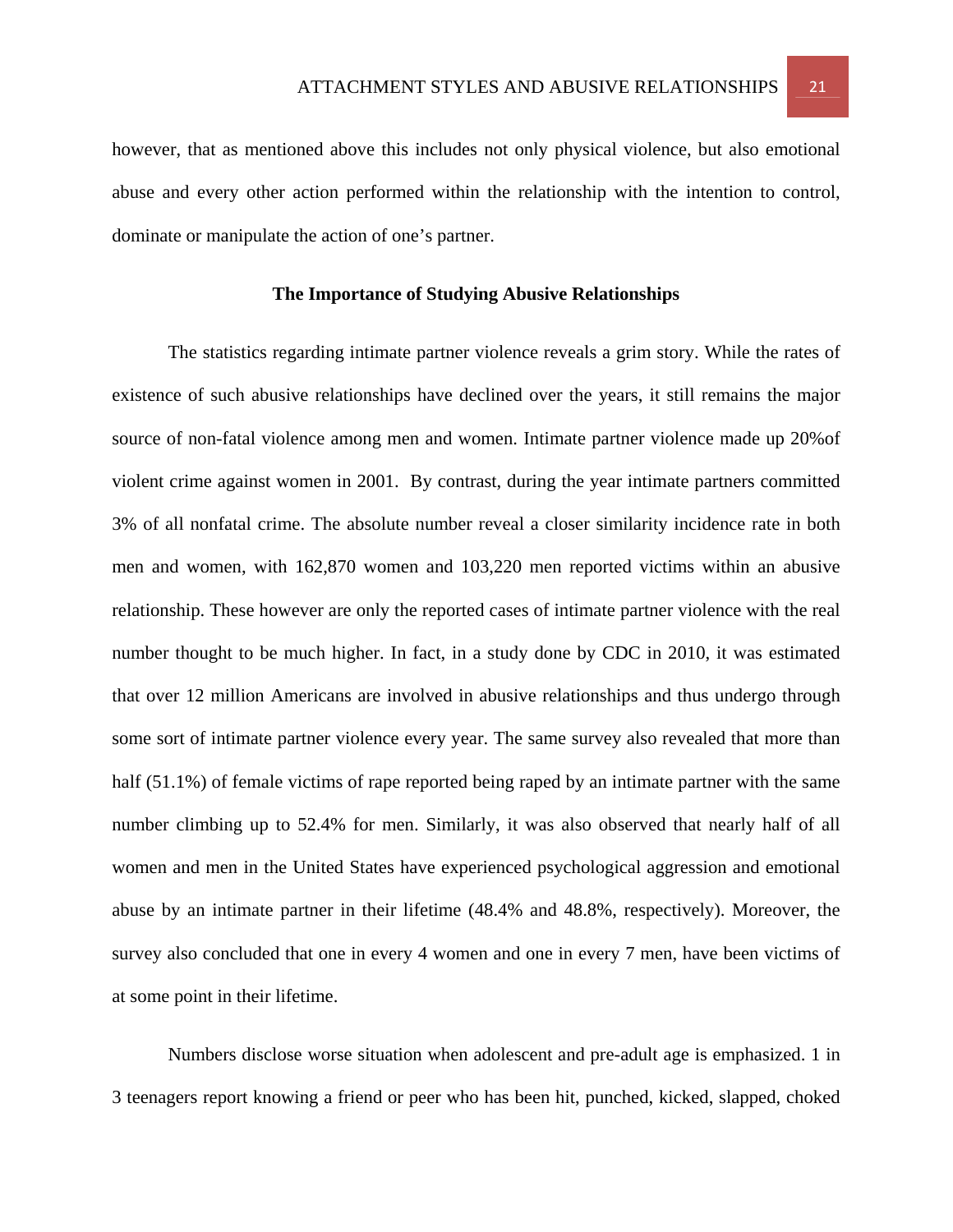or physically hurt by their partner. (LiClaiborne, 2005.) 1 in 4 teenage girls who have been in relationships reveal they have been pressured to perform oral sex or engage in intercourse. More than 1 in 4 teenage girls in a relationship (26%) report enduring repeated verbal abuse. One in three teens (30%) say they are text messaged 10, 20, 30 times an hour by a partner inquiring where they are, what they're doing, or who they're with which as described above is a form of emotional abuse and thus a possible indication of abusive relationships.

 The number while communicating a grim story does not fully justify the emphasis being placed upon study of abusive relationship in this paper. To better understand the gravity of the situation one has to take into consideration two important points. First of all there are significant physical, emotional and mental consequences of involvement in such relationship that persist long after the relationship has ended. For instance, in comparison to other women, abused women complain significantly more about headache, back pain, vaginal infection, and digestive problems. Similarly, they are also in increased risk for other gynecological, central nervous systems and stress related health risk. In fact Campbell et al. (2002) concluded that increase in such problem after abuse is between 50-70%. Similarly mental health issues are also heightened with PTSD and chronic depression the most common scenarios after depression. Moreover, lack of mental clarity, dizziness, partial memory loss and generalized anxiety is also more prevalent among abused women (Campbell and Lewandowski, 1997). A summary of literature on mental and physical effects of abusive relationship can be found in the table below-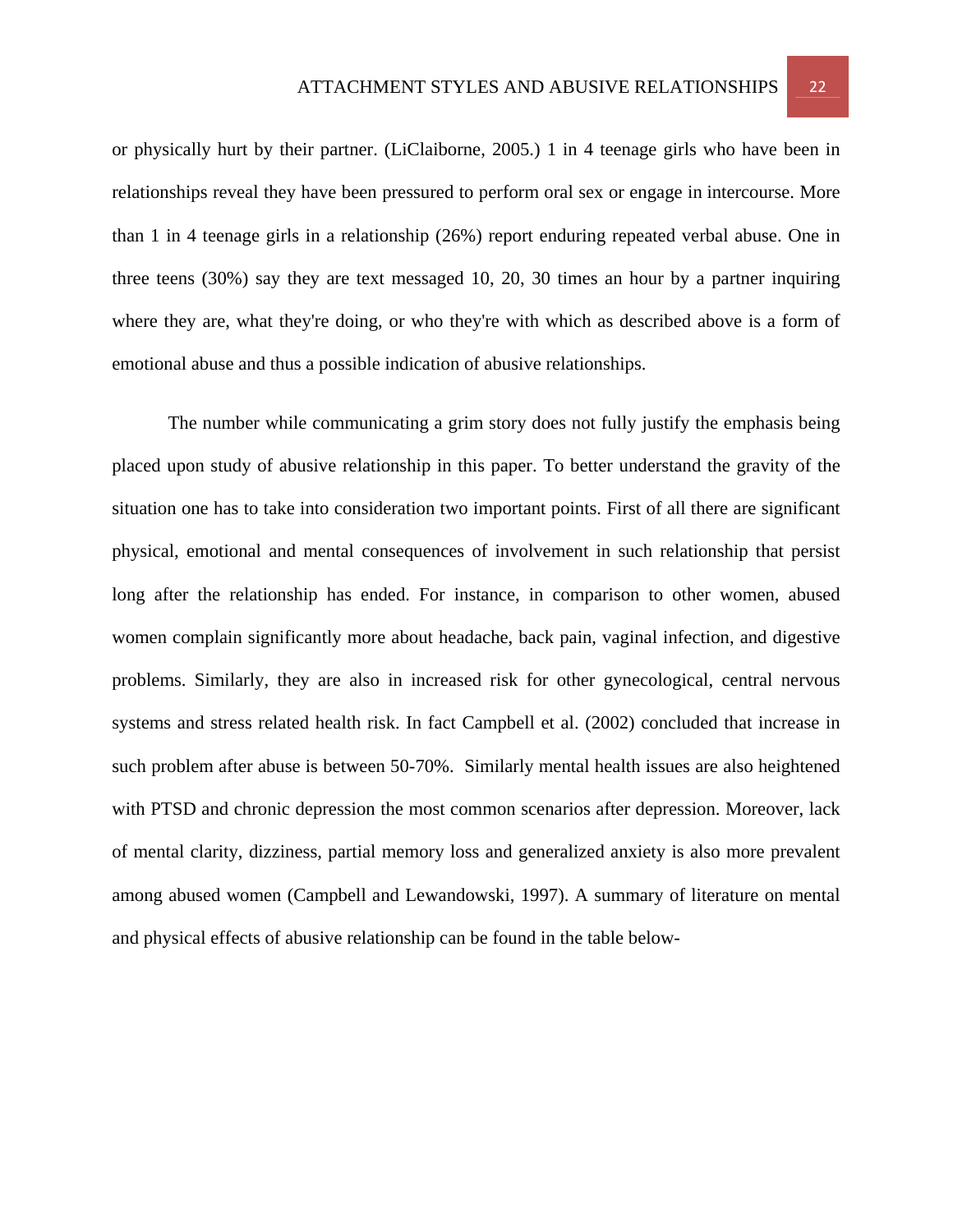|                                                                    | McCauley et al- | Campbell et al <sup>:</sup> | Coker et al- | Leserman et al | <b>Plichta</b> |
|--------------------------------------------------------------------|-----------------|-----------------------------|--------------|----------------|----------------|
| <b>Symptoms</b>                                                    |                 |                             |              |                |                |
| General health lower or number of symptoms higher than average     | s               |                             |              |                |                |
| Digestive problems: diarrhoea, spastic colon, constipation, nausea |                 |                             |              | <b>NM</b>      | <b>NM</b>      |
| Loss of appetite, eating binges, making self vomit                 |                 |                             | <b>NM</b>    | <b>NS</b>      | <b>NM</b>      |
| Abdominal pain, stomach pain                                       |                 |                             | <b>NM</b>    | <b>NM</b>      | <b>NM</b>      |
| UTI: bladder/kidney infection, pain, problems with urination       |                 |                             |              | <b>NS</b>      | s              |
| Vaginal infection: discharge, itching                              |                 |                             | <b>NM</b>    |                | <b>NM</b>      |
| Sexually transmitted disease                                       | <b>NM</b>       |                             |              | <b>NM</b>      | <b>NM</b>      |
| AIDS or HIV-1                                                      | <b>NM</b>       | ΝS                          | <b>NM</b>    | <b>NM</b>      | <b>NM</b>      |
| Vaginal bleeding, severe menstrual problems, dysmenorrhoea         | <b>NM</b>       |                             | <b>NM</b>    | <b>NM</b>      | <b>NM</b>      |
| Pelvic pain, genital area pain                                     | s               |                             |              |                | <b>NM</b>      |
| <b>Fibroids or hysterectomy</b>                                    | <b>NM</b>       | NS                          |              | <b>NM</b>      | <b>NM</b>      |
| Painful intercourse, sexual dysfunction                            | <b>NM</b>       |                             |              |                | <b>NM</b>      |
| Headaches, migraines                                               |                 |                             |              |                |                |
| Fainting, passing out                                              |                 | NS                          | <b>NM</b>    |                |                |
| Seizures, convulsions                                              | <b>NM</b>       | NS                          |              | <b>NM</b>      | <b>NM</b>      |
| Back pain, chronic neck pain                                       | <b>NS</b>       | s                           |              |                | s              |
| Influenza or cold, stuffy or runny nose                            | <b>NM</b>       | ΝS                          | <b>NM</b>    |                | <b>NM</b>      |
| Hypertension                                                       | <b>NM</b>       | NS                          |              | NM             | <b>NM</b>      |

# Table taken from Campbell, Dienemann and Jones (2002).

S-Significant, NS-non-significant, NM- not measured in the study

Secondly, and perhaps more importantly it is also important to acknowledge the fact that even under such violent circumstances, the occurrence of these abusive relationships persist and more often than not it is with the same partner. Three in four women who reported they had been raped and/or physically assaulted since age 18 said that a current or former husband, cohabiting partner, or date committed the assault. Similarly among teens, it was reported that 80 % of them continued to date the same person who had physically abused them in the past (US Department of Justice [USDJ]). Dutton (1994) notes that adults that report intimate partner violence also recall similar violent incidents in adolescent relationships. While, this hints to a possibility that involvement in abusive relationships, as an adolescent may be an indicator of similar future behavior, it also reveals the necessity of intervention and counseling in order to prevent women from persisting with such behavior. Especially considering that the majority (67%–80%) of intimate partner homicides involves physical abuse before the murder (USDJ), no matter which partner is killed it becomes important to identify and intervene during early stages of such relationships. Such interventions are especially critical during adolescent and young adulthood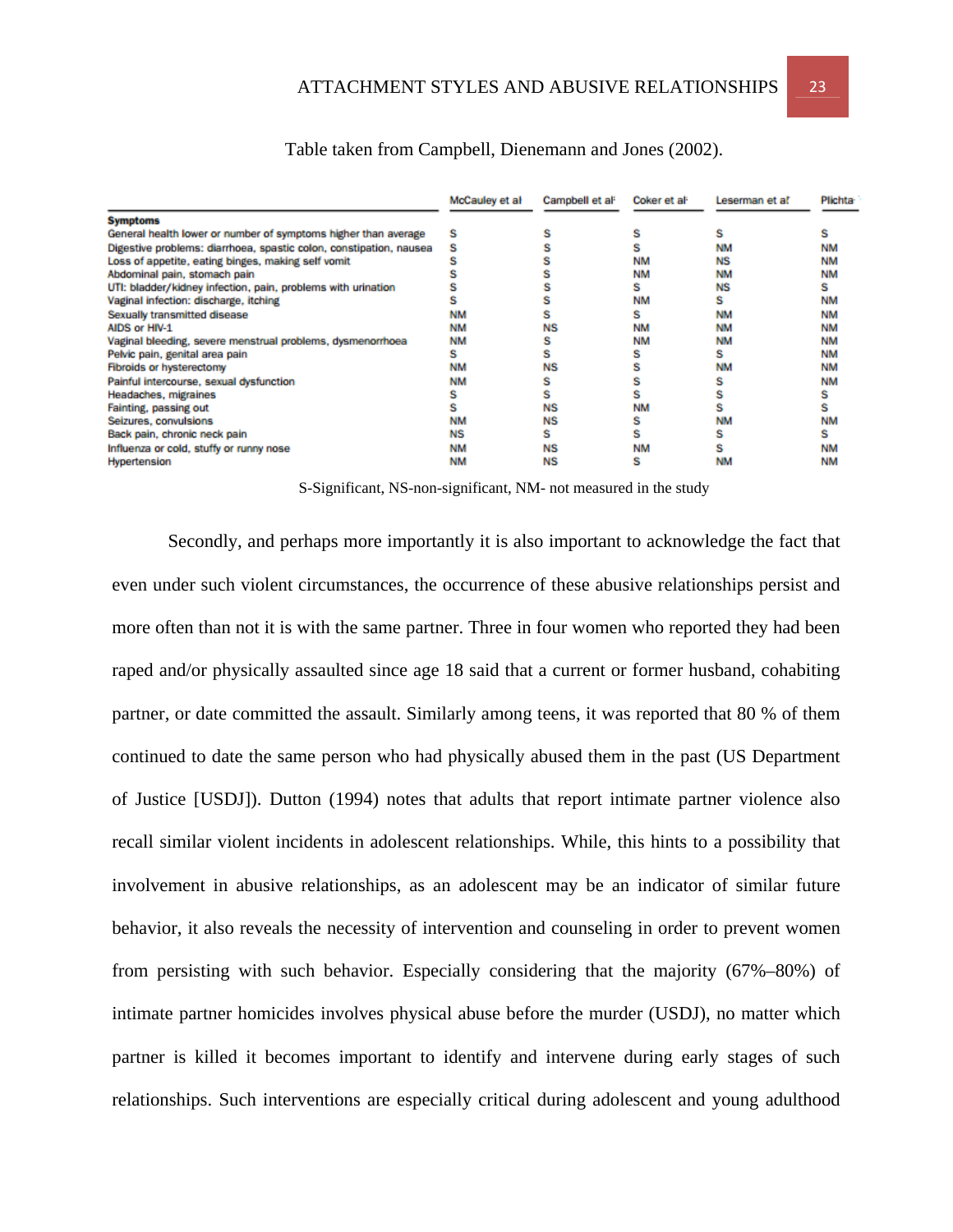considering that they seem to start at that age, the transitional phase it resembles and the lack of knowledge about healthy relationships during that age. One of such ways of identification and intervention, especially among the immigrant teens is acknowledgment of attachment and separation patterns in their lives as a major source why they tend to be involved in such relationships and thus address the issues of insecure or non-existent attachment they have with their parents.

As mentioned earlier in the paper, psychological problems in immigrant adolescents and dating violence among general adolescent population are significant issues in themselves. Consequently, when a case of an immigrant adolescent being involved in an abusive relationship comes up it gets bracketed as one of those two problems, rather than being treated as a unique phenomenon. It either gets branded as a one of the reactionary psychological problems faced by the immigrant teens due to their failure to adapt to the huge change in their environment and culture or just another case of dating violence in adolescence due to the transitory phase of this particular phase. As a result, therapy as often directed towards these problems rather than issues specific to the immigrant adolescents. However, by identifying separations, attachment styles and their relationship with their parents as the underlying cause of abusive romantic relationships psychotherapy can be directed at working on these latent issues and thus preventing similar incidents in the future.

#### **Separations and Attachment Styles**

 The effect of separations on parent-child relationships and other subsequent relationships has been discussed briefly before in this paper. However, the effect of such immigration-induced separations on attachment styles and patterns of the immigrant children is yet to be established. Since, the very foundation of attachment theory is based on parent-child relationship and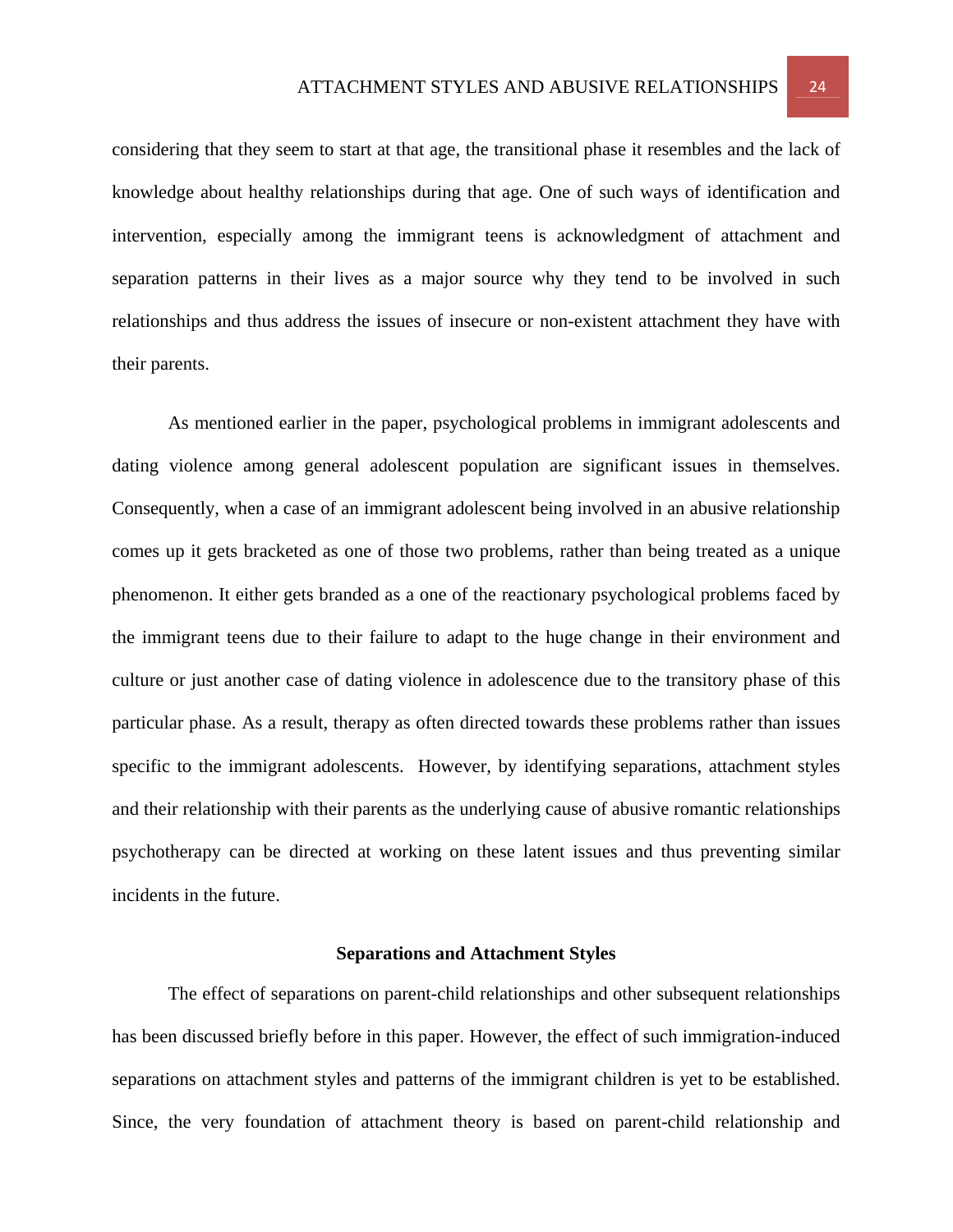detection of attachment style based on separation from parents; it would be safe to assume that such prolonged separations as faced during immigration will have significant effect on the attachment style of the child. However, there are few studies exploring the attachment styles of immigrants specifically. Therefore, this paper makes use of separation literature regarding orphan and foster care children to propose a model based on which the attachment patterns of the immigrant adolescent can be described as well. The similarities such as absence of care givers, lack of a strong attachment figure etc. between the children in foster care and immigrant children make the comparison a relevant one. Numerous studies have been dedicated to exploring the effect of loss of parents in the attachment styles of these children. Perhaps the most consistent theme that comes up in these studies is that loss/ absence of parents more often than not leads to the child developing insecure attachment style and exhibiting dismissive behavior (Brennan &Shaver, 1998; Luecken 2000). Moreover the same studies also concluded that children who grow up in the absence of their parents exhibit significant fear of intimacy and attachment anxiety in adult relationships, another sign of insecure attachment style. Similar results were found among foster care children. In a study done by McWey and Mullis (2004), it was revealed that over 86% of the children in foster care had insecure attachment patterns and showed avoidant behaviors. If one was to consider the behavior of parents in case of avoidant children as mentioned in table 1, then these statistics should not be a surprise. Avoidant and dismissive attachment styles are a result of no or little care from the parent thus prolonged separation from parents would lead to development of such attachment patterns. While inconsistent parenting as noted in table 1 can cause attachment insecurity in itself, dismissive/avoidant style in particular usually is the result of unavailability of parents during major development processes.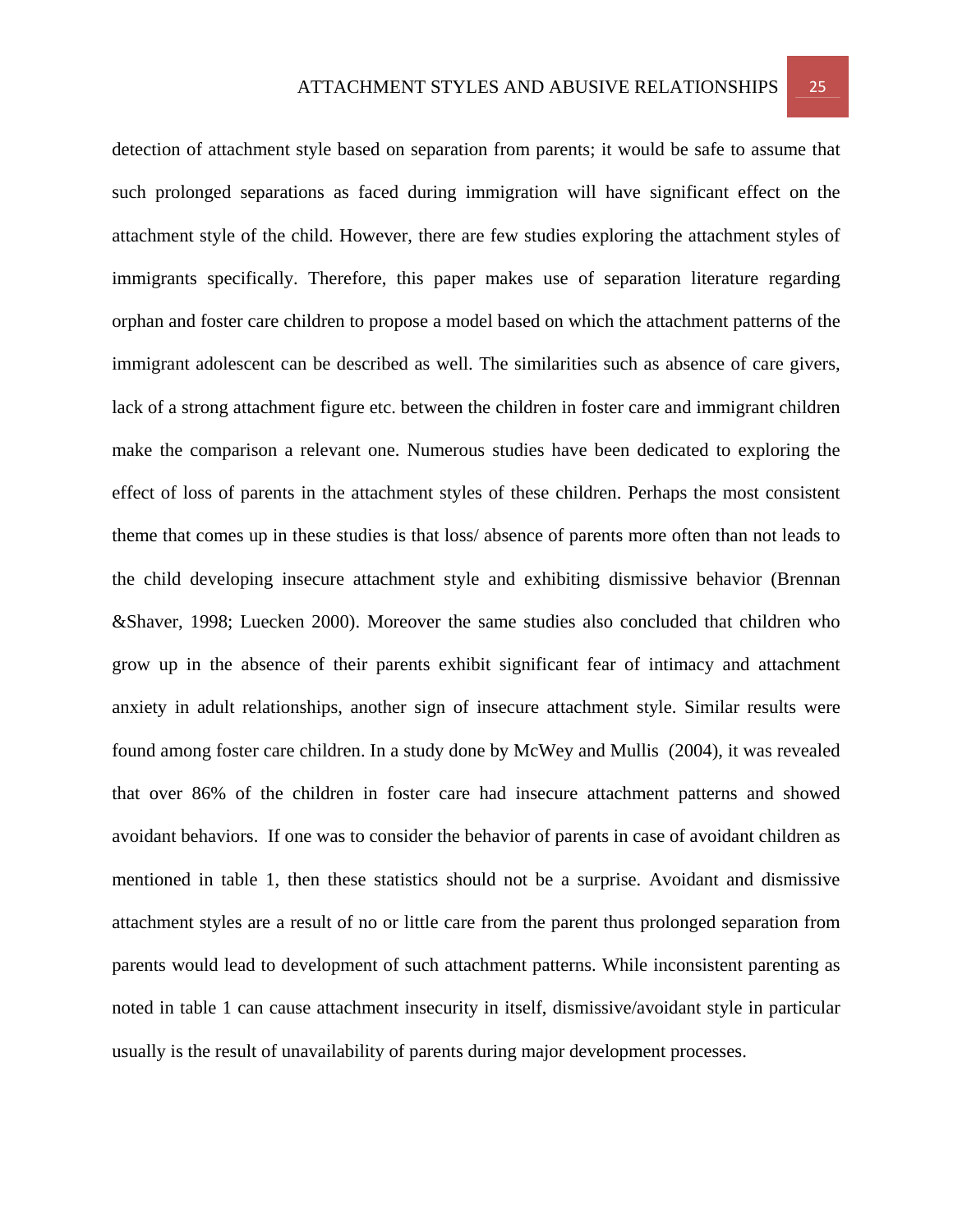Foster care studies further reveal that development of insecure attachments particularly avoidant-dismissive form of attachment and degree to which they are formulated are dependent on various factors. The main factors that determine the degree of insecurity in these children were age at which these separations occur, length of separation from parents, frequency of visitation by the parents and the quality of care in their absence (McWey and Mullis, 2004). They found that the level of attachment insecurity increased with more time spent in foster care. It was observed that visitation of biological parents of the children in foster care not only helped to maintain the physical and emotional growth of the children (Hess, 1988) but also contributes to reduce the attachment insecurity and avoidance (McWey and Mullis, 2004). Researches also suggest that availability of quality care in the absence of the biological parents can partially be effective in decreasing attachment insecurity (Luecken, 2000). They also suggest that age of separation is a vital component in developing attachment insecurity with children separated at a younger age showing significantly more attachment insecurity.

 While the severity of the experience faced by the immigrant youth might be different than those in the foster care or orphanages, their nature is similar. Moreover, they go through all the factors that put them increased risk of developing attachment insecurity and avoidant behavior. As mentioned before in the paper immigration related separations take place during early ages of the child's lives, the length of separation is often long and the financial situation of the immigrants makes frequent visitation very difficult. While, one might argue that unlike foster care children they are in better care amongst their extended family, and it might be partially true it has often been observed that it is no replacement for parental attachment (Ainsworth, 1979). This suggestion that immigration related separation and stress leads to avoidance and devaluation of attachment among immigrants is backed up by few studies that have been done exploring this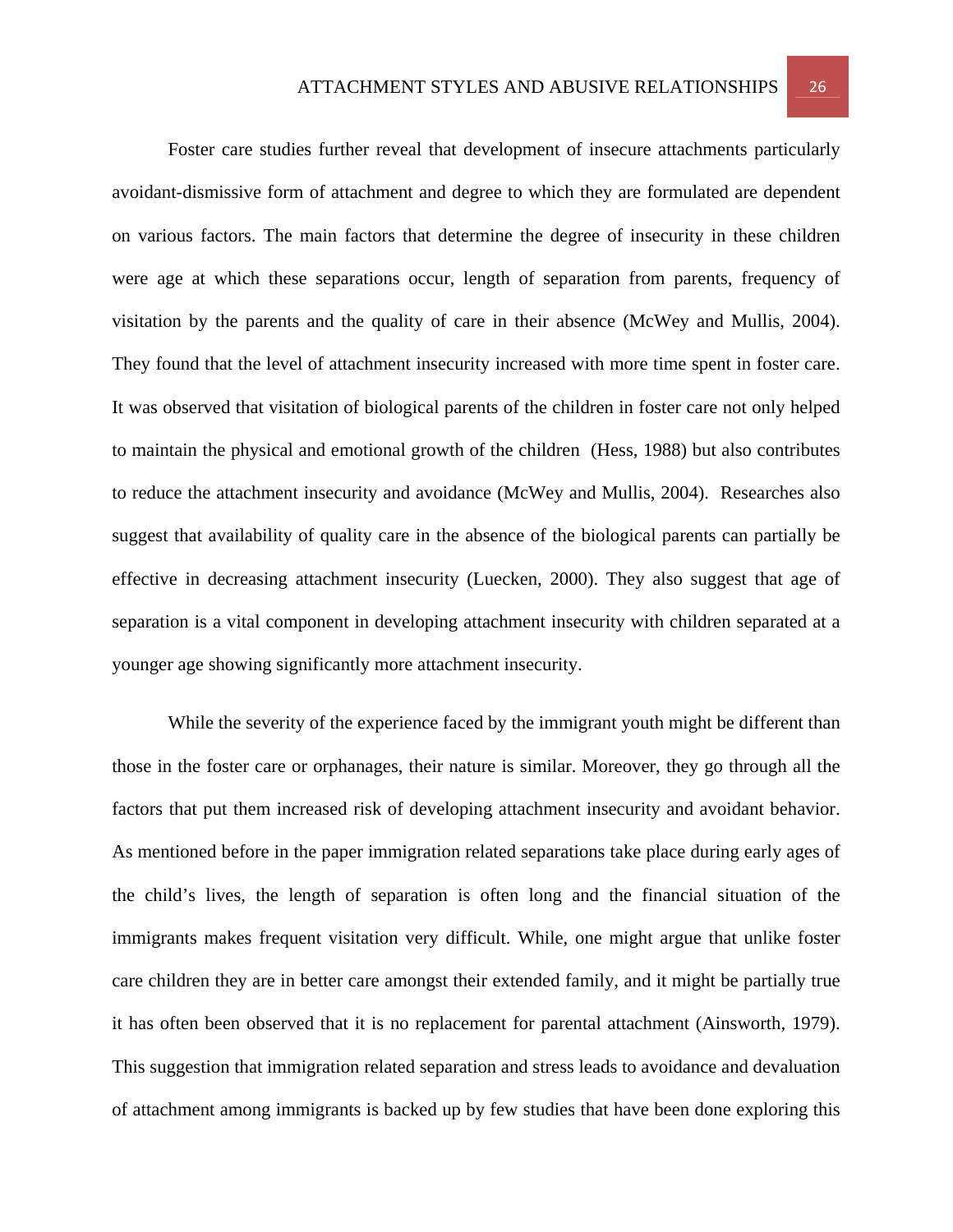topic. For instance, Magai et al. (2000) reported that dismissive-avoidant was the most common attachment style among the African-Caribbean immigrant sample he studied. Harris (2010) obtained similar result reporting increased levels of attachment anxiety and attachment avoidance among Caribbean immigrants who had experienced some form of immigration related separation. Among Latin American immigrants while the results were not statistically significant, it was observed that those immigrants who had gone through family separations reported higher attachment anxiety and avoidance (Maria and Cornille, 2007). Thus, one could argue that immigrant population especially those who have gone through separations are high in both the dimensions of attachment insecurity- anxiety as well as avoidance.

# **Insecure Attachment and Relationship Violence**

 It is important to question what increased attachment anxiety and avoidance means for these immigrant adolescents in terms of their romantic relationships. Numerous studies have suggested that these initially formed attachment patterns are predictive of attachment patterns in adult romantic relationships (Bowlby, 1980). Increased attachment anxiety in adult romantic relationships as Bowlby (1988) himself speculates is highly counter productive. He believes that increased anxiety about abandonment and loneliness, can lead to them taking extreme measures to prevent their partners from leaving including violence. These measures as Munroe, Stuart and Hutchinson (1997) point out are taken with an intention of "controlling the other and stop them from departing"; therefore even in the absence of physical violence presence of emotional abuse is evident in relationships involving people with high attachment anxiety. Similarly, jealousy in romantic relationships, which as described above is another form of emotional abuse, is very high among people with insecure attachment (Hazan and Shaver, 1987). Similarly, in a study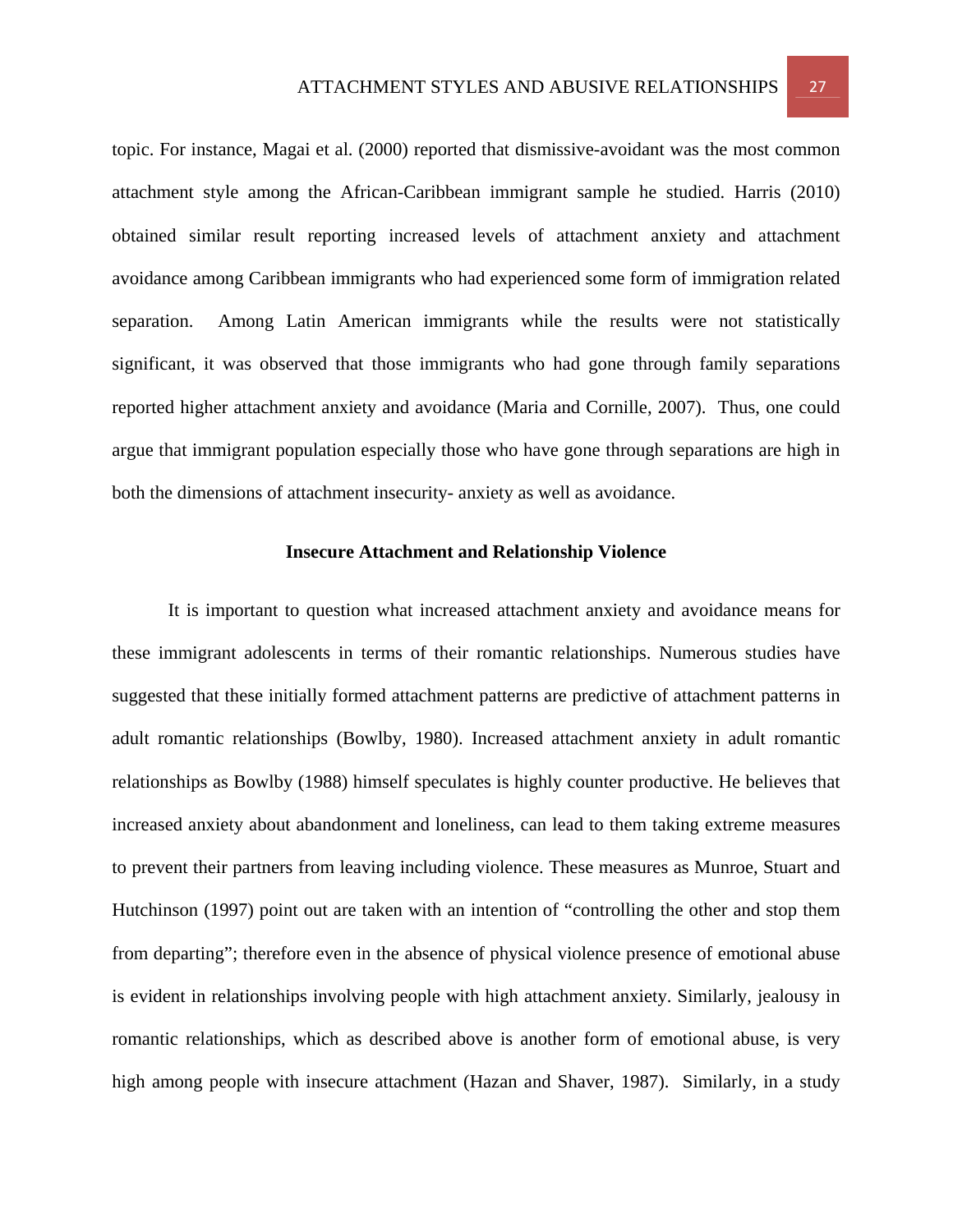done by Munroe, Stuart and Hutchinson (1997) comparing attachment styles of violent and nonviolent husbands, it was observed that the violent ones scored significantly higher in both anxiety of abandonment and avoidance of dependency in the relationship. The same study also concluded that these same men were also more apprehensive about their partner's interaction with other males and scored high on jealousy indicating presence of not only physical but emotional abuse as well. The validity of such results is further strengthened by the fact that same conclusion as obtained even after using different methods of assessing attachment and relationship quality. Similar results were also obtained by Babbock et al (2000) with 74% of violent husbands in their sample having insecure attachment styles. Therefore, there is significant evidence that increase in attachment anxiety and avoidance can be predictive of relationship violence.

 However, Grych and Kinsfogel (2009) are quick to point out that such results may or may not be true in case of adolescents with evidence available for either side of argument. This is not to say though that attachment styles do not affect relationship violence at all. They rather argue that while a predictive relationship between attachment anxiety and avoidance and relationship violence is ambivalent, there is significant reason to believe that these factors act as moderators for relationship abuse in presence of other conditions. Therefore, attachment anxiety and avoidance rather than directly leading to abusive relationships may help to create one if the people in relationships fall under a certain bracket. Among others these conditions include history of child maltreatment and presence of family conflict. These situations are not uncommon among immigrant families and therefore justify the need to explore. The following sections explore various processes by which insecure attachment patterns might increase the susceptibility of immigrant adolescents to be involved in abusive relationships.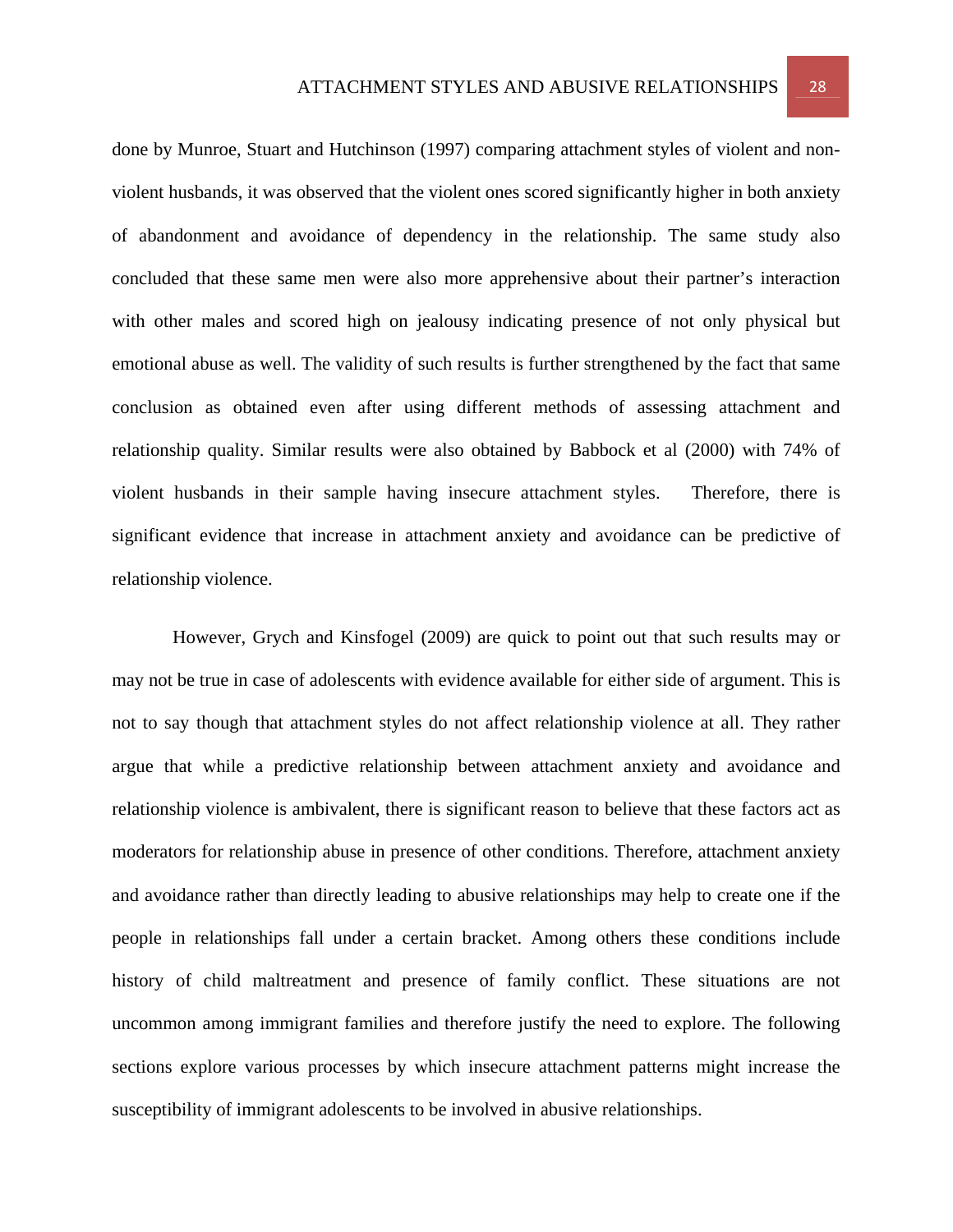# **I. Insecure attachment as a mediator and moderator of family conflict and relationship abuse**

As already mentioned immigrant children in response to difficulty adjusting to the new culture and environment often exhibit anger and rebellion towards parents, who in response feeling undervalued for the sacrifices they believe they have made serve harsh punishments often creating a conflict within families (Pottinger, 2006). Artico (2003) notes the key to the relationship between the child and the parents after reunification is heavily dependent on the level and the quality of the communication between the two. However, it is also believed that due to financial constraints and immigrants have multiple jobs, there is limited communication between the parents and the children. This adds to the pre existing tension in the relationship and widens the differences between the two. On the other hand conflict may still be existent in these families even when the communications are better due to different expectations of the children and parents post reunification. As discussed earlier, in terms of attachment, adolescence represents a period when children shift their focus from parents as primary attachment figures to their peers. However, when immigrant families reunite after a long period of separations the parents might expect more affection and closer relationship with their children. On the other hand immigrant children being in the adolescence and considering that they have not met their parents for years, try to detach from their parents and reject their acts of affection often leading to hostile confrontations. Therefore, it is likely that the cases of family conflict and aggression in immigrant families who have been through immigration related separations are higher than general population.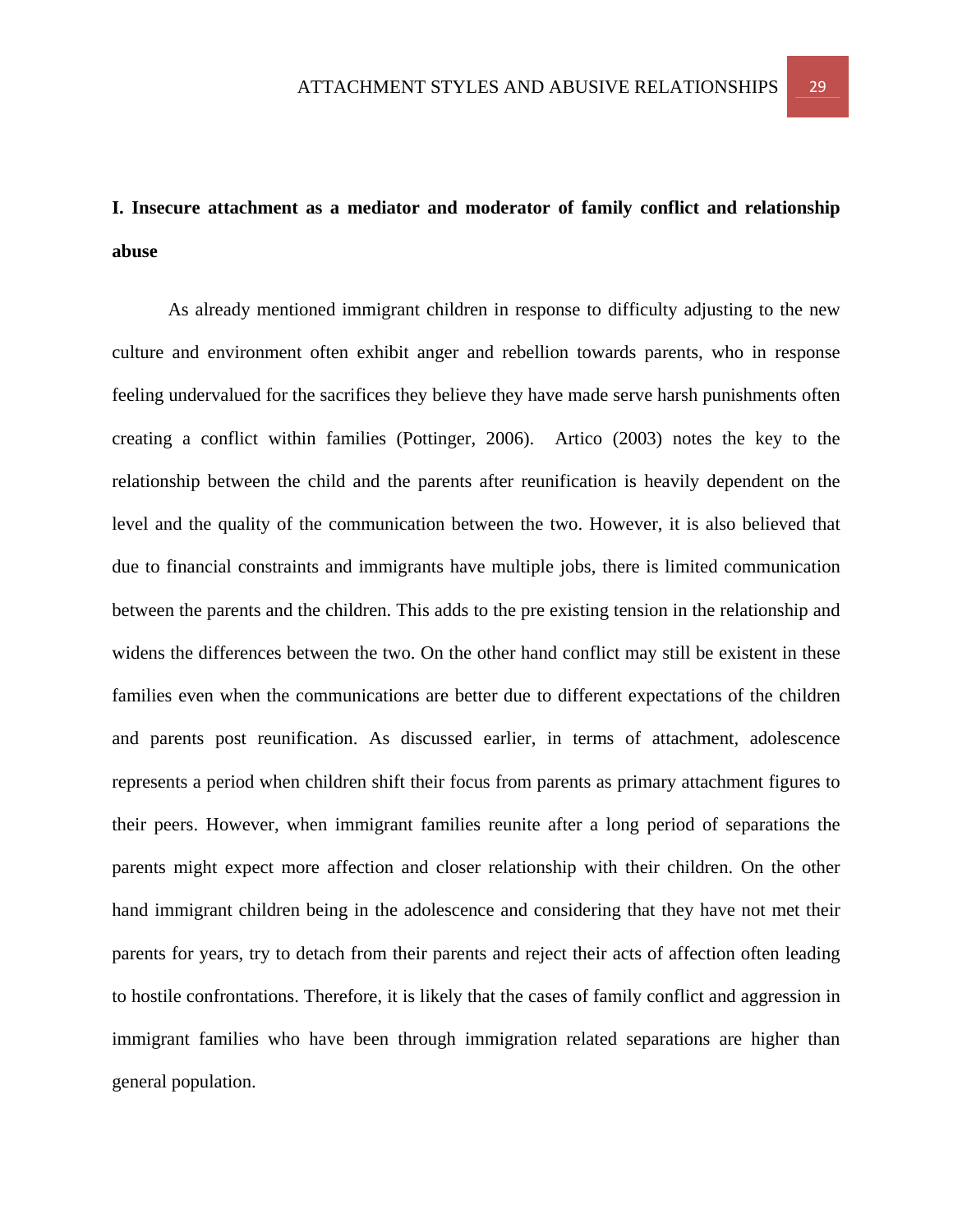Grych and Kinsfogel (2010) believe that this family tension combined with attachment anxiety and avoidance caused by years of separation present an increased risk in terms of violence in their future relationships. They believe that a history of family conflict and tension leads to adolescents engaging in abusive and coercive behavior. The major reason for such family experiences leading to abusive relationships they argue is the ability of these adolescents to justify the aggression they direct towards their dating partners in terms of verbal and physical aggression they face from their parents (Kinsfogel and Grych, 2004). They further explain that usually despite of having high attachment anxiety and avoidance, adolescents refrain from abuse and "aggressive impulses" despite feeling threatened or left out in their relationship. However, presence of the ability to justify violence changes this, with adolescent having attachment anxiety and family conflict more willing to address their fears regarding their relationships by attempting to control their partner with physical or emotional abuse. As Grych and Kinsfogel (2010) argue that "the tendency of anxious-avoidant adolescents to disengage emotionally might undermine the empathy and concern that might otherwise inhibit them from mistreating their boyfriends or girlfriends, and those who view aggression as more justifiable might be less motivated to control aggressive impulses"  $(p, 1-2)$ . The results of their study while indicating anxiety or avoidance not to be a unique predictor of dating violence, showed a significant moderation effect between family conflict and perpetration of abusive behavior in romantic relationships. There were however, subtle differences between the male and female sample. The main moderator of family aggression and dating abuse in the males was found to be anxiety with the correlation increasing from .36 in lower anxiety males to .59 in high anxiety males. In females on the other hand, avoidance was found to be the better moderator between the two with correlation factor increasing from 0.07 in low avoidance girls to .67 among the highly avoidant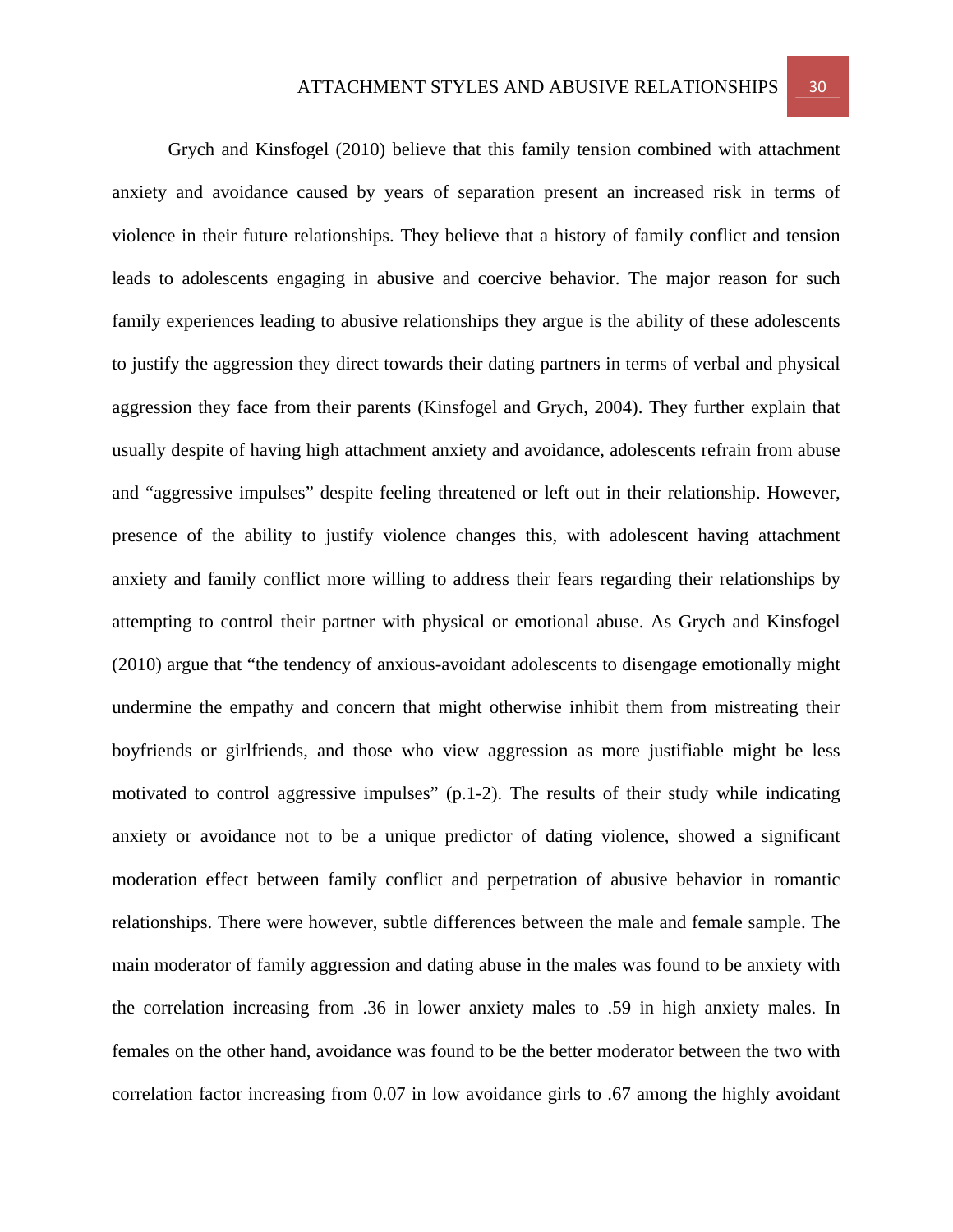ones. However, unlike in their male counterpart attachment anxiety among girls from aggressive families was found to be a significant indicator of victimization with them being the recipient of greater physical as well as emotional abuse from their partners. While, they do not provide an explanation why family conflict and attachment avoidance might lead to victimization similar argument as for perpetration of violence can be presented- these factors interact to justify violence as a part of the relationship and dismiss it. In fact, Alexander (1992) suggests that adolescents who lack secure attachment often actively avoid the memories thus allowing them to continue with the relationship even if it's abusive. While he talks about this in the context of sexual abuse there is no reason why this cannot be true for other kinds of abuse as well. Putting together this evidence one can argue that immigrant adolescents are in greater risk of being involved in abusive relationships not only as the perpetrators but also as the victims. Equally important is to note more immigrant adolescent might be involved in abusive relationships they might also find it harder to break them.

# **II. Insecure attachment as a mediator and moderator of childhood maltreatment and relationship abuse**

Wekerle and Wolfe (1998) proposed a similar mechanism by which attachment styles affected dating violence- they believed that it acted as a moderator between childhood maltreatment and abusive relationships. While they did find significant relationship between selfreported attachment styles alone and relationship abuse and victimization, they noted that the association was much stronger when paired together with childhood maltreatment. They found that that adolescents who were maltreated as children were much more likely to be involved in an abusive relationship – as perpetrators or victims- if they had insecure attachment either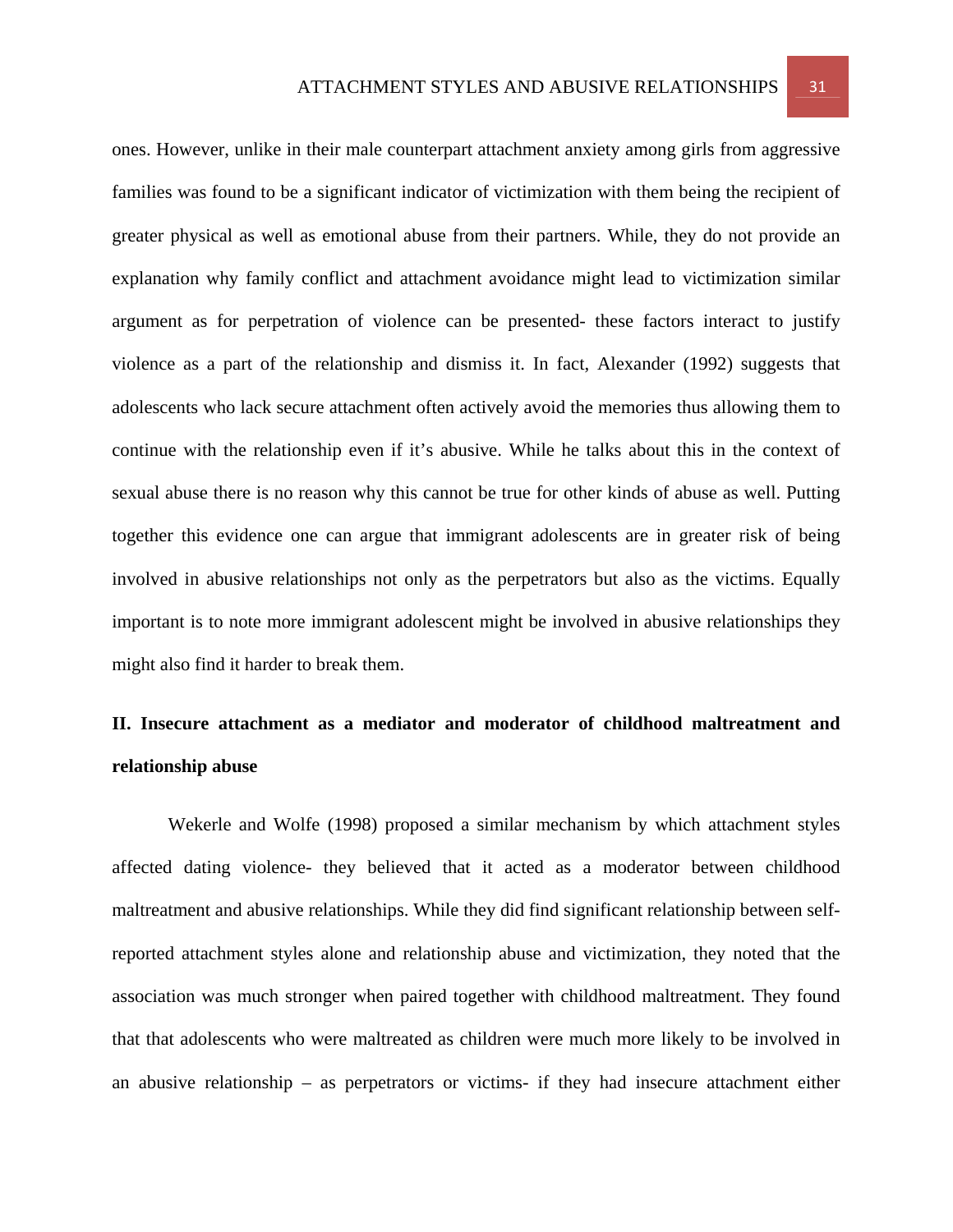anxious or avoidant. On the other hand, even with history of maltreatment those who had secure style of attachment reported fewer cases of intimate partner violence. Therefore, similar to family conflict attachment style act as a moderator between childhood maltreatment and adolescent dating violence and enhances the association between the two when attachment is insecure. In the context of immigrant children, this puts a great emphasis on the quality of the substitute care these children are placed in when their parents are abroad. More of then than not children are left behind with their extended families especially grandparents. It would be false to claim all these children are subjected to maltreatment of lack proper care, however in the case in which this is true they are exposed to both the risk factors of adolescent dating violence- insecure attachment style and childhood maltreatment. While there are few studies reporting childhood maltreatment is higher in immigrant teens than in general population it is important to note that they are exposed to a number of situations, which have been identified as risk factors for childhood maltreatment by a number of studies. For example, among various parental factors recognized by Brown et al. (1998) as possible risk factors for childhood maltreatment both low paternal and maternal involvement were high in the list. Similarly, the same study also found early separation from mother to be correlated even more strongly with childhood maltreatment. Moreover, poor parent-child relationships, family conflict and childhood anxiety also were recognized as major contributors in increasing the risk of childhood maltreatment. As noted in different occasions throughout this paper immigrant children who go through migration related separations are all exposed to more than one of the risk factors. Consequently, despite lacking statistical evidence it would not be completely wrong to speculate that these children may have been victims of childhood maltreatment in one form or the other. This combined with the attachment style of the immigrant children then as noted above may lead to increased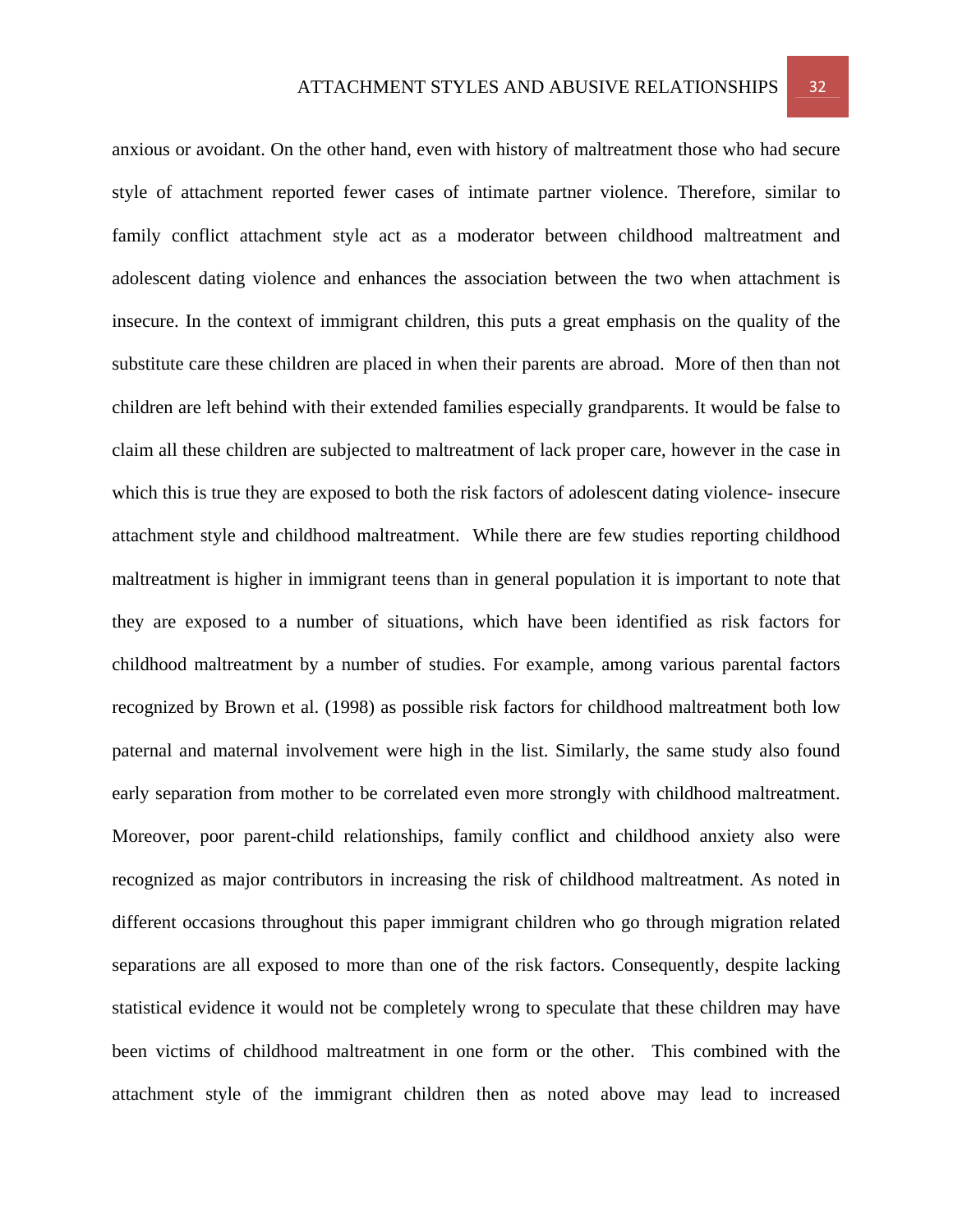involvement in abusive relationships as the victims or the perpetrators of violence during their adolescence.

## **III. Insecure attachment, self-esteem and relationship abuse**

Attachment style is also believed to have significant effect on the self-esteem of a person. Sayadpour (2007) observed that secure attachment style is positively correlated with self-esteem while vice versa is the case with insecure attachment style. While, both attachment anxiety and attachment avoidance were found to be negatively correlated with self-esteem, attachment avoidance was a better predictor of low self-esteem than anxiety. Tomich (2001) also reported similar association between attachment style and self-esteem. He also came up with an explanation about how attachment styles could regulate the level of self-esteem in a person. He argued that attribution of different life events is dependent on a person's attachment style. He points out that people with secure attachment have a positive working model of themselves thus allowing them to attribute negative life events to external factors. Similarly, they are also more likely to attribute positive life events to internal factors. Both of these attributions help to increase the level of self-esteem. People with insecure attachments especially ones who are highly avoidant made the exact opposite attributions thus leading to decreased levels of selfesteem. In case of immigrant adolescent self-esteem is further decreased due to the poor quality of relationship with parents, which has also known to be highly correlated with self-esteem (Chan et al, 2012). Long terms separations from parents in these immigrant children can cause feeling of abandonment leading these children to question their self-worth and thus decrease the level of their self-esteem.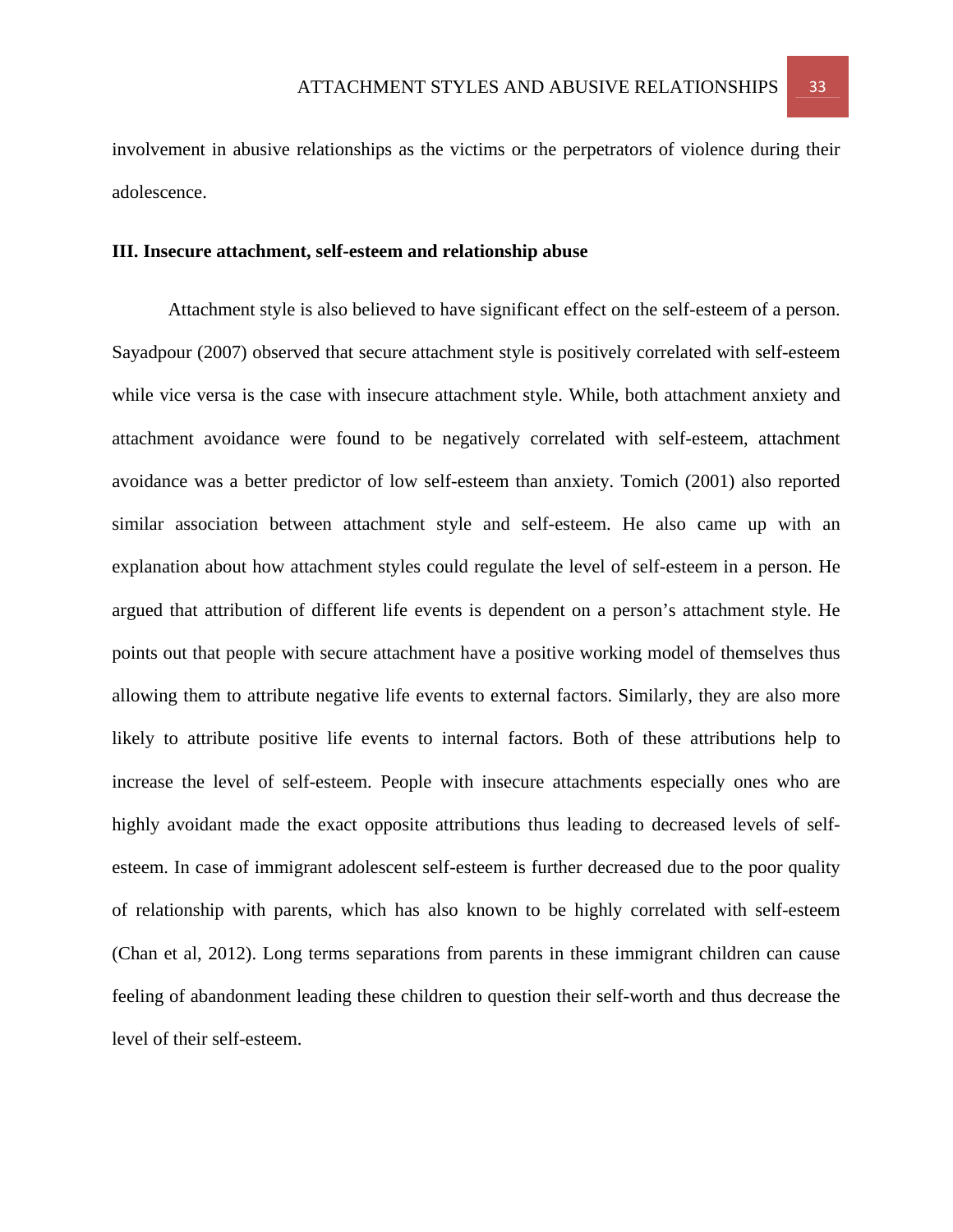Self-esteem has been found to be a predictor of victimization in romantic relationships, however no significant relationship was found between self-esteem and intimate partner violence perpetration. A study done by Anderson (2002) with an all-woman sample revealed that low selfesteem was associated with victimization in romantic relationships. Similarly, Renner and Whitney (2012) also reported that low self-esteem in males was predictive of both intimate partner violence perpetration and victimization. The mechanism through which self-esteem may lead to abusive relationship was however unavailable. One could argue however self-esteem like incidence of childhood maltreatment above could provide a justification for the violence within a relationship. A person with low self-esteem and degraded sense of self-worth may justify intimate partner violence victimization through the belief that they deserve such behavior. Since people with low self-esteem tend to attribute negative life events to internal factors they may view the reason behind the violence towards them to be something within themselves rather than the fault of their partners thus preventing them from ending such relationship despite of increased incidence of victimization.

#### **IV. Adolescence attachment, exploration, and investment in relationships**

As noted before in this paper, adolescence is an important time in terms of attachment. During this period, there is a shift from parents to peers as the primary source of attachment. This shift is attributed to the gaining of ability of the adolescents to view their relationship with their parents in an objective manner and thus recognize that a lot of their attachment needs are going unfulfilled. Consequently, they realize that in some regards parents are deficient or rather insufficient as source of attachments thus prompting a shift to peers (Kobak and Duemmler, 1994). Transfer from parents to peers would also mean that these children are more likely to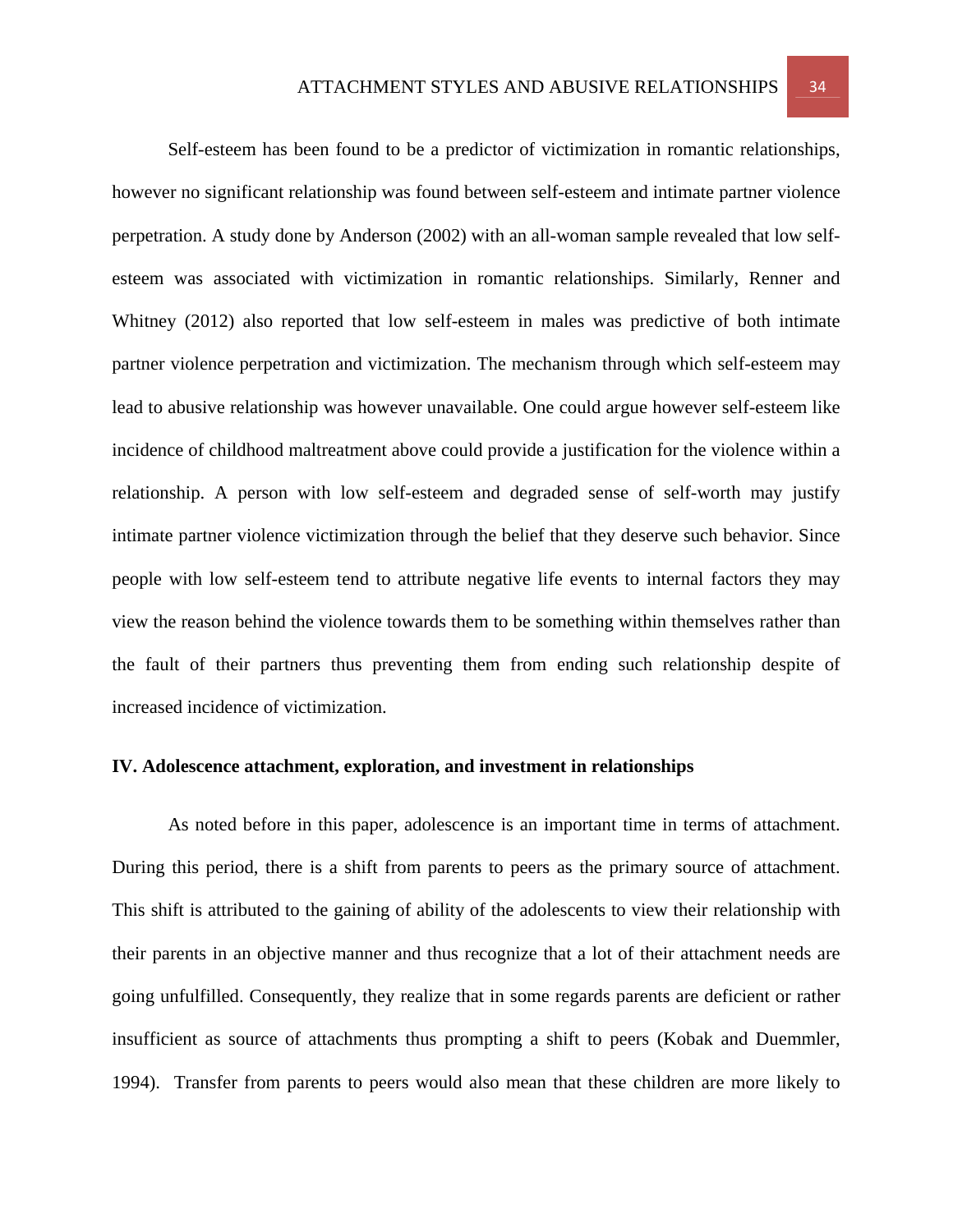form romantic relationship earlier than their counterpart. However, this shift from parents to peers does not occur at the same age for every child. There are certain factors, which might trigger an earlier transition. Among others, insecure attachment with their parents is perhaps the most important one (Hauser, Bell and O'Connor, 1994). Critical to the process of exploration of other sources of attachment is the realization that parent, as an attachment figures cannot fulfill all their attachment needs. When an adolescent is attached insecurely to their parents, it would be logical to expect that the process of seeking external attachment start sooner. In case of immigrants, one could argue that this early trigger is aided by the fact that not only they have insecure attachment with their parents but all their other sources of attachment including their extended family are left behind in the process of migration. Complete shift from parents to peers as source of attachments in securely attached adolescents is also delayed by the process of exploration. As already mentioned before in this paper, many adolescents still use their parents as their primary attachment figures while they explore their options in terms of peer group and formation of their self-identity Allen, (Hauser, Bell and O'Connor, 1994). However, such behavior is much more common in adolescent who are securely attached to their parent as they are more willing to explore different peer groups and identities. Secure attachment with parents provides the assurance that even in case of failure and disappointment, their attachment needs can be fulfilled through their parents. This is not unlike the behavior exhibited by secure infants in the strange situation experiment, which is abbreviated in table 1. Similar to their response to strange situation, secure adolescents when confronting the novel situation of adhering to a particular peer group/romantic partner and using them as attachment figures tend to explore more than their insecure counterparts and in face of disappointments are soothed by the presence of their parents (Cassidy and Shaver, 2008). Immigrant adolescents as established in above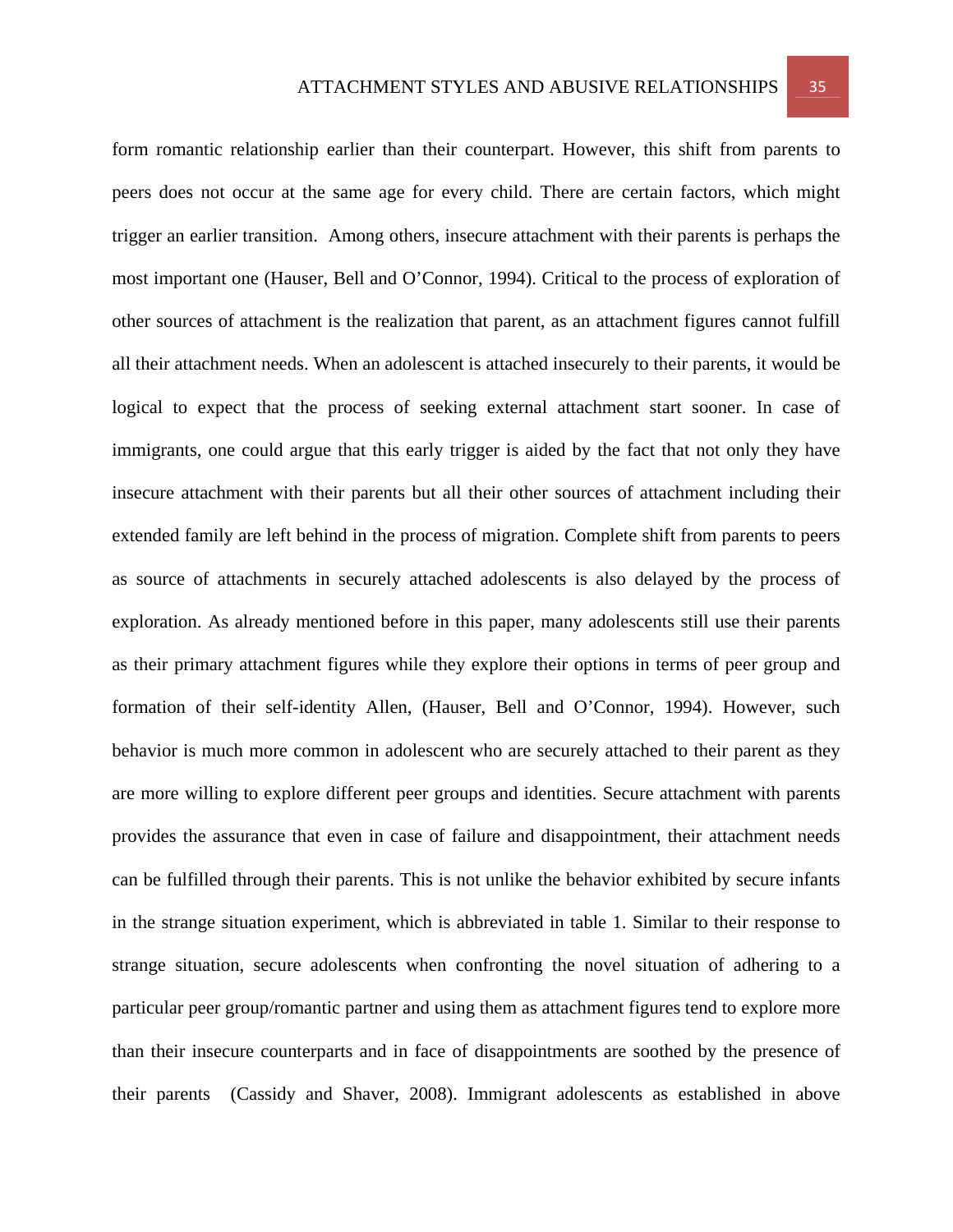sections mostly have insecure attachment styles thus do not have the luxury of falling back on their parents. Thus they tend to try out fewer options and try to use peers as primary source of attachment at a younger age. Cassidy and Shaver propose that (2008) this shift occurs relatively quicker in insecure adolescents because they are " easily frustrated because he or she does not expect to be heard or understood by a parent who have hard time tuning in accurately to the adolescents feelings and perspectives (p. 324)." This frustration is especially relevant for immigrant adolescents whose natural instinct of seeking autonomy from parents during this age is met by surprise and anger by their parents who seek proximity upon reunification after years of separation (Pottinger, 2006). Consequently, they would tend to actively reject parents as attachment figures (Orozco, Todorova, and Louie, 2002) and tend to turn to their peers or romantic partners to fulfill their attachment needs.

This already complicated transitional phase of adolescence is made more complex in the case of immigrant adolescents by the fact that they are adapting to new culture and environment including their peer group. Therefore, though they may seek attachment need from their peers this process could be made more difficult by the lack of peer acceptance. It is then vital for them in order to seek autonomy from their parents and complete the transition of using peers as their primary source of attachment, to gain the acceptance of their peer group. Among others, one possible avenue these adolescent might adopt to achieve this is by being involved in romantic relationships. Smith and Donnelly (2001) believe that romantic partnership help to reduce social anxiety among adolescents and thus induce a feeling of belongingness to their peer group. Similarly, they also believed that having a boyfriend or a girlfriend allowed them to expand their peer group through them thus increasing the likelihood of inducing feeling of acceptance. Researches have also pointed out that romantic relationships especially in early adolescence is a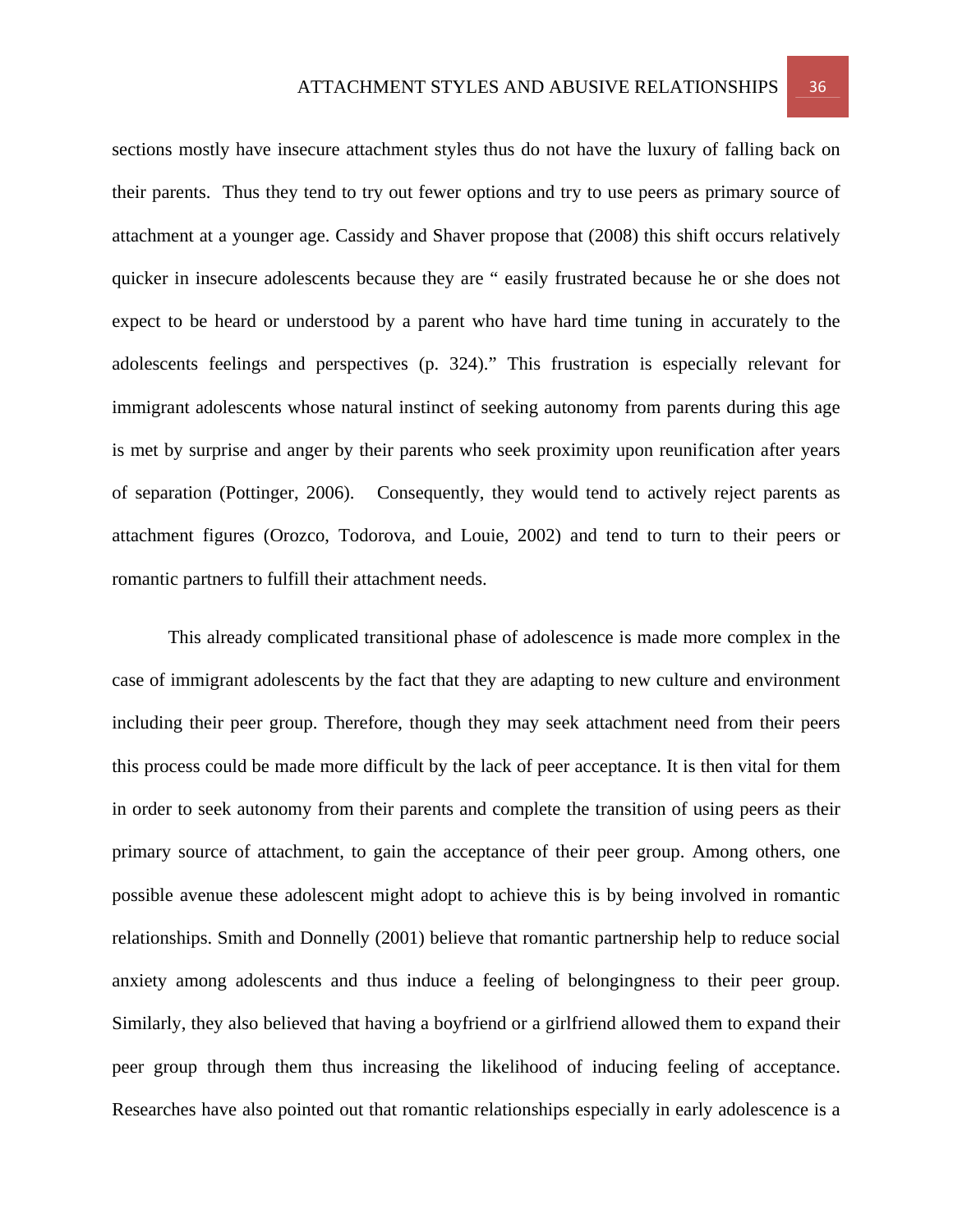vital tool for status upgrade among peers which in predicts better chances of acceptance among peers (Roscoe, Diana and Brooks, 1987). Thus there might be considerable pressure on immigrant adolescents to be in a romantic relationship.

There is little evidence to argue that there are increased chances of intimate partner violence on romantic relationships formed hastily with little exploration and under the pressure from peers. However, what these factors might explain is the reason why immigrant adolescents choose to remain in such relationships even if they are abusive. Since this a distinct possibility considering relationship violence among adolescents was found to be much more common than among adult couples with some samples revealing as many as 1 in every 3 teenagers involved in abusive relationship (Leaman and Gee, 2006) it becomes important to explore this phenomenon of dating violence.

For better deconstruction of this phenomenon it is important to understand what holds a relationship together and why people stick to particular relationships and not others. Perhaps, the easiest way to do this would be to go through the Investment model of close relationships. Formulate first by Rusbult and Buunk in 1993, it aims at explaining the factors that affect the commitment- a desire for continuity and a level of dependence- of a person to a particular relationship. They argue that commitment to a relationship is influenced not only by positive factors such as relationship satisfaction and partner compatibility but also by anticipation of negative factors that would come into play upon the termination of the relationship such as lack of acceptable alternatives. This argument is intriguing since it proposes that people may choose to be involved in a relationship even if they are highly dissatisfied with it if they believe there is no better alternative and the cost of breaking the relationship is higher than being in it. Among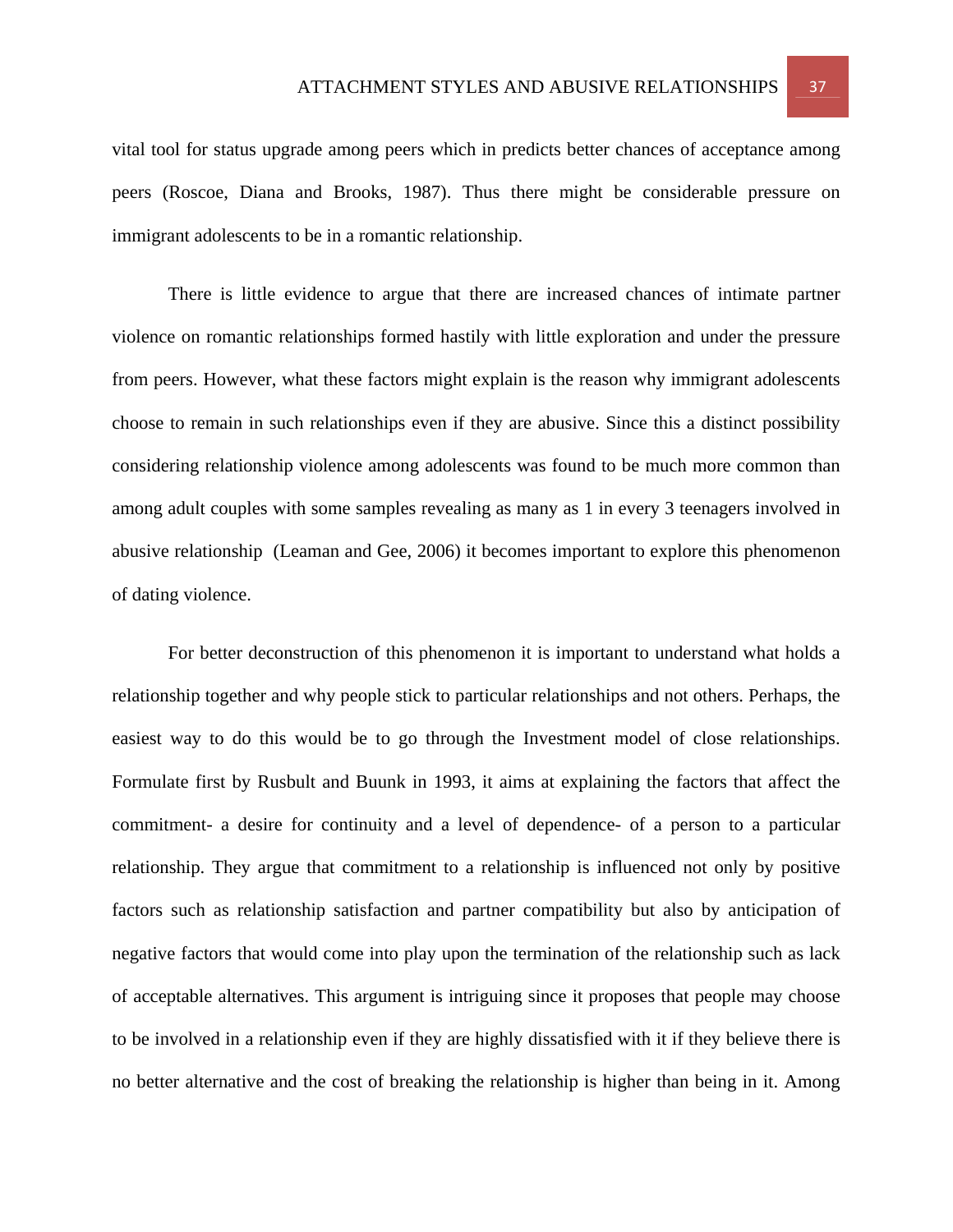others the cost of a relationship is assessed in terms of availability of alternatives, investment of time and effort into the relationship and the influence of the relationship on one's self identity and perception. These three factors are especially critical to come up with an explanation why immigrant adolescents may choose to stick to an abusive relationships. Using satisfaction of attachment needs as the primary motive of adolescent relationships and exploring this need in terms of three factors explained above it becomes clearer why immigrant adolescents may choose to be involved in a relationship despite of them being abusive.

First of all, the cost associated with ending a romantic relationship for immigrant adolescent is very high. The termination of such a relationship will end the fulfillment of their attachment needs through their romantic partner. Moreover, as mentioned above romantic relationships may be vital for peer acceptance and in absence of it they also run the possibility of losing peer acceptance. Since they tend to use their peers as the primary source of attachment in their lives, this would lead to them being starved off of their attachment needs. For immigrant adolescents who are adjusting and identifying themselves in a completely new environment, both the romantic relationship itself and the nature of the peer group that follows may be a major part of their new identity. Since, their self-concept is intertwined so intricately with the romantic relationship and influence on self-identity is a major investment, the cost of ending such relationship becomes even higher. Similarly the decision to stay in such relationships even if they are abusive is also influenced by lack of alternate source for the fulfillment of their attachment needs. Unlike adolescents with secure attachment to their parents these immigrants adolescents who have either no or highly insecure attachment to their parents cannot use their parents as major attachment figures in their lives in the absence of such romantic relationships. Since their peer group in their new environment is limited and other sources of attachment like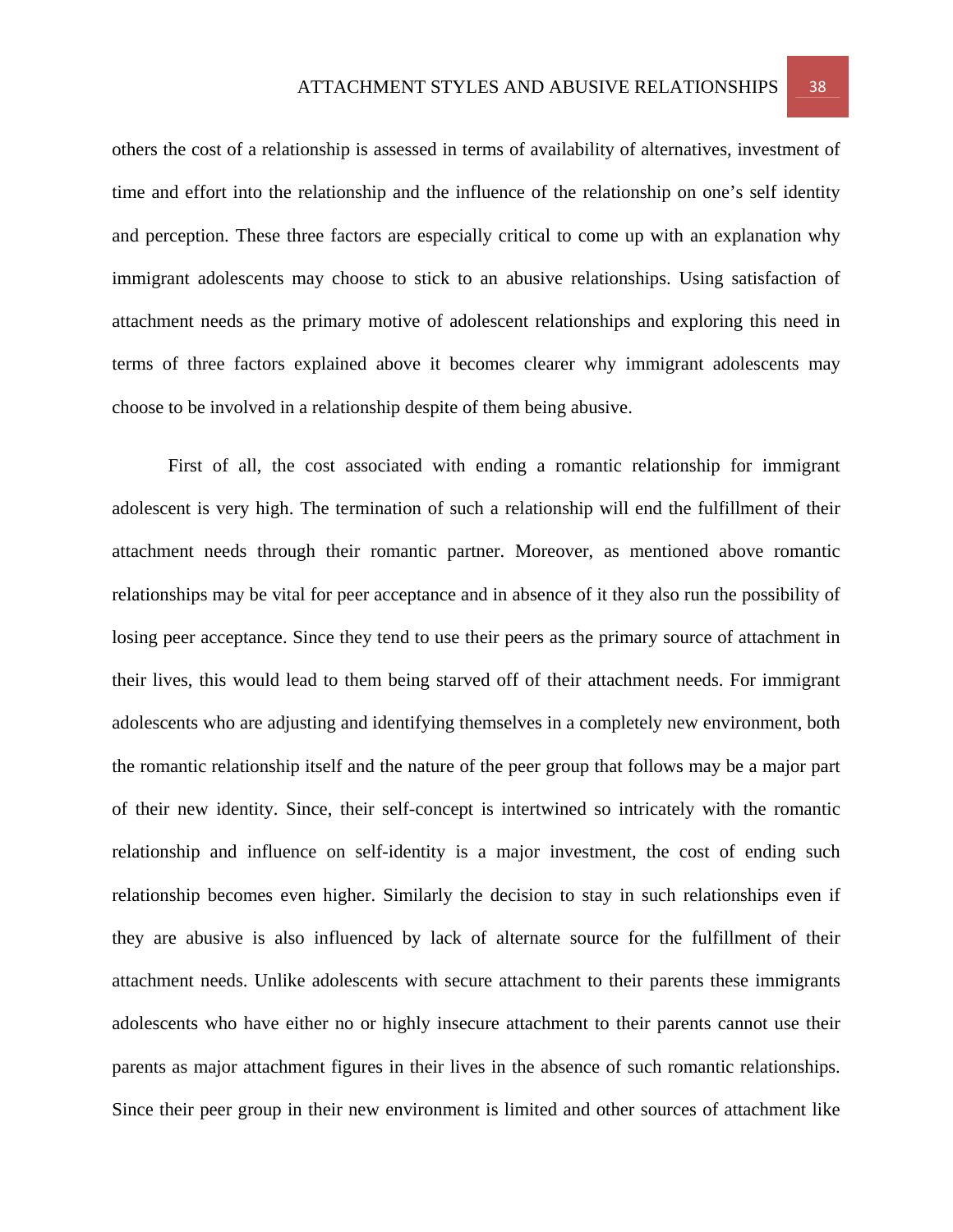their caregivers, extended families and close friends are back in their native country and not actively present they would not have a source of attachment outside the context of these romantic relationships. Therefore in many cases, the cost of ending such a relationship without any significant alternatives for their attachment requirements overwrites the pain caused by the violence within the relationship thus compelling them to remain with their partners even when subjected to different forms of abuse.

## **Conclusions and Recommendations:**

 The high frequency of insecure attachment style amongst the immigrant teens and the presence of the risk factors mentioned above increase the likelihood of immigrant adolescents being involved in abusive relationship. It needs to be acknowledged that the critical role that attachment style plays in involvement of immigrant adolescents in abusive relationships establishes such relationship violence as a unique phenomenon. The influence of attachment and separation patterns in case of immigrant adolescents not only differentiates it from general adolescent problems but also indicates it is more than just a reaction of the immigrant youth to drastic change in their environment and culture. It points at a deep lying issue and helps understand such violent relationships in terms of the separation from their parents inflicted by immigration and the tension such separations generates within the family. It helps to explain the attachment style they develop in terms of immigration related stressors and how they increase immigrant youth's vulnerability to be involved in an abusive relationship. Using attachment theory to understand abusive relationships among immigrant youth has some major significance as it not only broadens our theoretical conception of this issue but can also contribute to determine how we tackle it both in terms of therapy and policy.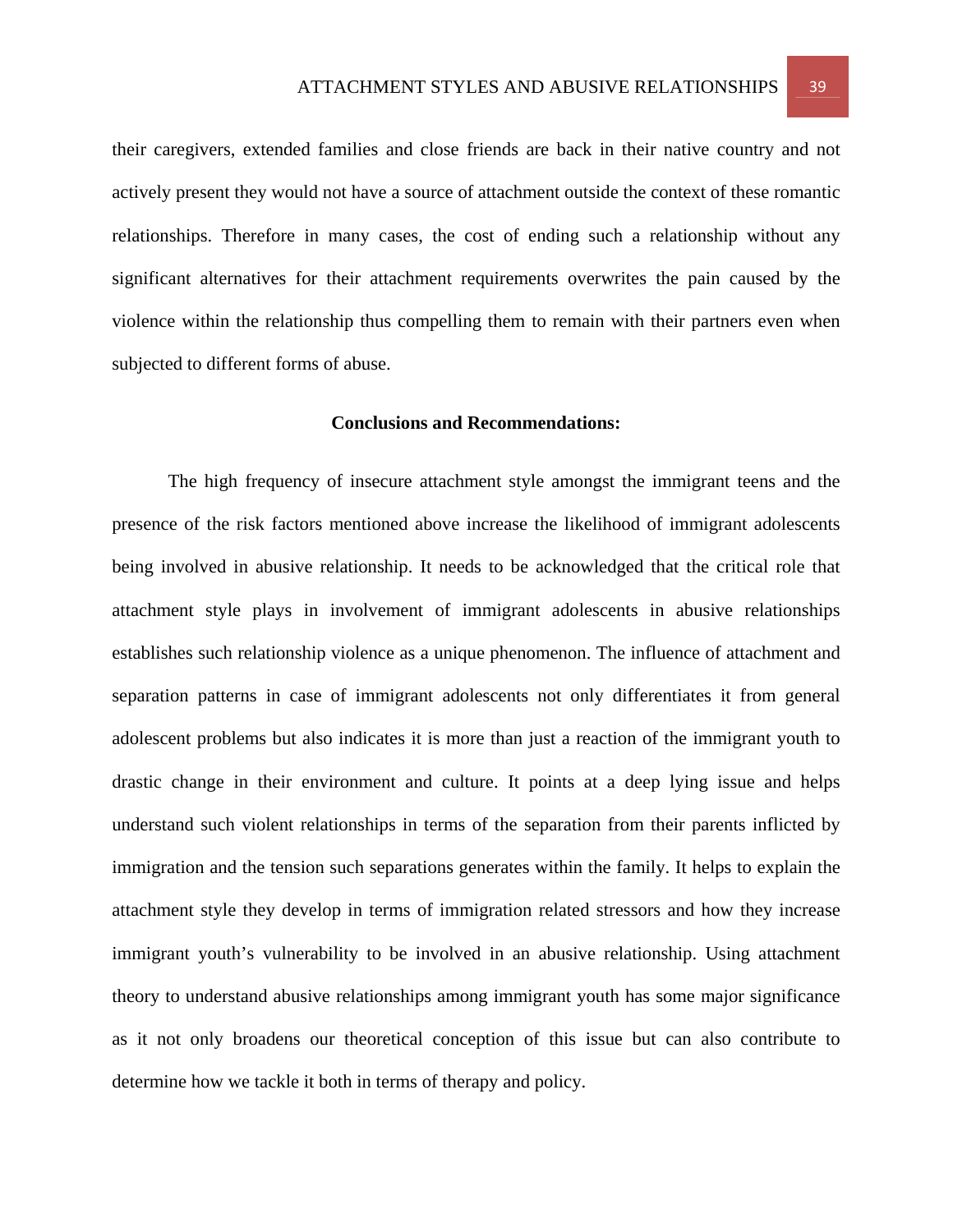Theoretically this paper puts forward the idea of explaining and understanding relationship violence in terms of attachments and separations. It is somewhat of a surprise that despite the presence of large number of studies (Hazan and Shaver, 1987; Feeney, 1999; Kunce and Shaver; 1984) that explore romantic relationship in terms of attachment, there are hardly any that attempt to analyze intimate partner violence using attachment theory. If romantic relationship is to be accepted as another type of attachment bond then it would be logical to expect that attachment style would have a major effect on the how such relationships work. While some other popular models of romantic relationship may not use attachment theory as the basis, analysis of attachment needs may still be relevant. For instance, as described earlier in the paper when using the investment model of romantic relationship consideration of attachment needs as one of the major "investments" one puts into a relationship provides valuable insight into why people tend to persevere with abusive relationships. Therefore, while attachment theory in itself may not be sufficient to comprehend the complex process of intimate partner violence and its causes as well as consequences, study of attachments and separations does contribute significantly to develop a better understanding.

Similarly, in the light of evidence that point out as attachment and separation as underlying causes of abusive relationships in immigrant adolescent the strategy of the therapy needs to be reconsidered as well. Therapy needs to be directed at improving the attachment between the parent and the immigrant child. Particular emphasis needs to be focused on separation and steps need to be taken in order to soften the impact of such separations. For instance, as discussed earlier frequent visitations by the parents during the separation period helps to maintain the attachment between the parent and the child. Therefore, the parents need to be educated and encouraged to maintain close contact to their children during separation period.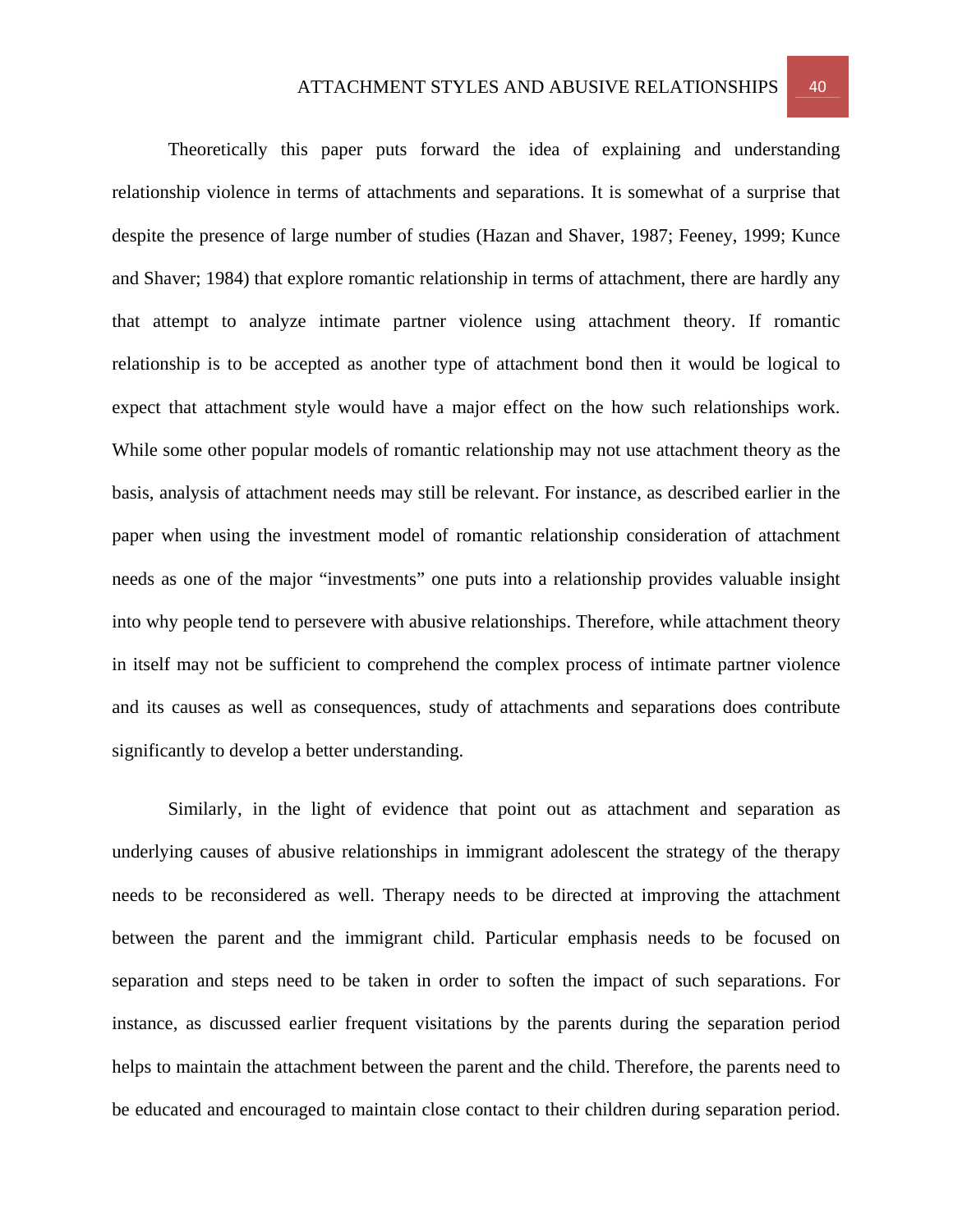If frequent visitation is not financially feasible contact can also be maintained through phone calls and video chatting. Moreover, Artico (2003) suggests that along with close contact sending their children gifts and pictures can also serve to maintain positive parent-child relationship during the time of separation.

 Similarly, Suarez-Orozco et al. (2002) also point out that the substitute caregivers have an equally important in promoting the relationship between the biological parents and the child. It has been noted that clear explanations about the reason for their parent's departure highlighting the sacrifice they have made for their children and frequent reminders of the same can help to build a positive image of the parents despite the separation and thus prevent family conflict.

 However, the children are not the only ones in need of education. Tensions and family conflicts also need to be avoided upon reunification. As discussed earlier it is often the cases that upon reunification parents often try to form close relationships with their children and often get angry and give out harsh punishments when the children are not very responsive. This behavior from the parents is a result of lack of knowledge about the natural tendency of children to pull away from their parents. If anything they need to learn that in their case this tendency is even more severe due to lack of proper attachment and all the years of separation. They have to be informed that they need to be patient and allow the children to explore other avenues however remaining available at all times according to their need.

The key to combating dating violence in immigrant adolescent lies in understanding their attachment patterns and attempts to improve parent-child relationships. The probability of making substantial progress should increase when these underlying causes are addressed rather than just the superficial ones.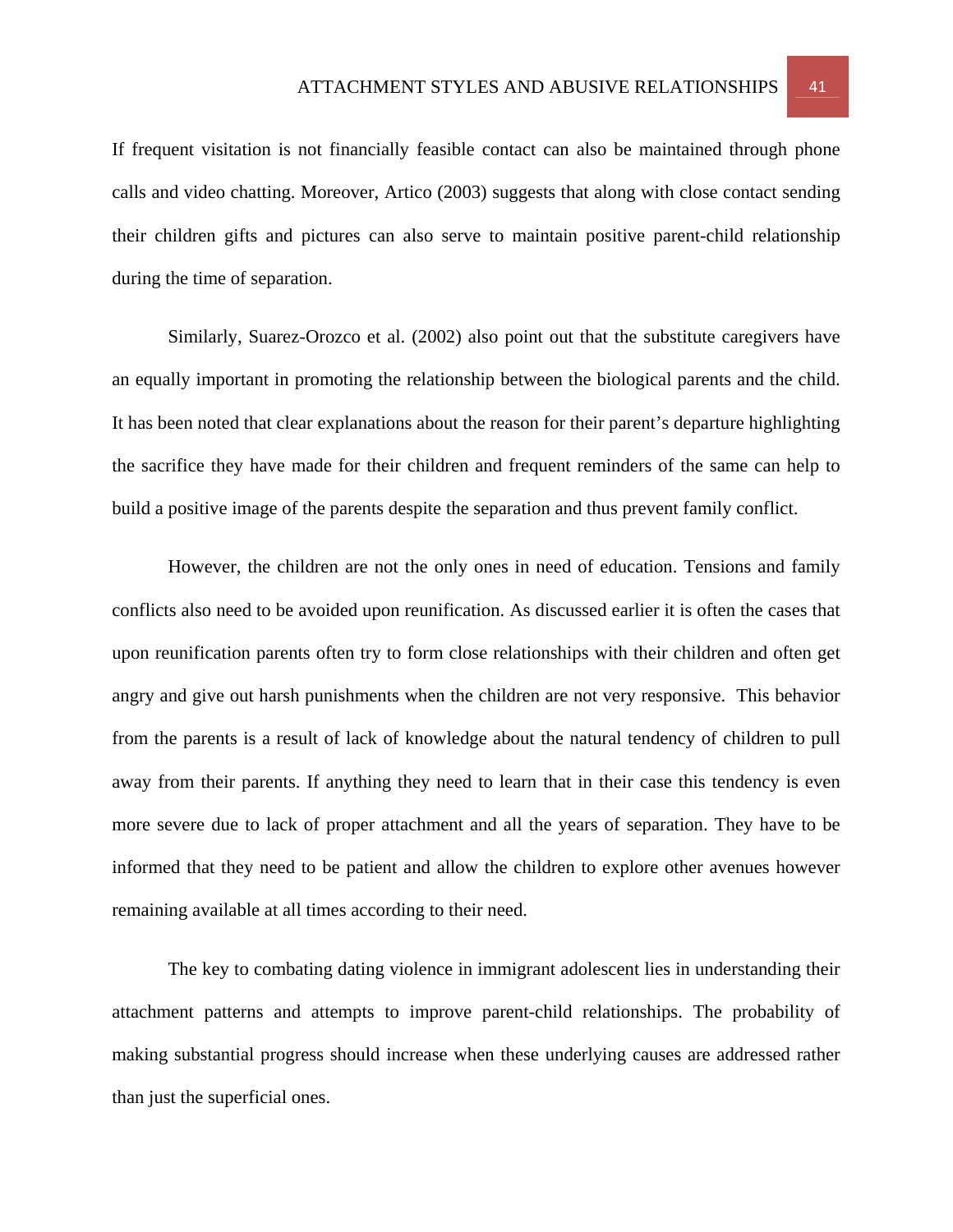# **References:**

Ainsworth, M. S. (1979). Infant–mother attachment. *American psychologist*,34(10), 932.

Ainsworth, M. D. S., & Bell, S. M. (1970). Attachment, exploration, and separation: Illustrated by the behavior of one-year-olds in a strange situation. *Child development*, 49-67

Alexander, P. C. (1992). Application of attachment theory to the study of sexual abuse. *Journal of consulting and clinical psychology*, 60(2), 185.

Anderson, K. L. (2002). Perpetrator or victim? Relationships between intimate partner violence and well-being. *Journal of Marriage and Family*, 64(4), 851-863.

Artico, C. (2003). Latino families broken by immigration: The adolescents' perspectives. New York*: Lfb Scholarly* 

Babcock, J. C., Jacobson, N. S., Gottman, J. M., & Yerington, T. P. (2000). Attachment, emotional regulation, and the function of marital violence: Differences between secure, preoccupied, and dismissing violent and nonviolent husbands. *Journal of Family Violence*, 15(4), 391-409.

Bowlby, J. (2005). A secure base (Vol. 393). Routledge.

Bowlby, J., & Ainsworth, M. D. S. (1951). Maternal care and mental health.

Bowlby, J. (1958). The nature of the child's tie to his mother. *International Journal of psychoanalysis*, 39, 350-373.

Brennan, K. A., Clark, C. L., & Shaver, P. R. (1998). Self-report measurement of adult

attachment. Attachment theory and close relationships, 46-76.

Brown, J., Cohen, P., Johnson, J. G., & Salzinger, S. (1998). A longitudinal analysis of risk factors for child maltreatment: findings of a 17-year prospective study of officially recorded and self-reported child abuse and neglect. *Child Abuse & Neglect*

Campbell, J. C., & Lewandowski, L. A. (1997). Mental and physical health effects of intimate partner violence on women and children. *Psychiatric Clinics of North America*, 20(2), 353-374.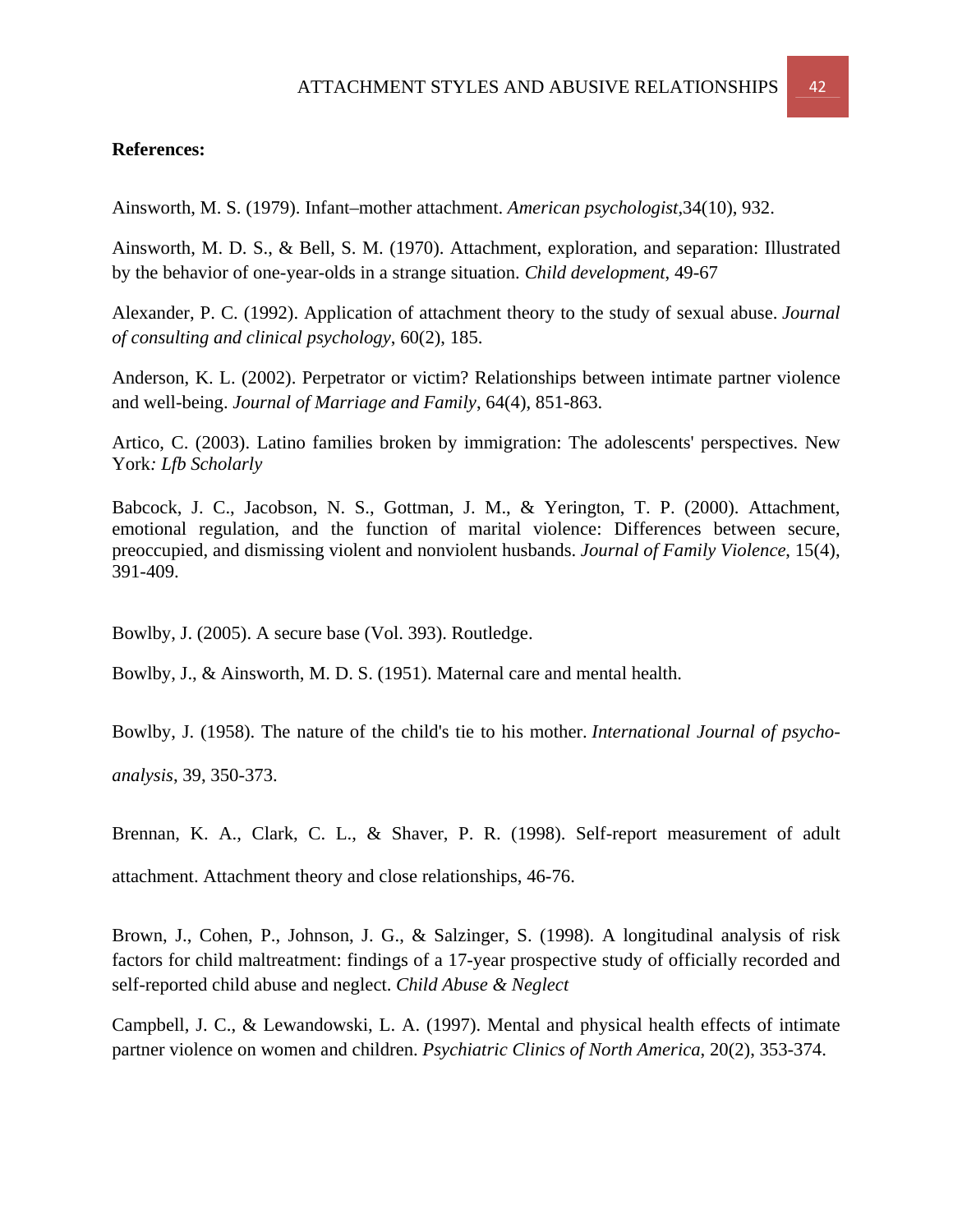Campbell, J., Jones, A. S., Dienemann, J., Kub, J., Schollenberger, J., O'Campo, P., ... & Wynne, C. (2002). Intimate partner violence and physical health consequences. *Archives of Internal*  Medicine, 162(10), 1157.

Cassidy, J., & Shaver, P. (Eds.). (2008). Handbook of attachment: Theory, research, and clinical applications. *Guilford Press.* 

Capps, R., & Passel, J. S. (2004). Describing immigrant communities. *Foundation for Child Development.* 

Dreby, J. (2007). Children and power in Mexican transnational families*. Journal of Marriage and Family*, 69(4), 1050-1064.

Ecke, Y. V., Chope, R. C., & Emmelkamp, P. M. (2005). Immigrants and attachment status: Research findings with Dutch and Belgian immigrants in California*. Social Behavior and Personality: an international journal*, 33(7), 657-674.

Feeney, J. A. (1999). Adult romantic attachment and couple relationships.

Grych, J. H., & Kinsfogel, K. M. (2010). Exploring the role of attachment style in the relation between family aggression and abuse in adolescent dating relationships. *Journal of Aggression, Maltreatment & Trauma*, 19(6), 624-640.

George, C., & West, M. (2001). The development and preliminary validation of a new measure of adult attachment: The Adult Attachment Projective.*Attachment & Human Development*, 3(1), 30-61.

Hess, P. (1988). Case and context: Determinants of planned visit frequency in foster family care. *Child Welfare*, 67, 311-326

Holtzworth-Munroe, A., Stuart, G. L., & Hutchinson, G. (1997). Violent versus nonviolent husbands: Differences in attachment patterns, dependency, and jealousy. *Journal of Family Psychology*, 11(3), 314.

Hazan, C., & Shaver, P. (1987). Romantic love conceptualized as an attachment process. *Journal of personality and social psychology*, 52(3), 511.

Johnson, M. P. (1995). Patriarchal terrorism and common couple violence: Two forms of violence against women. *Journal of Marriage and the Family*, 283-294.

Johnson, M. P., & Ferraro, K. J. (2004). Research on domestic violence in the 1990s: Making distinctions. *Journal of Marriage and Family*, 62(4), 948-963.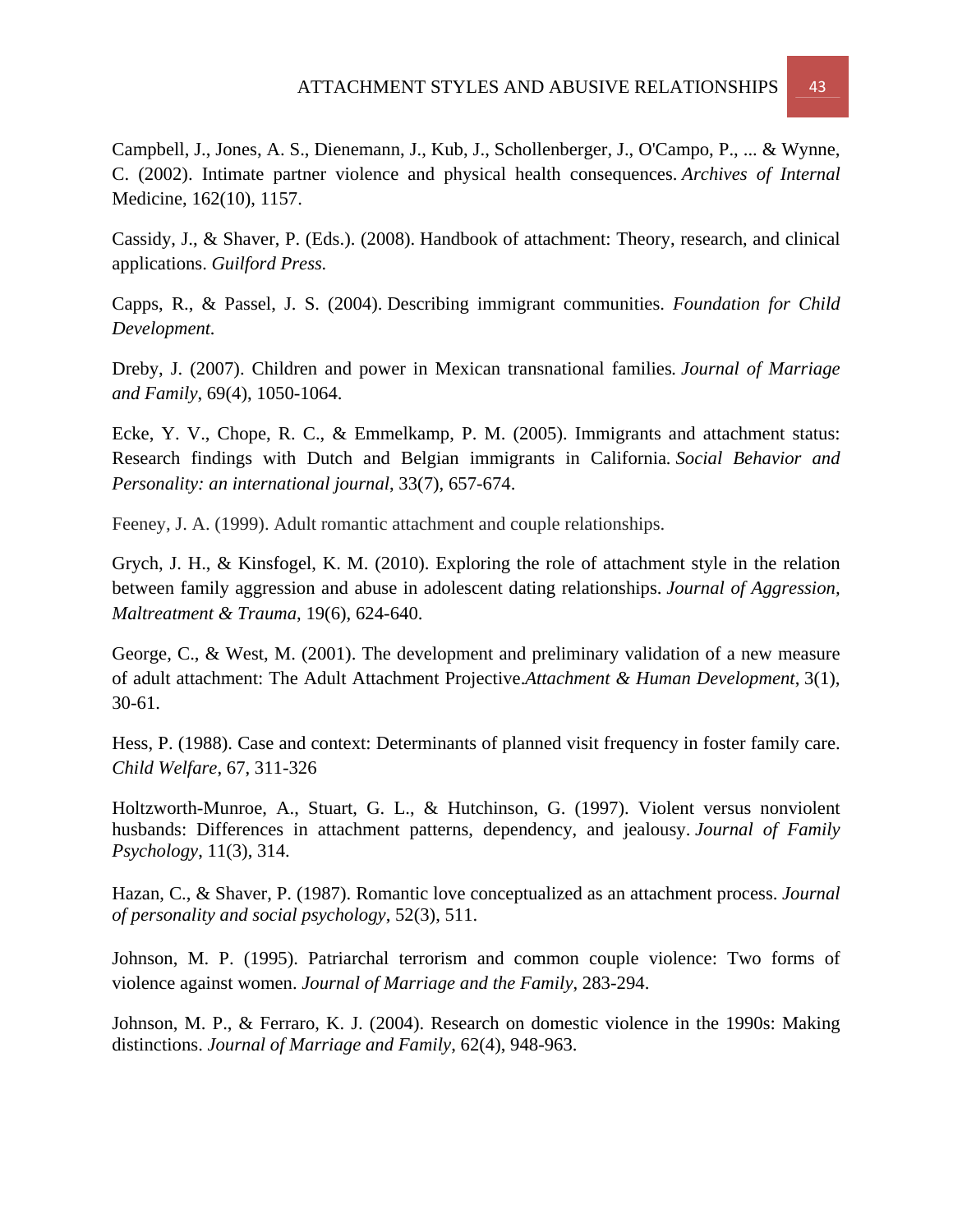Kobak, R., & Duemmler, S. (1994). Attachment and conversation: Toward a discourse analysis of adolescent and adult security.

Kunce, L. J., & Shaver, P. R. (1994). An attachment-theoretical approach to caregiving in romantic relationships... *Jessica Kingsley Publishers*.

Leaman, S., & Gee, C. B. (2006). Abusive romantic relationships among adolescent and young adult mothers. Retrieved May, 20, 2010.

Luecken, L. J. (2000). Attachment and loss experiences during childhood are associated with adult hostility, depression, and social support. *Journal of Psychosomatic Research*, 49(1), 85-91.

Main, M., & Solomon, J. (1990). Procedures for identifying infants as disorganized/disoriented during the Ainsworth Strange Situation. Attachment in the preschool years: Theory, research, and intervention, 1, 121-160.

Masterson, J. F. (1985). The real self: A developmental, self, and object relations approach. *New*  York: Brunner/Mazel.

McNicol, S. A. G. (1993). Working with West Indian families. *Guilford Press*.

McWey, L. M., & Mullis, A. K. (2005). Improving the Lives of Children in Foster Care: The Impact of Supervised Visitation. *Family Relations*, 53(3), 293-300.

Mitrani, V. B., & Santisteban, D. A. Joan A. Muir (2004): Addressing Immigration Related Separations in Hispanic Families with a Behaviour-Problem Adolescent*. American Journal of Orthopsychiatry*, 74(3), 219-229.

Roscoe, B., Diana, M. S., & Brooks, R. H. (1987). Early, middle, and late adolescents' views on dating and factors influencing partner selection.Adolescence.

Rusbult, C. E., & Buunk, B. P. (1993). Commitment processes in close relationships: An interdependence analysis. *Journal of Social and Personal Relationships*, 10(2), 175-204.

Sayadpour, Z. (2007). Relationship between self-esteem and attachment style*. Journal of Iranian Psychologists*, 3(12), 311-322.

Sewell-Coker, B., Hamilton-Collins, J., & Fein, E. (1985). Social work practice with West Indian immigrants. Social Casework.